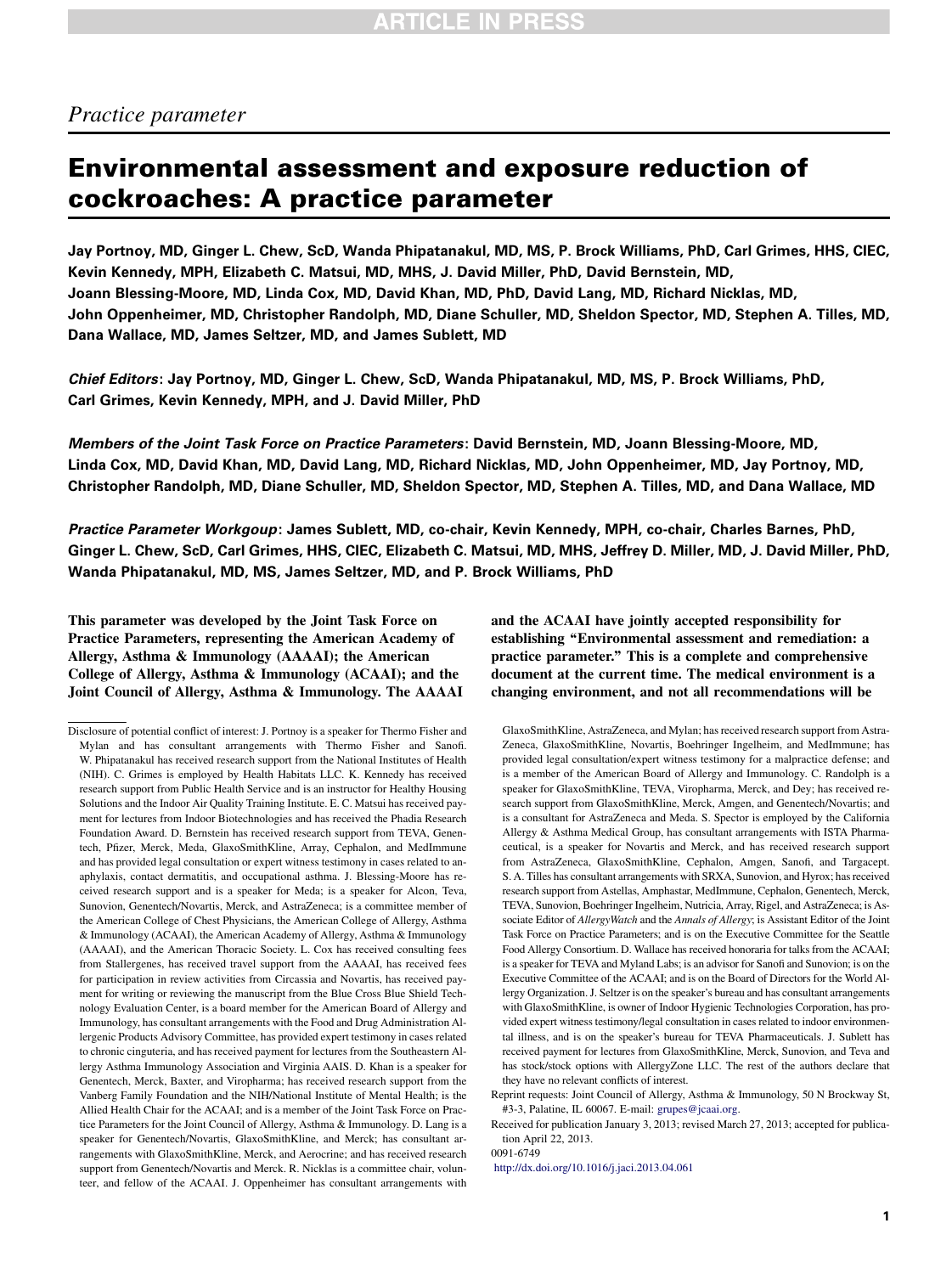appropriate for all patients. Because this document incorporated the efforts of many participants, no single person, including those who served on the Joint Task Force, is authorized to provide an official AAAAI or ACAAI interpretation of these practice parameters. Any request for information about or an interpretation of these practice parameters by the AAAAI or ACAAI should be directed to the Executive Offices of the AAAAI, the ACAAI, and the Joint Council of Allergy, Asthma & Immunology. These parameters are not designed for use by pharmaceutical companies in drug promotion. The findings and conclusions in this manuscript are those of the authors and do not necessarily represent the official position of the Centers for Disease Control and Prevention (CDC). (J Allergy Clin Immunol  $2013;$  $\blacksquare$  $\blacksquare$ : $\blacksquare$  $\blacksquare$ .)

#### Key words: Allergy, cockroach, sensitization, disease, morbidity

To read the Practice Parameter in its entirety, please download the online version of this article from [www.jacionline.org](http://www.jacionline.org). Please note that all references cited in this print version can be found in the full online document.

## **CONTRIBUTORS**

The Joint Task Force has made a concerted effort to acknowledge all contributors to this parameter. If any contributors have been excluded inadvertently, the Task Force will ensure that appropriate recognition of such contributions is made subsequently.

## WORKGROUP CO-CHAIRS

James Sublett, MD Family Allergy and Asthma Louisville, Kentucky

Kevin Kennedy, MPH Environmental Health Program Children's Mercy Hospital Kansas City, Missouri

## JOINT TASK FORCE LIAISON

Jay M. Portnoy, MD Section of Allergy, Asthma & Immunology Children's Mercy Hospital Professor of Pediatrics University of Missouri–Kansas City School of Medicine Kansas City, Missouri

## JOINT TASK FORCE MEMBERS

David I. Bernstein, MD Department of Clinical Medicine and Environmental Health Division of Allergy/Immunology University of Cincinnati College of Medicine Cincinnati, Ohio

## Joann Blessing-Moore, MD

Department of Medicine and Pediatrics Stanford University Medical Center Department of Immunology Palo Alto, California

#### David A. Khan, MD

Department of Internal Medicine University of Texas Southwestern Medical Center Dallas, Texas

#### David M. Lang, MD

Allergy/Immunology Section Division of Medicine Allergy and Immunology Fellowship Training Program Cleveland Clinic Foundation Cleveland, Ohio

#### Richard A. Nicklas, MD

Department of Medicine George Washington Medical Center Washington, DC

#### John Oppenheimer, MD

Department of Internal Medicine New Jersey Medical School Pulmonary and Allergy Associates Morristown, New Jersey

#### Jay M. Portnoy, MD

Section of Allergy, Asthma & Immunology Children's Mercy Hospital Department of Pediatrics University of Missouri–Kansas City School of Medicine Kansas City, Missouri

#### Christopher C. Randolph, MD

Department of Pediatrics Yale Affiliated Hospitals Center for Allergy, Asthma, & Immunology Waterbury, Connecticut

## Diane E. Schuller, MD

Department of Pediatrics Pennsylvania State University Milton S. Hershey Medical College Hershey, Pennsylvania

#### Sheldon L. Spector, MD

Department of Medicine UCLA School of Medicine Los Angeles, California

#### Stephen A. Tilles, MD

Department of Medicine University of Washington School of Medicine Redmond, Washington

#### Dana Wallace, MD

Department of Medicine Nova Southeastern University College of Osteopathic Medicine Davie, Florida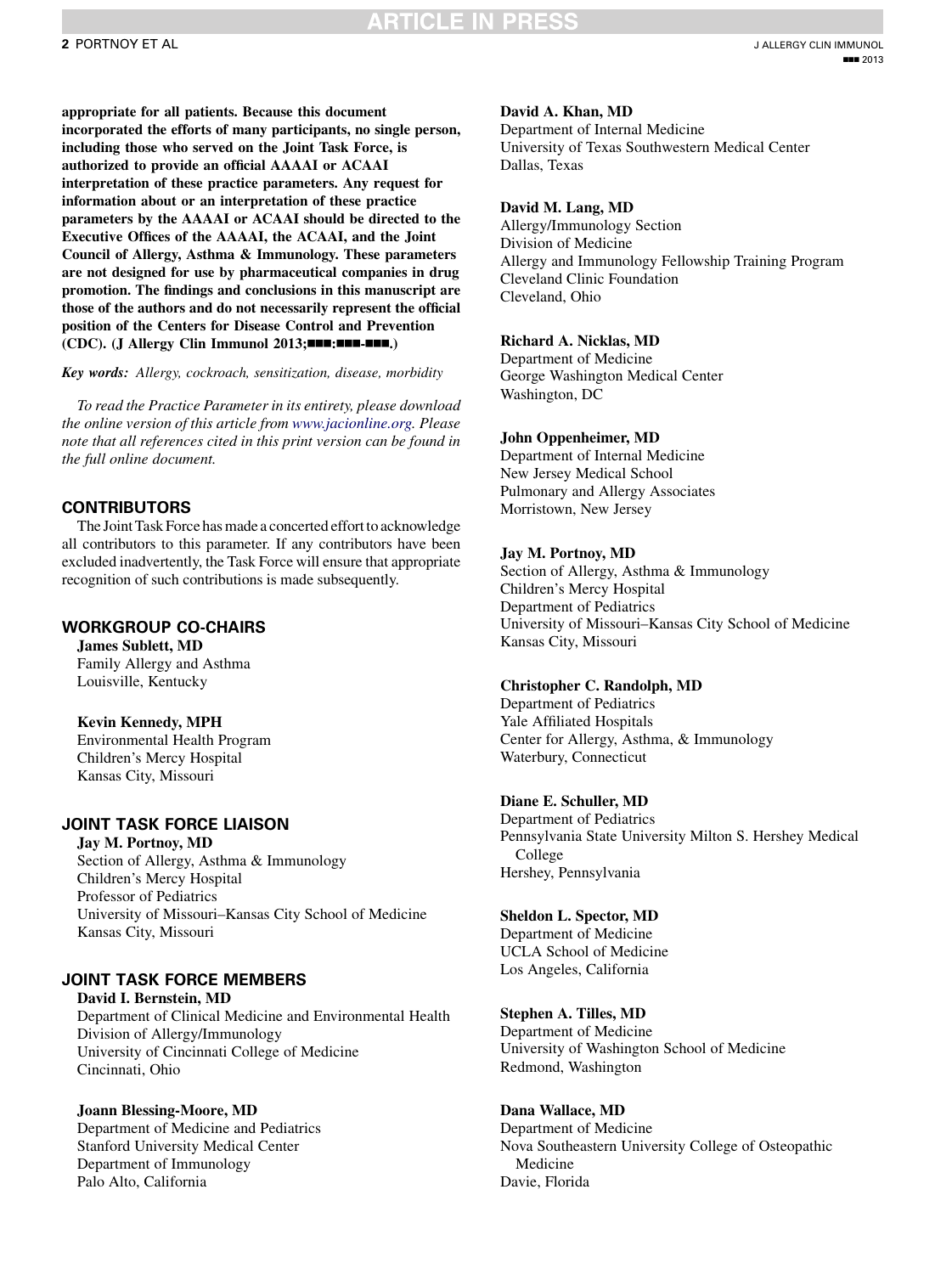## PARAMETER WORKGROUP MEMBERS

Charles Barnes, PhD Allergy Research Children's Mercy Hospitals & Clinics Kansas City, Missouri

## Ginger L. Chew, ScD

Centers for Disease Control and Prevention (CDC) National Center for Environmental Health Healthy Homes and Lead Poisoning Prevention Branch Atlanta, Georgia

## Carl Grimes, HHS, CIEC

Indoor Air Quality Association Healthy Habitats LLC Denver, Colorado

## Elizabeth C. Matsui, MD, MHS

Department of Pediatrics Johns Hopkins School of Medicine Baltimore, Maryland

#### Jeffrey D. Miller, MD

Department of Pediatrics New York Medical College Valhalla, New York

## J. David Miller, PhD

Department of Biochemistry NSERC Industrial Research Chair Carlton, University Ottawa, Ontario, Canada

#### Wanda Phipatanakul, MD, MS

Department of Pediatrics Harvard Medical School Children's Hospital, Boston Division of Allergy and Immunology Boston, Massachusetts

## James M. Seltzer, MD

Reliance Medical Group Department of Allergy/Immunology Worcester, Massachusetts

## P. Brock Williams, PhD

Allergy/Immunology Faculty University of Missouri–Kansas City School of Medicine and Children's Mercy Hospitals & Clinics Kansas City, Missouri

## INVITED REVIEWERS

William Busse, MD Madison, Wisconsin

#### Peyton Eggleston, MD Islesford, Maine

Janna Tuck, MD Cape Girardeau, Missouri

## CLASSIFICATION OF RECOMMENDATIONS AND EVIDENCE Recommendation rating scale

| <b>Statement</b>               | <b>Definition</b>                                                                                                                                                                                                                                                                                                                                                                                                                                                                                                             | Implication                                                                                                                                                                                                                          |
|--------------------------------|-------------------------------------------------------------------------------------------------------------------------------------------------------------------------------------------------------------------------------------------------------------------------------------------------------------------------------------------------------------------------------------------------------------------------------------------------------------------------------------------------------------------------------|--------------------------------------------------------------------------------------------------------------------------------------------------------------------------------------------------------------------------------------|
| Strong recommendation (StrRec) | A strong recommendation means the benefits of the<br>recommended approach clearly exceed the harms (or<br>that the harms clearly exceed the benefits in the case<br>of a strong negative recommendation) and that the<br>quality of the supporting evidence is excellent (grade<br>A or B).* In some clearly identified circumstances,<br>strong recommendations might be made based on<br>lesser evidence when high-quality evidence is<br>impossible to obtain and the anticipated benefits<br>strongly outweigh the harms. | Clinicians should follow a strong recommendation<br>unless a clear and compelling rationale for an<br>alternative approach is present.                                                                                               |
| Recommendation (Rec)           | A recommendation means the benefits exceed the harms<br>(or that the harms clearly exceed the benefits in the<br>case of a negative recommendation) but the quality of<br>evidence is not as strong (grade B or $C$ ). <sup>*</sup> In some<br>clearly identified circumstances, recommendations<br>might be made based on lesser evidence when high-<br>quality evidence is impossible to obtain and the<br>anticipated benefits outweigh the harms.                                                                         | Clinicians should also generally follow a<br>recommendation but should remain alert to new<br>information and be sensitive to patient preferences.                                                                                   |
| Option (Opt)                   | An option means that either the quality of evidence that<br>exists is suspect (grade $D$ )* or that well-done studies<br>(grade A, B, or $C$ )* show little clear advantage to one<br>approach versus another.                                                                                                                                                                                                                                                                                                                | Clinicians should be flexible in their decision-making<br>regarding appropriate practice, although they might<br>set bounds on alternatives; patient preference should<br>have a substantial influencing role.                       |
| No recommendation (NoRec)      | No recommendation means there is both a lack of<br>pertinent evidence (grade D)* and an unclear balance<br>between benefits and harms.                                                                                                                                                                                                                                                                                                                                                                                        | Clinicians should feel little constraint in their decision-<br>making and be alert to new published evidence that<br>clarifies the balance of benefit versus harm; patient<br>preference should have a substantial influencing role. |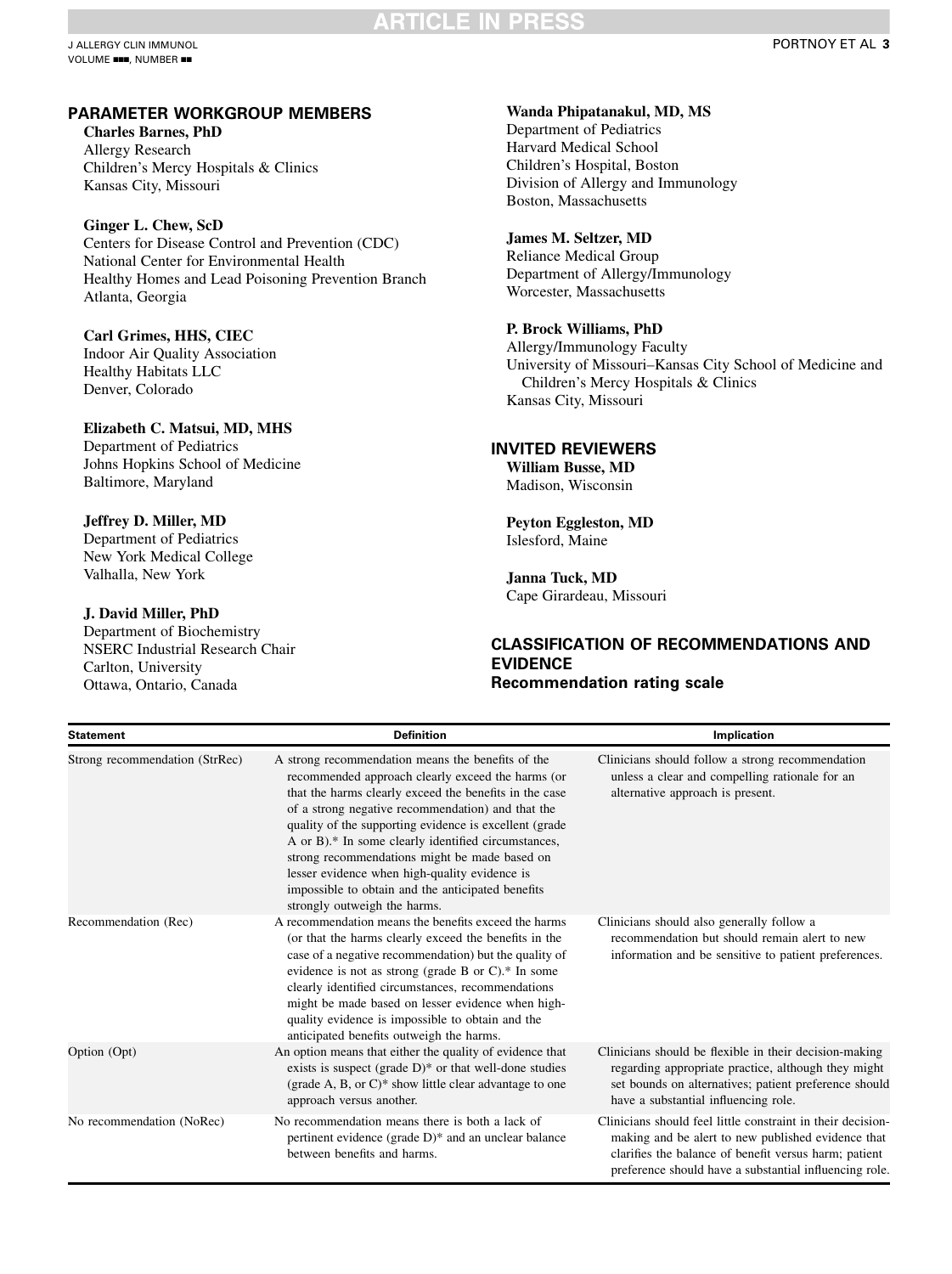## Category of evidence

- Ia Evidence from meta-analysis of randomized controlled trials
- Ib Evidence from at least 1 randomized controlled trial
- IIa Evidence from at least 1 controlled study without randomization
- IIb Evidence from at least 1 other type of quasi-experimental study
- III Evidence from nonexperimental descriptive studies, such as comparative studies
- IV Evidence from expert committee reports, opinions or clinical experience of respected authorities, or both

## Strength of recommendation\*

- A Directly based on category I evidence
- B Directly based on category II evidence or extrapolated recommendation from category I evidence
- C Directly based on category III evidence or extrapolated recommendation from category I or II evidence
- D Directly based on category IV evidence or extrapolated recommendation from category I, II, or III evidence
- LB Laboratory based
- NR Not rated

## RESOLUTION OF POTENTIAL CONFLICTS OF INTEREST

The Joint Task Force recognizes that experts in a field are likely to have interests that could come into conflict with developing a completely unbiased and objective practice parameter. A process has been developed to prevent potential conflicts from influencing the final document to take advantage of that expertise.

At the workgroup level, members who have a potential conflict of interest either do not participate in discussions concerning topics related to the potential conflict, or if they do write a section on that topic, the workgroup completely rewrites it without their involvement to remove potential bias. In addition, the entire document is reviewed by the Joint Task Force, and any apparent bias is removed at that level. Finally, the practice parameter is sent for review both by invited reviewers and by anyone with an interest in the topic by posting the document on the Web sites of the ACAAI and the AAAAI.

# HOW THIS PRACTICE PARAMETER WAS DEVELOPED

## The Joint Task Force on Practice Parameters

The Joint Task Force on Practice Parameters (JTF) is a 13-member task force consisting of 6 representatives assigned by the AAAAI, 6 by the ACAAI, and 1 by the Joint Council of Allergy and Immunology. This task force oversees the development of practice parameters; selects the workgroup chair or chairs, and reviews drafts of the parameters for accuracy, practicality, clarity, and broad utility of the recommendations for clinical practice.

## The Environment Practice Parameter Workgroup

The Environment Practice Parameter workgroup was commissioned by the JTF to develop practice parameters that address environmental assessment and remediation. The co-chairs (James

Sublett, MD, and Kevin Kennedy, MPH) invited workgroup members who are considered experts in the field of environmental assessment and contaminant reduction to participate in the parameter development. Workgroup members have been vetted for financial conflicts of interest by the JTF, and their conflicts of interest have been listed in this document and are posted on the JTF Web site at [http://www.allergyparameters.org.](http://www.allergyparameters.org) Where a potential conflict of interest is present, the potentially conflicted workgroup member was excluded from discussing relevant issues.

The charge to the workgroup was to use a systematic literature review in conjunction with consensus expert opinion and workgroup-identified supplementary documents to develop practice parameters that provide a comprehensive approach for identifying and managing environmental exposures and their health effects based on the current state of the science.

#### Protocol for finding evidence

A search of the medical literature was performed by searching PubMed between 1960 and September 2012 for the term cockroach, resulting in 5743 references. These were further restricted to citations, with the terms *cockroach* and *allergy* resulting in 983 total references. The number of citations with the terms cockroach and allergy increased starting in 1994 and since 2000 have averaged 50 per year. All reference types were included in the results. References identified as being relevant were searched for additional references, and these also were searched for citable references. In addition, members of the workgroup were asked for references that were missed by this initial search. Although the ideal type of reference would consist of a randomized, doubleblind, placebo-controlled study, the topic of this practice parameter is represented by very few such studies. Consequently, it was necessary to use observational studies, basic laboratory reports, and regulatory requirements to develop a document that addresses most of the issues included in this practice parameter.

## GLOSSARY

## Terms related to exposure

Contaminant: Any substance that has the potential to cause harm to a building's occupants. Cockroach contaminants include allergens, chitin, endotoxin, and other substances released from cockroaches during their lifetime.

Facilitating factors: Conditions that facilitate production of contaminants by a source. Examples for cockroaches include moisture, food, warmth, and shelter.

Reservoirs: These are contained spaces or microenvironments in which contaminants can accumulate for subsequent release into the environment. Cockroach reservoirs include mattresses, carpeting, bedding, and contaminated building materials.

#### Terms related to interventions

Abatement: Defined as a diminution in amount, degree, or intensity. Abatement includes removing, treating, or isolating reservoirs of contaminants and could include the use of air filtration, vacuuming or removal of carpeting, use of denaturing chemicals, and removal of contaminated building materials.

Integrated pest management: A strategy to reduce cockroach contaminant exposure by using a combination of abatement,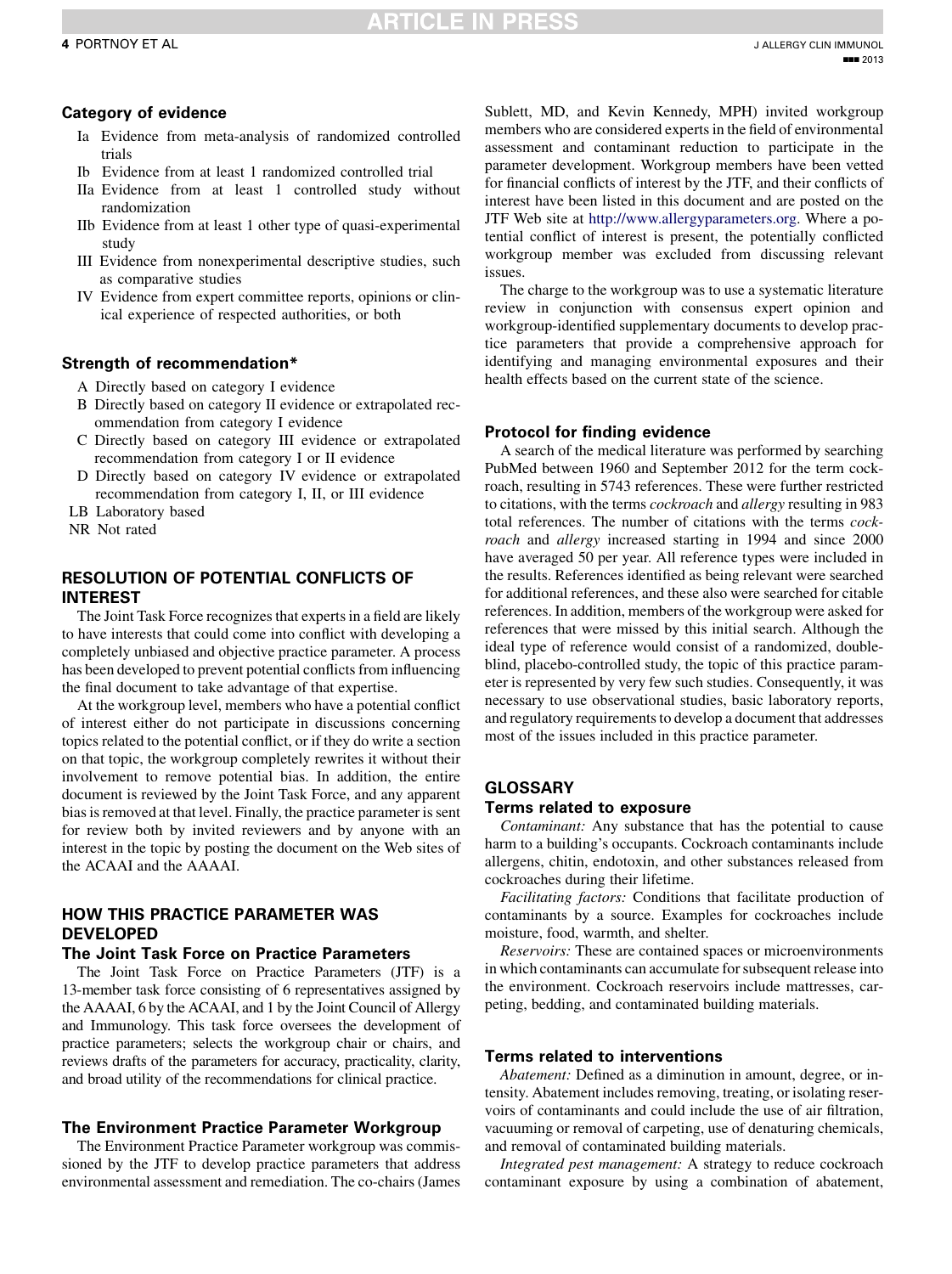source reduction, and mitigation with the goal of reducing the ability of the environment to support a population of cockroaches.

Mitigation: The process of removing facilitating factors, either completely or partially, so that production of contaminants will no longer be facilitated. Mitigation often is the immediate first step toward exposure reduction so that production of cockroach contamination does not continue. Once mitigation is done, restoration and remediation can commence.

Source control: The process of reducing or eliminating cockroaches. Once cockroaches are removed, the exposure will decrease over time as the previously released contaminants are removed from the environment.

## PREFACE

''Environmental assessment and exposure control of cockroaches: a practice parameter'' is the next installment in a series of practice parameters that deal with important exposures that contribute to health problems. Future practice parameters on specific exposures are planned for fungi, dust mites, and irritants.

The health effects of cockroach exposure, as with furry animals and rodents, progresses through 3 stages: development of specific IgE (sensitization), development of clinical disease (sensitivity), and increased morbidity with ongoing exposure. These health outcomes can be measured by using 2 different types of clinical investigation. The most direct way to demonstrate a causal relationship between exposure to cockroach allergens and health outcomes is to randomly expose persons to different amounts of cockroach allergen over time in their homes and determine the likelihood of having specific IgE, disease, or worsening disease with continued cockroach exposure. Obviously, it is neither feasible nor ethical to perform this type of ideal study.

To be practical, the approach generally used in studies of cockroach-related health effects is to observe persons with different amounts of exposure to cockroach either prospectively as a cohort or as a cross-section. The prevalence of the target outcome (sensitization, disease, and morbidity) is used to determine the relationship between exposure and development of health effects. Although this does not prove causality, it does provide an estimate of the association between exposure to cockroach allergen and health as long as all other exposures are adjusted for in the statistical analysis.

Another approach to proving causality between exposure and health is to study persons who have already experienced or are at risk of experiencing health effects presumably caused by cockroach exposure in that they are sensitized, have a disease, or are experiencing morbidity because of exposure. Interventions designed to reduce cockroach allergen exposure are implemented, and measurements confirm that exposure is indeed reduced significantly. The effect of this reduced cockroach exposure on the target health outcomes can then be observed to estimate an association between the exposure and health. The advantage of this approach is that if environments are randomly assigned to receive reduced exposure, a causal relationship can be inferred regarding the health effects on occupants of those environments. The benefit of this approach is that it provides evidence for the effectiveness of the intervention and evidence that the intervention is clinically beneficial and that cockroach exposure was the likely cause of the health problem.

The evidence for causality provided by these 2 approaches (exposure being associated with disease vs reduction of exposure being associated with improvement in disease) is not the same. An environment that has low cockroach exposure might differ from an environment that had high exposure that was reduced with an intervention. The intervention might reduce other exposures, or the high-exposure environment might have other health-affecting exposures that are not removed by the intervention. For that reason, health benefits associated with an environment with intrinsically low cockroach exposure are considered separately from those that are due to a cockroach reduction intervention environment in this practice parameter.

The first type of evidence, which is mainly observational, is discussed in the health effects section of this practice parameter. Recommendations are made to keep exposure as low as possible to prevent sensitization, prevent development of disease, and reduce ongoing morbidity in sensitized persons. What we do not know is whether interventions that keep exposure low are as effective at improving health as simply living in an environment with naturally low exposure from the beginning. The recommendation could be modified to state that one should move to a low-cockroach environment rather than trying to reduce exposure in the environment in which one lives; however, that would not be practical.

On the other hand, the beneficial effect of cockroach allergen exposure reduction is discussed in the section on interventions because evidence that certain interventions are effective is integrally linked to the evidence that this improves health. Although the summary statements in this section might appear to mirror those in the health effects section, they really are distinct. These statements primarily involve reducing exposure to improve health as opposed to health effects from living in environments that have low exposure, either naturally or after an intervention, to prevent morbidity.

There are cut point values that have been proposed from numerous studies on allergens in dust. These cut points are levels above which there is an increased risk of allergy sensitization or reactions in sensitized subjects. For cockroach, indoor levels of less than 2 U/g Bla g 1 or 2 U/g Bla g 2 (which is equivalent to 0.08  $\mu$ g/g Bla g 2) are associated with a lower risk of sensitization and symptoms on exposure. Although cut points are mentioned throughout this practice parameter, it should be kept in mind that these generally represent median values observed, usually in a single study. A dose-response curve for Bla g 1 exposure and sensitization did not support the use of a single value above which sensitization is inevitable but rather indicated increasing sensitization rates as exposure increased.<sup>[1](#page-23-0)</sup>

## SUMMARY STATEMENTS

- 1. Exposure to cockroach allergen in homes should be minimized to reduce the risk of cockroach sensitization (StrRec, B Evidence)
- 2. Exposure to cockroach allergens should be minimized to reduce the risk that sensitized children will develop allergic disease. (Rec, C Evidence)
- 3. Cockroach allergen exposure should be minimized to reduce the risk of asthma morbidity in already sensitized subjects. (Rec, B Evidence)
- 4. Patients with possible cockroach allergy should be asked whether they have seen cockroaches in their homes. (Rec, C Evidence)
- 5. Patients with suspected atopy and likely cockroach exposure should be evaluated for sensitization to cockroach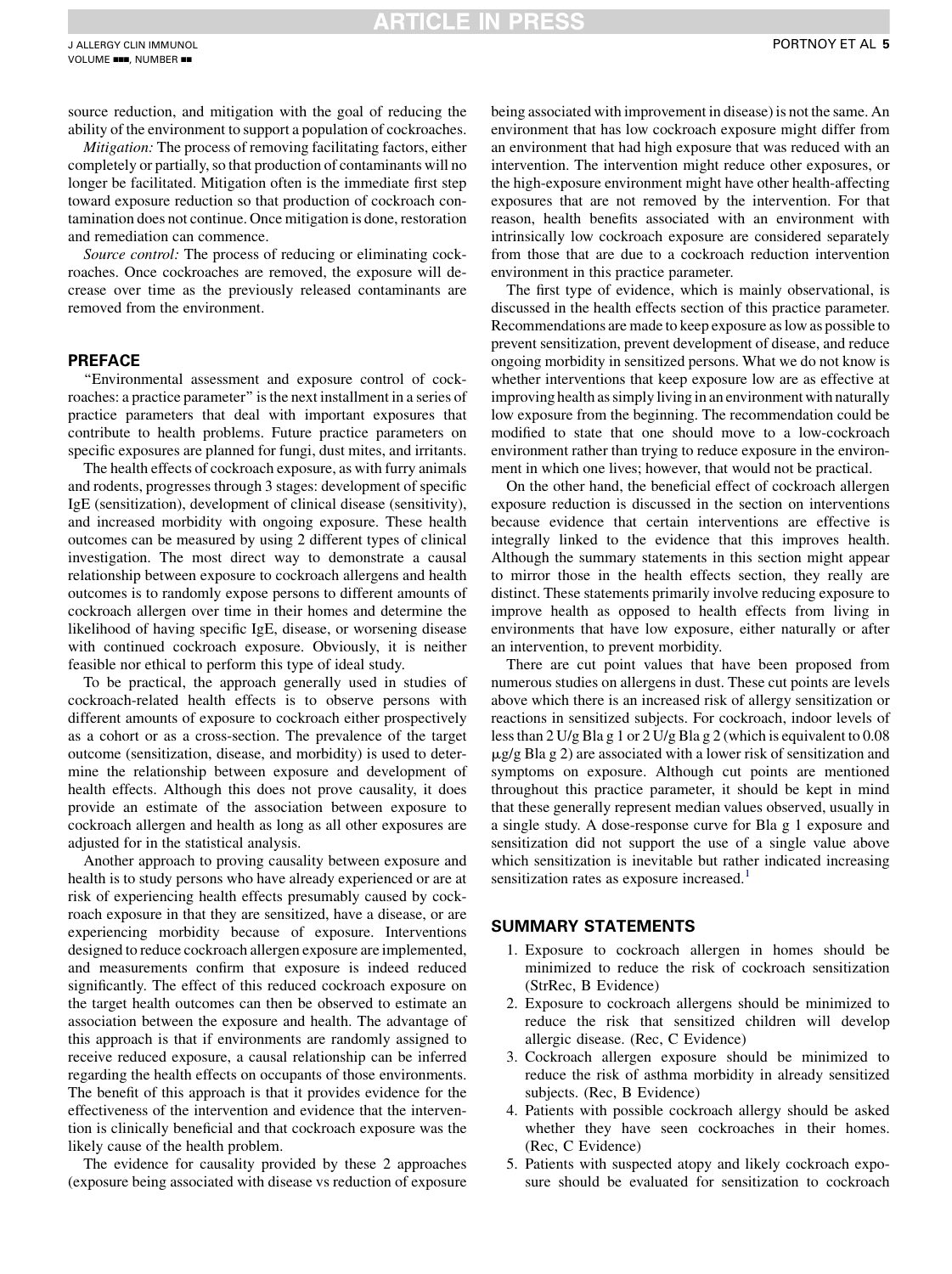allergens by skin prick testing or measurement of specific IgE directed toward cockroach-derived allergens. (StrRec, D Evidence)

- 6. Factors that facilitate the growth and persistence of cockroach populations, such as food and water, paths of ingress, and microenvironments that can provide shelter, should be mitigated to reduce the cockroach carrying capacity of the environment. (StrRec, D Evidence)
- 7. The extent and duration of a cockroach infestation should be monitored by using strategically placed sticky traps. (StrRec, D Evidence)
- 8. Pesticides should be used judiciously and ideally should be applied by a professional exterminator as part of an integrated pest management program. (Rec, C Evidence)
- 9. Boric acid is an effective pesticide; however, surviving cockroaches can produce more allergen after exposure. (Rec, C Evidence)
- 10. Measurement of cockroach allergen in dust can be considered for building occupants at increased risk of cockroach sensitization or sensitivity though routine clinical use of this information has not been sufficiently studied. (Opt, D Evidence)
- 11. Reservoirs of cockroach contaminants should be cleaned or removed to prevent additional exposure to occupants. (StrRec, A Evidence)
- 12. Integrated pest management with a combination of interventions appears to be the most effective method for preventing and eliminating cockroach infestations. (StrRec, B Evidence)
- 13. Integrated pest management should be used to decrease cockroach exposure to reduce asthma morbidity. (StrRec, A Evidence)
- 14. Immunotherapy with cockroach extracts can be considered; however, it has only been evaluated in a limited number of studies, an effective dose is not known, and it is not clear how effective the treatment is for asthma or rhinitis. (Opt, C Evidence)

## EXECUTIVE SUMMARY

Of the 4500 species of cockroach, approximately 30 are associated with human habitation, and 4 are known to be pests, including the oriental cockroach (Blatta orientalis), German cockroach (Blattella germanica), American cockroach (Periplaneta americana), and brown-banded cockroach (Supella longipalpa). Cockroaches can be found in any building that has a means of ingress, a source of water, food, adequate temperature, and shelter for their survival. Because cockroaches prefer small tight environments, they can be present without the occupant's awareness until the infestation becomes extensive. While most of the studies of cockroaches and asthma have focused on inner-city environments, it is clear that cockroaches (aka, Palmetto bugs, water bugs) can also be found in homes, schools, and other buildings that are located in suburban and rural environments regardless of the socioeconomic status of occupants.

At least 10 allergens have been isolated from the German cockroach B germanica, many of which exhibit extensive cross-reactivity with other cockroach genera, such as Periplaneta, Blatta, and Supella species. A major allergen, Bla g 1, exhibits cross-reactivity with allergens from other insects, including fruit flies and mosquitoes. Produced in the midgut, Bla g 1 is found in cockroach frass (fecal material) and has allergenic activities, as well as the ability to upregulate expression of

protease-activated receptors and enhance  $T_H2$  cytokine production. Because the molecule is a polymer with various numbers of repetitions, its molecular weight is highly variable, and hence concentrations of Bla g 1 are expressed as units per gram of dust rather than micrograms per gram of dust. Another important allergen, Bla g 2, also cross-reacts with mosquito and fungal allergens. With a molecular weight of 36 kDa, Bla g 2 levels in environmental samples can be expressed in micrograms per gram of dust. The other cockroach allergens also have important properties that are described in this practice parameter. Bla g 7 (and Per a 7), which is tropomyosin, is considered to be a panallergen because it cross-reacts with numerous inhalant allergens from arthropods, such as dust mites, and foods, such as crustaceans and mollusks. In addition to allergens, cockroaches also are a source of chitin, which has proinflammatory activities and can induce cells to produce  $T_H2$  cytokines.

The health effects of cockroach allergen exposure include sensitization (production of specific IgE), sensitivity (symptoms when sensitized people are exposed), and morbidity in that respiratory diseases get worse with ongoing exposure. Prevention of these health effects requires that exposure be reduced to the lowest levels achievable. A cutoff of  $0.04 \mu g/g$  dust for Bla g 2 has been proposed as a threshold below which sensitization is prevented, although levels greater than  $0.08 \mu g/g$  are associated with development of disease and symptoms; however, the evidence for this is based on observational studies of patients exposed to levels greater than and less than these cutoffs. The problem with these types of studies is that the length of exposure causing an increase in risk is unknown, and they do not demonstrate that reduction of cockroach exposure reduces that risk. In addition, use of a specific cutoff does not provide the shape of the dose-response curve.

Patients should be asked whether they have seen cockroaches in their homes. Because it is possible for cockroaches and their allergens to be present without the occupant's awareness, it also might help to ask patients at increased risk of cockroach exposure to place sticky traps to monitor for occult infestations and to measure Bla g 1 or Bla g 2 levels in a sample of dust obtained by patients from their vacuum cleaners. Levels of greater than  $0.04 \mu g/g$  Bla g 2 indicate that cockroaches are present or at least that they have been present in the recent past. Such a finding should be used to trigger additional investigation into the cockroach status of the patient's home.

In addition, those with atopy and likely exposure should be evaluated for possible sensitization by using either percutaneous allergy tests or measurement of cockroach-specific IgE antibodies. It is not known whether use of intracutaneous tests improves the diagnostic performance of skin tests for cockroach sensitization. However, if cockroaches are present, evidence suggests that abatement measures should be undertaken regardless of whether a subject is sensitized.

Exposure assessment and reduction involve identification and removal of facilitative factors, such as means of ingress, food, water, and shelter, as well as extermination of the cockroaches themselves. Cockroach numbers can be monitored by using strategically placed sticky traps. This provides information about the number of cockroaches present, as well as the duration of the infestation, which can be determined by the number of different stages of development found in the captured cockroaches. Pesticides should be used judiciously and ideally should be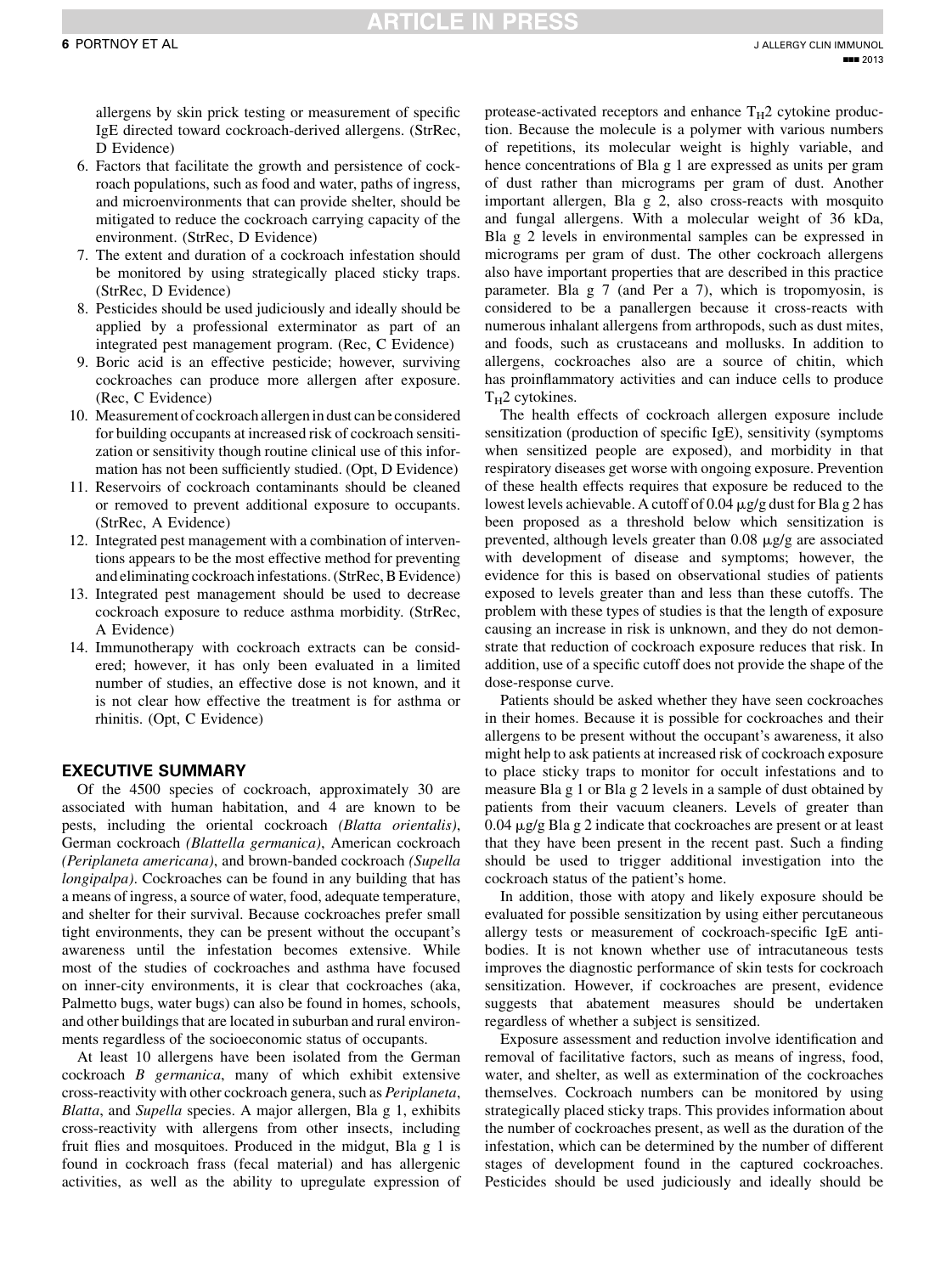applied by a professional exterminator. The effectiveness of the extermination can be monitored with sticky traps.

Once the cockroaches and facilitative factors are removed, it is necessary to remove reservoirs of cockroach allergen, or exposure of occupants will continue. Reservoir concentrations of cockroach allergen can be measured by using dust samples collected both before and after the intervention. Bla g 1 levels ideally should be reduced to less than 2 U/g and Bla g 2 levels to less than  $0.08 \mu g/g$  dust to reduce the risk of occupants for symptoms and morbidity from exposure.

Abatement, or reduction of exposure that comes from reservoirs, includes several steps. These include cleaning of carpets with a high-efficiency particulate air vacuum cleaner or complete removal of carpets if contamination cannot be removed by vacuuming, use of mattress covers, or ideally removal of cockroach-infested mattresses and ongoing monitoring for a recurrence of the cockroach infestation.

Integrated pest management is the combination of each of these interventions into a comprehensive program. Integrated pest management has been shown to significantly reduce cockroach exposure and to improve health in occupants for at least 1 year after the interventions had ceased, provided that ongoing monitoring is used to detect a recurrence. Integrated pest management has been used in schools in which cockroach exposure was significantly reduced as well.

There have been a few studies of cockroach immunotherapy; however, their design was not adequate to determine whether it is clinically effective and, even if it were, what the optimal dose would be. For that reason, cockroach immunotherapy is optional.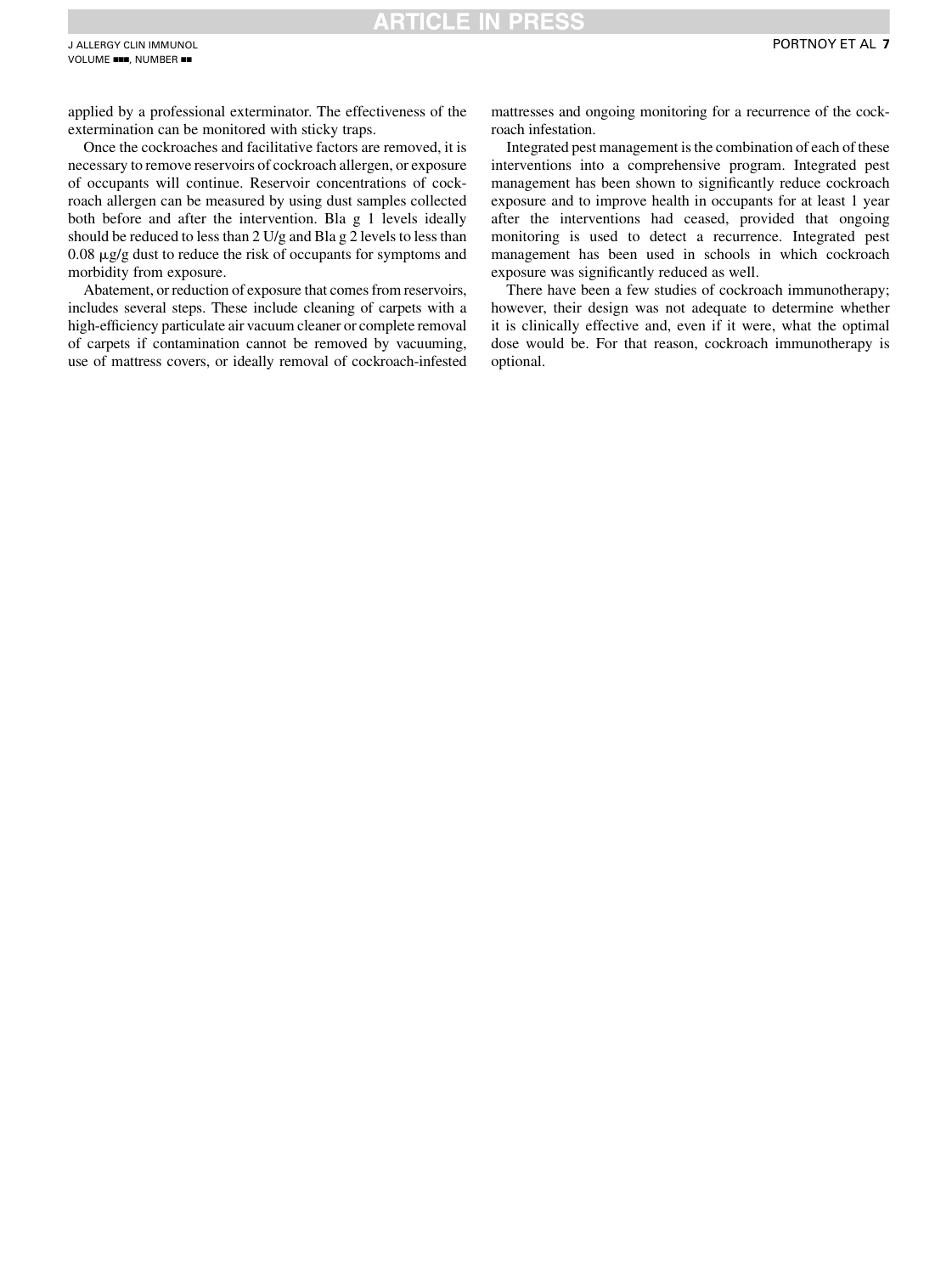# Environmental assessment and exposure reduction of cockroaches: A practice parameter

Jay Portnoy, MD, Ginger L. Chew, ScD, Wanda Phipatanakul, MD, MS, P. Brock Williams, PhD, Carl Grimes, HHS, CIEC, Kevin Kennedy, MPH, Elizabeth C. Matsui, MD, MHS, J. David Miller, PhD, David Bernstein, MD, Joann Blessing-Moore, MD, Linda Cox, MD, David Khan, MD, PhD, David Lang, MD, Richard Nicklas, MD, John Oppenheimer, MD, Christopher Randolph, MD, Diane Schuller, MD, Sheldon Spector, MD, Stephen A. Tilles, MD, Dana Wallace, MD, James Seltzer, MD, and James Sublett, MD

Chief Editors: Jay Portnoy, MD, Ginger L. Chew, ScD, Wanda Phipatanakul, MD, MS, P. Brock Williams, PhD, Carl Grimes, Kevin Kennedy, MPH, and J. David Miller, PhD

Members of the Joint Task Force on Practice Parameters: David Bernstein, MD, Joann Blessing-Moore, MD, Linda Cox, MD, David Khan, MD, David Lang, MD, Richard Nicklas, MD, John Oppenheimer, MD, Jay Portnoy, MD, Christopher Randolph, MD, Diane Schuller, MD, Sheldon Spector, MD, Stephen A. Tilles, MD, and Dana Wallace, MD

Practice Parameter Workgroup: James Sublett, MD, co-chair, Kevin Kennedy MPH, co-chair, Charles Barnes, PhD, Ginger L. Chew, ScD, Carl Grimes, HHS, CIEC, Elizabeth C. Matsui, MD, MHS, Jeffrey D. Miller, MD, J. David Miller, PhD, Wanda Phipatanakul, MD, MS, James Seltzer, MD, and P. Brock Williams, PhD

This parameter was developed by the Joint Task Force on Practice Parameters, representing the American Academy of Allergy, Asthma & Immunology (AAAAI); the American College of Allergy, Asthma & Immunology (ACAAI); and the Joint Council of Allergy, Asthma & Immunology. The AAAAI and the ACAAI have jointly accepted responsibility for establishing ''Environmental assessment and remediation: a practice

parameter.'' This is a complete and comprehensive document at the current time. The medical environment is a changing environment, and not all recommendations will be appropriate for all patients. Because this document incorporated the efforts of many participants, no single person, including those who served on the Joint Task Force, is authorized to provide an official AAAAI or ACAAI interpretation of these practice parameters.

arrangements with GlaxoSmithKline, AstraZeneca, and Mylan; has received research support from AstraZeneca, GlaxoSmithKline, Novartis, Boehringer Ingelheim, and MedImmune; has provided legal consultation/expert witness testimony for a malpractice defense; and is a member of the American Board of Allergy and Immunology. C. Randolph is a speaker for GlaxoSmithKline, TEVA, Viropharma, Merck, and Dey; has received research support from GlaxoSmithKline, Merck, Amgen, and Genentech/ Novartis; and is a consultant for AstraZeneca and Meda. S. Spector is employed by the California Allergy & Asthma Medical Group, has consultant arrangements with ISTA Pharmaceutical, is a speaker for Novartis and Merck, and has received research support from AstraZeneca, GlaxoSmithKline, Cephalon, Amgen, Sanofi, and Targacept. S. A. Tilles has consultant arrangements with SRXA, Sunovion, and Hyrox; has received research support from Astellas, Amphastar, MedImmune, Cephalon, Genentech, Merck, TEVA, Sunovion, Boehringer Ingelheim, Nutricia, Array, Rigel, and AstraZeneca; is Associate Editor of AllergyWatch and the Annals of Allergy; is Assistant Editor of the Joint Task Force on Practice Parameters; and is on the Executive Committee for the Seattle Food Allergy Consortium. D. Wallace has received honoraria for talks from the ACAAI; is a speaker for TEVA and Myland Labs; is an advisor for Sanofi and Sunovion; is on the Executive Committee of the ACAAI; and is on the Board of Directors for the World Allergy Organization. J. Seltzer is on the speaker's bureau and has consultant arrangements with GlaxoSmithKline, is owner of Indoor Hygienic Technologies Corporation, has provided expert witness testimony/legal consultation in cases related to indoor environmental illness, and is on the speaker's bureau for TEVA Pharmaceuticals. J. Sublett has received payment for lectures from GlaxoSmithKline, Merck, Sunovion, and Teva and has stock/stock options with AllergyZone LLC. The rest of the authors declare that they have no relevant conflicts of interest. Reprint requests: Joint Council of Allergy, Asthma & Immunology, 50 N Brockway St,

#3-3, Palatine, IL 60067. E-mail: [grupes@jcaai.org](mailto:grupes@jcaai.org). Received for publication January 3, 2013; revised March 27, 2013; accepted for publica-

tion April 22, 2013. 0091-6749

<http://dx.doi.org/10.1016/j.jaci.2013.04.061>

Disclosure of potential conflict of interest: J. Portnoy is a speaker for Thermo Fisher and Mylan and has consultant arrangements with Thermo Fisher and Sanofi. W. Phipatanakul has received research support from the National Institutes of Health (NIH). C. Grimes is employed by Health Habitats LLC. K. Kennedy has received research support from Public Health Service and is an instructor for Healthy Housing Solutions and the Indoor Air Quality Training Institute. E. C. Matsui has received payment for lectures from Indoor Biotechnologies and has received the Phadia Research Foundation Award. D. Bernstein has received research support from TEVA, Genentech, Pfizer, Merck, Meda, GlaxoSmithKline, Array, Cephalon, and MedImmune and has provided legal consultation or expert witness testimony in cases related to anaphylaxis, contact dermatitis, and occupational asthma. J. Blessing-Moore has received research support and is a speaker for Meda; is a speaker for Alcon, Teva, Sunovion, Genentech/Novartis, Merck, and AstraZeneca; is a committee member of the American College of Chest Physicians, the American College of Allergy, Asthma & Immunology (ACAAI), the American Academy of Allergy, Asthma & Immunology (AAAAI), and the American Thoracic Society. L. Cox has received consulting fees from Stallergenes, has received travel support from the AAAAI, has received fees for participation in review activities from Circassia and Novartis, has received payment for writing or reviewing the manuscript from the Blue Cross Blue Shield Technology Evaluation Center, is a board member for the American Board of Allergy and Immunology, has consultant arrangements with the Food and Drug Administration Allergenic Products Advisory Committee, has provided expert testimony in cases related to chronic cinguteria, and has received payment for lectures from the Southeastern Allergy Asthma Immunology Association and Virginia AAIS. D. Khan is a speaker for Genentech, Merck, Baxter, and Viropharma; has received research support from the Vanberg Family Foundation and the NIH/National Institute of Mental Health; is the Allied Health Chair for the ACAAI; and is a member of the Joint Task Force on Practice Parameters for the Joint Council of Allergy, Asthma & Immunology. D. Lang is a speaker for Genentech/Novartis, GlaxoSmithKline, and Merck; has consultant arrangements with GlaxoSmithKline, Merck, and Aerocrine; and has received research support from Genentech/Novartis and Merck. R. Nicklas is a committee chair, volunteer, and fellow of the ACAAI. J. Oppenheimer has consultant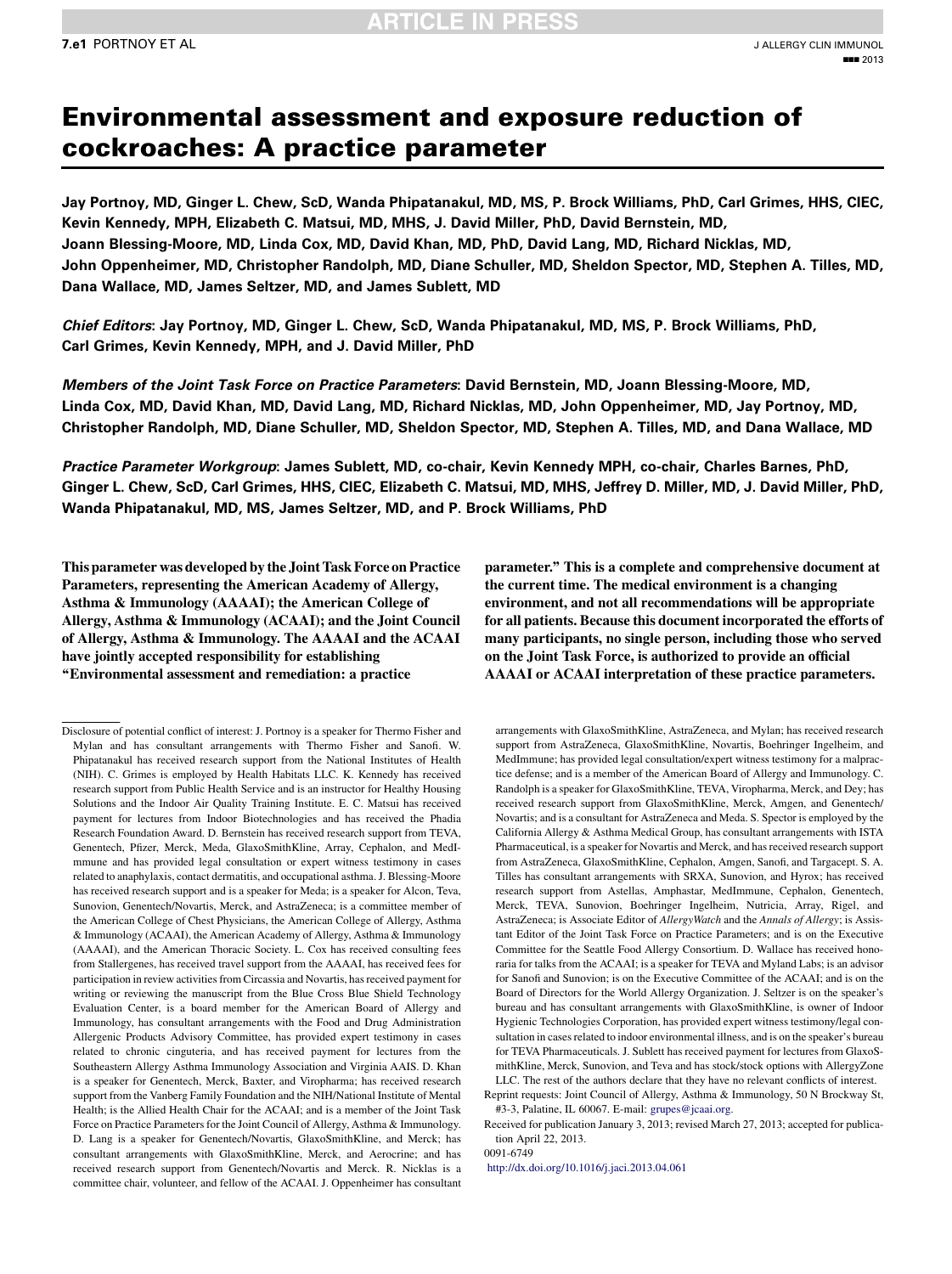Any request for information about or an interpretation of these practice parameters by the AAAAI or ACAAI should be directed to the Executive Offices of the AAAAI, the ACAAI, and the Joint Council of Allergy, Asthma & Immunology. These parameters are not designed for use by pharmaceutical companies in drug promotion. The findings and conclusions in this manuscript are those of the authors and do not necessarily represent the official position of the Centers for Disease Control and Prevention (CDC).

Key words: Allergy, cockroach, sensitization, disease, morbidity

## **CONTRIBUTORS**

The Joint Task Force has made a concerted effort to acknowledge all contributors to this parameter. If any contributors have been excluded inadvertently, the Task Force will ensure that appropriate recognition of such contributions is made subsequently.

## WORKGROUP CO-CHAIRS

James Sublett, MD Family Allergy and Asthma Louisville, Kentucky

Kevin Kennedy, MPH Environmental Health Program Children's Mercy Hospital Kansas City, Missouri

## JOINT TASK FORCE LIAISON

Jay M. Portnoy, MD Section of Allergy, Asthma & Immunology Children's Mercy Hospital Professor of Pediatrics University of Missouri–Kansas City School of Medicine Kansas City, Missouri

## JOINT TASK FORCE MEMBERS

David I. Bernstein, MD Department of Clinical Medicine and Environmental Health Division of Allergy/Immunology University of Cincinnati College of Medicine Cincinnati, Ohio

#### Joann Blessing-Moore, MD Department of Medicine and Pediatrics Stanford University Medical Center Department of Immunology Palo Alto, California

David A. Khan, MD Department of Internal Medicine University of Texas Southwestern Medical Center Dallas, Texas

David M. Lang, MD Allergy/Immunology Section Division of Medicine Allergy and Immunology Fellowship Training Program Cleveland Clinic Foundation Cleveland, Ohio

#### Richard A. Nicklas, MD

Department of Medicine George Washington Medical Center Washington, DC

## John Oppenheimer, MD

Department of Internal Medicine New Jersey Medical School Pulmonary and Allergy Associates Morristown, New Jersey

#### Jay M. Portnoy, MD

Section of Allergy, Asthma & Immunology Children's Mercy Hospital Department of Pediatrics University of Missouri–Kansas City School of Medicine Kansas City, Missouri

#### Christopher C. Randolph, MD

Department of Pediatrics Yale Affiliated Hospitals Center for Allergy, Asthma, & Immunology Waterbury, Connecticut

## Diane E. Schuller, MD

Department of Pediatrics Pennsylvania State University Milton S. Hershey Medical College Hershey, Pennsylvania

## Sheldon L. Spector, MD

Department of Medicine UCLA School of Medicine Los Angeles, California

## Stephen A. Tilles, MD

Department of Medicine University of Washington School of Medicine Redmond, Washington

## Dana Wallace, MD

Department of Medicine Nova Southeastern University College of Osteopathic Medicine Davie, Florida

## PARAMETER WORKGROUP MEMBERS

Charles Barnes, PhD Allergy Research Children's Mercy Hospitals & Clinics Kansas City, Missouri

## Ginger L. Chew, ScD

Centers for Disease Control and Prevention (CDC) National Center for Environmental Health Healthy Homes and Lead Poisoning Prevention Branch Atlanta, Georgia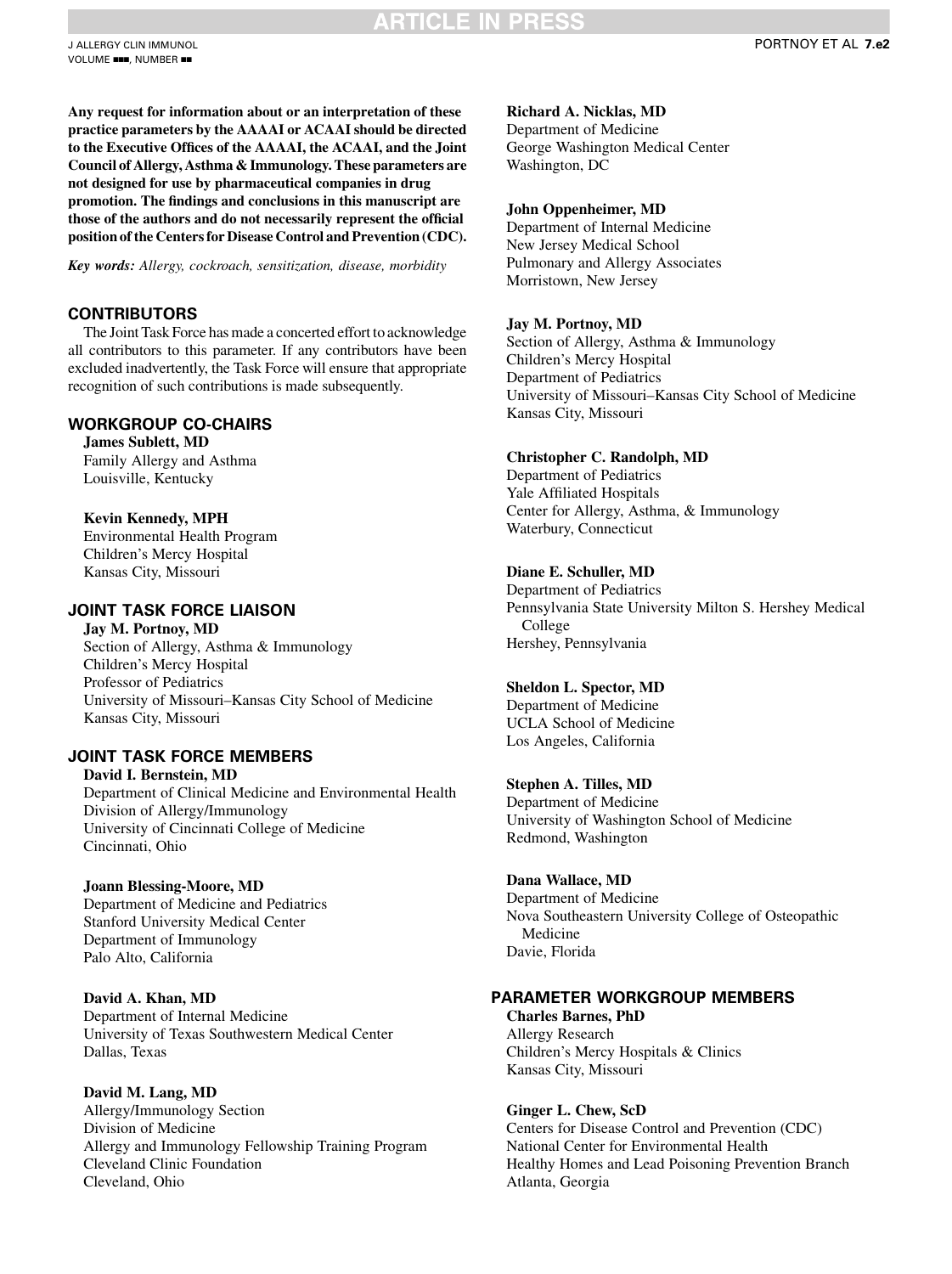## 7.e3 PORTNOY ET AL

# **ARTICLE IN PRESS**

Carl Grimes, HHS, CIEC Indoor Air Quality Association Healthy Habitats LLC Denver, Colorado

Elizabeth C. Matsui, MD, MHS Department of Pediatrics Johns Hopkins School of Medicine Baltimore, Maryland

Jeffrey D. Miller, MD Department of Pediatrics New York Medical College Valhalla, New York

## J. David Miller, PhD

Department of Biochemistry NSERC Industrial Research Chair Carlton, University Ottawa, Ontario, Canada

## Wanda Phipatanakul, MD, MS

Department of Pediatrics Harvard Medical School Children's Hospital, Boston Division of Allergy and Immunology Boston, Massachusetts

## James M. Seltzer, MD

Reliance Medical Group Department of Allergy/Immunology Worcester, Massachusetts

P. Brock Williams, PhD

Allergy/Immunology Faculty University of Missouri–Kansas City School of Medicine and Children's Mercy Hospitals & Clinics Kansas City, Missouri

## INVITED REVIEWERS

William Busse, MD Madison, Wisconsin

Peyton Eggleston, MD Islesford, Maine

Janna Tuck, MD Cape Girardeau, Missouri

CLASSIFICATION OF RECOMMENDATIONS AND EVIDENCE Recommendation rating scale

| <b>Statement</b>               | <b>Definition</b>                                                                                                                                                                                                                                                                                                                                                                                                                                                                                                             | Implication                                                                                                                                                                                                                          |
|--------------------------------|-------------------------------------------------------------------------------------------------------------------------------------------------------------------------------------------------------------------------------------------------------------------------------------------------------------------------------------------------------------------------------------------------------------------------------------------------------------------------------------------------------------------------------|--------------------------------------------------------------------------------------------------------------------------------------------------------------------------------------------------------------------------------------|
| Strong recommendation (StrRec) | A strong recommendation means the benefits of the<br>recommended approach clearly exceed the harms (or<br>that the harms clearly exceed the benefits in the case<br>of a strong negative recommendation) and that the<br>quality of the supporting evidence is excellent (grade<br>A or B).* In some clearly identified circumstances,<br>strong recommendations might be made based on<br>lesser evidence when high-quality evidence is<br>impossible to obtain and the anticipated benefits<br>strongly outweigh the harms. | Clinicians should follow a strong recommendation<br>unless a clear and compelling rationale for an<br>alternative approach is present.                                                                                               |
| Recommendation (Rec)           | A recommendation means the benefits exceed the harms<br>(or that the harms clearly exceed the benefits in the<br>case of a negative recommendation) but the quality of<br>evidence is not as strong (grade B or $C$ ). <sup>*</sup> In some<br>clearly identified circumstances, recommendations<br>might be made based on lesser evidence when high-<br>quality evidence is impossible to obtain and the<br>anticipated benefits outweigh the harms.                                                                         | Clinicians should also generally follow a<br>recommendation but should remain alert to new<br>information and be sensitive to patient preferences.                                                                                   |
| Option (Opt)                   | An option means that either the quality of evidence that<br>exists is suspect (grade $D$ )* or that well-done studies<br>(grade A, B, or $C$ )* show little clear advantage to one<br>approach versus another.                                                                                                                                                                                                                                                                                                                | Clinicians should be flexible in their decision-making<br>regarding appropriate practice, although they might<br>set bounds on alternatives; patient preference should<br>have a substantial influencing role.                       |
| No recommendation (NoRec)      | No recommendation means there is both a lack of<br>pertinent evidence (grade D)* and an unclear balance<br>between benefits and harms.                                                                                                                                                                                                                                                                                                                                                                                        | Clinicians should feel little constraint in their decision-<br>making and be alert to new published evidence that<br>clarifies the balance of benefit versus harm; patient<br>preference should have a substantial influencing role. |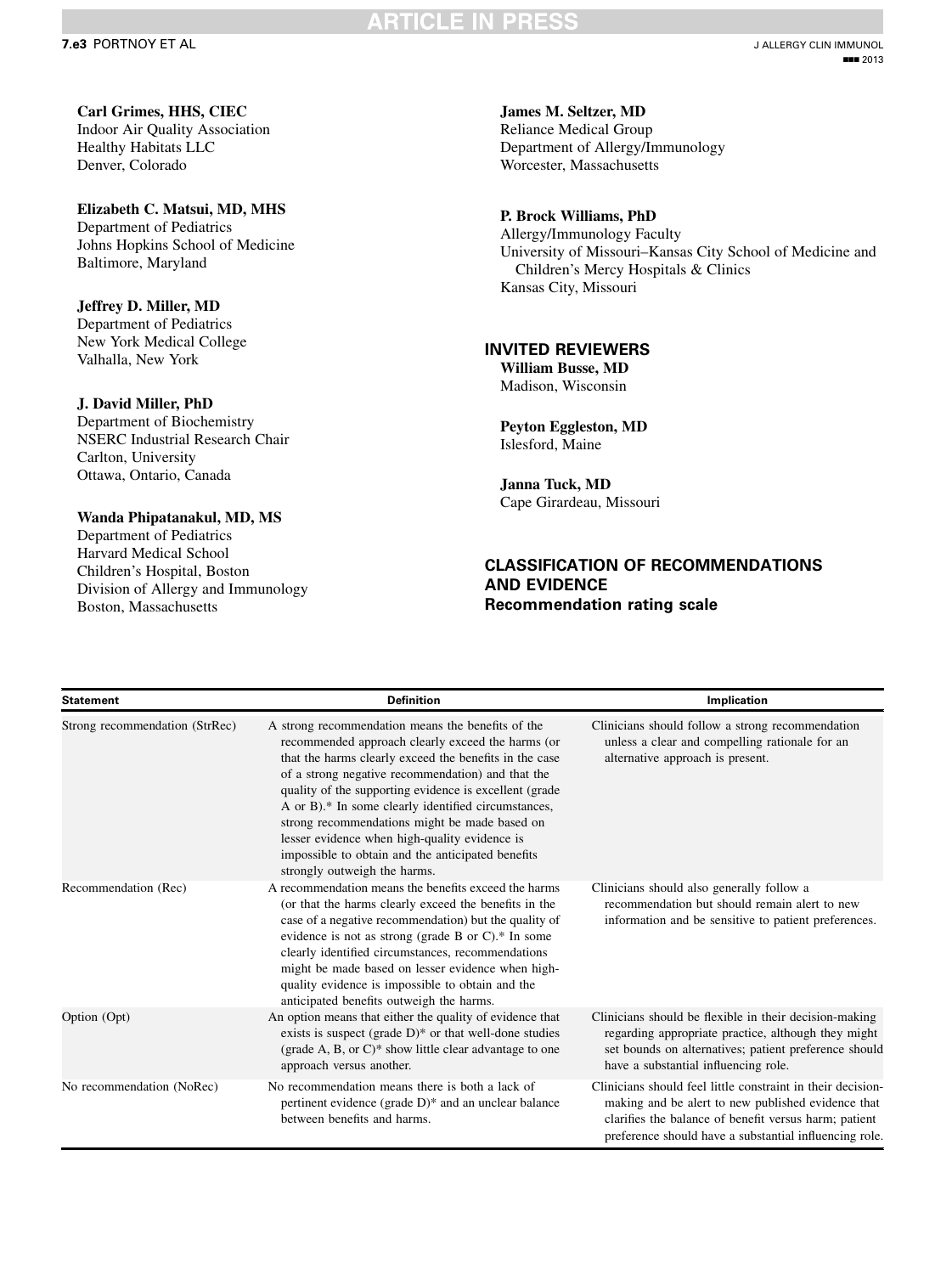#### PORTNOY ET AL 7.e4

## Category of evidence

- Ia Evidence from meta-analysis of randomized controlled trials
- Ib Evidence from at least 1 randomized controlled trial
- IIa Evidence from at least 1 controlled study without randomization
- IIb Evidence from at least 1 other type of quasi-experimental study
- III Evidence from nonexperimental descriptive studies, such as comparative studies
- IV Evidence from expert committee reports, opinions or clinical experience of respected authorities, or both

#### Strength of recommendation\*

- A Directly based on category I evidence
- B Directly based on category II evidence or extrapolated recommendation from category I evidence
- C Directly based on category III evidence or extrapolated recommendation from category I or II evidence
- D Directly based on category IV evidence or extrapolated recommendation from category I, II, or III evidence
- LB Laboratory based
- NR Not rated

## RESOLUTION OF POTENTIAL CONFLICTS OF INTEREST

The Joint Task Force recognizes that experts in a field are likely to have interests that could come into conflict with developing a completely unbiased and objective practice parameter. A process has been developed to prevent potential conflicts from influencing the final document to take advantage of that expertise.

At the workgroup level, members who have a potential conflict of interest either do not participate in discussions concerning topics related to the potential conflict, or if they do write a section on that topic, the workgroup completely rewrites it without their involvement to remove potential bias. In addition, the entire document is reviewed by the Joint Task Force, and any apparent bias is removed at that level. Finally, the practice parameter is sent for review both by invited reviewers and by anyone with an interest in the topic by posting the document on the Web sites of the ACAAI and the AAAAI.

## HOW THIS PRACTICE PARAMETER WAS DEVELOPED

#### The Joint Task Force on Practice Parameters

The Joint Task Force on Practice Parameters (JTF) is a 13 member task force consisting of 6 representatives assigned by the AAAAI, 6 by the ACAAI, and 1 by the Joint Council of Allergy and Immunology. This task force oversees the development of practice parameters; selects the workgroup chair or chairs, and reviews drafts of the parameters for accuracy, practicality, clarity, and broad utility of the recommendations for clinical practice.

#### The Environment Practice Parameter workgroup

The Environment Practice Parameter workgroup was commissioned by the JTF to develop practice parameters that address environmental assessment and remediation. The co-chairs (James Sublett, MD, and Kevin Kennedy, MPH) invited workgroup members who are considered experts in the field of environmental assessment and contaminant reduction to participate in the

parameter development. Workgroup members have been vetted for financial conflicts of interest by the JTF, and their conflicts of interest have been listed in this document and are posted on the JTF Web site at [http://www.allergyparameters.org.](http://www.allergyparameters.org) Where a potential conflict of interest is present, the potentially conflicted workgroup member was excluded from discussing relevant issues.

The charge to the workgroup was to use a systematic literature review in conjunction with consensus expert opinion and workgroup-identified supplementary documents to develop practice parameters that provide a comprehensive approach for identifying and managing environmental exposures and their health effects based on the current state of the science.

#### Protocol for finding evidence

A search of the medical literature was performed by searching PubMed between 1960 and September 2012 for the term cockroach, resulting in 5743 references. These were further restricted to citations, with the terms cockroach and allergy resulting in 983 total references. The number of citations with the terms cockroach and allergy increased starting in 1994 and since 2000 have averaged 50 per year. All reference types were included in the results. References identified as being relevant were searched for additional references, and these also were searched for citable references. In addition, members of the workgroup were asked for references that were missed by this initial search. Although the ideal type of reference would consist of a randomized, doubleblind, placebo-controlled study, the topic of this practice parameter is represented by very few such studies. Consequently, it was necessary to use observational studies, basic laboratory reports, and regulatory requirements to develop a document that addresses most of the issues included in this practice parameter.

## GLOSSARY

#### Terms related to exposure

Contaminant: Any substance that has the potential to cause harm to a building's occupants. Cockroach contaminants include allergens, chitin, endotoxin, and other substances released from cockroaches during their lifetime.

Facilitating factors: Conditions that facilitate production of contaminants by a source. Examples for cockroaches include moisture, food, warmth, and shelter.

Reservoirs: These are contained spaces or microenvironments in which contaminants can accumulate for subsequent release into the environment. Cockroach reservoirs include mattresses, carpeting, bedding, and contaminated building materials.

#### Terms related to interventions

Abatement: Defined as a diminution in amount, degree, or intensity. Abatement includes removing, treating, or isolating reservoirs of contaminants and could include the use of air filtration, vacuuming or removal of carpeting, use of denaturing chemicals, and removal of contaminated building materials.

Integrated pest management: A strategy to reduce cockroach contaminant exposure by using a combination of abatement, source reduction, and mitigation with the goal of reducing the ability of the environment to support a population of cockroaches.

Mitigation: The process of removing facilitating factors, either completely or partially, so that production of contaminants will no longer be facilitated. Mitigation often is the immediate first step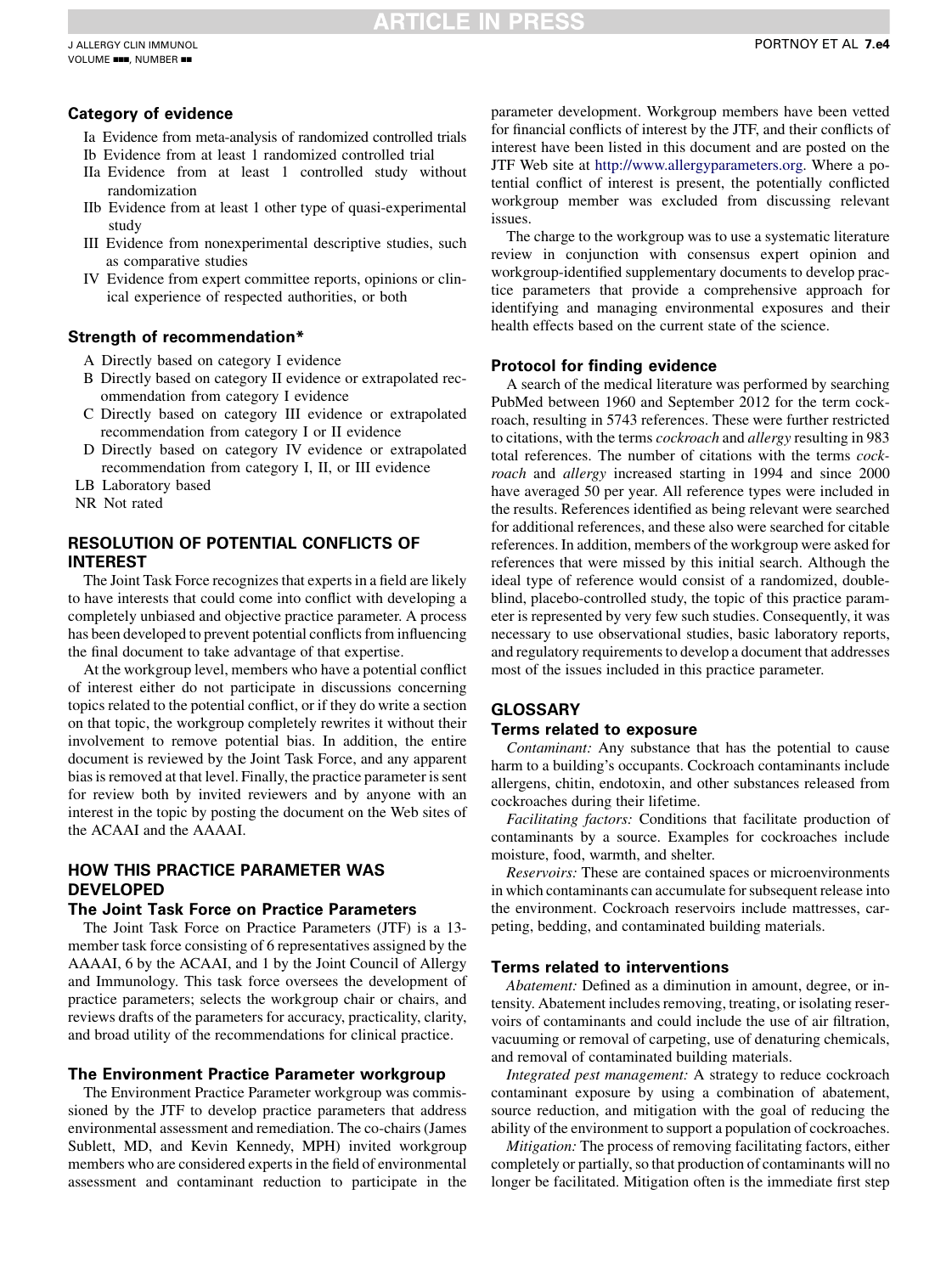toward exposure reduction so that production of cockroach contamination does not continue. Once mitigation is done, restoration and remediation can commence.

Source control: The process of reducing or eliminating cockroaches. Once cockroaches are removed, the exposure will decrease over time as the previously released contaminants are removed from the environment.

#### PREFACE

''Environmental assessment and exposure control of cockroaches: a practice parameter'' is the next installment in a series of practice parameters that deal with important exposures that contribute to health problems. Future practice parameters on specific exposures are planned for fungi, dust mites, and irritants.

The health effects of cockroach exposure, as with furry animals and rodents, progresses through 3 stages: development of specific IgE (sensitization), development of clinical disease (sensitivity), and increased morbidity with ongoing exposure. These health outcomes can be measured by using 2 different types of clinical investigation. The most direct way to demonstrate a causal relationship between exposure to cockroach allergens and health outcomes is to randomly expose persons to different amounts of cockroach allergen over time in their homes and determine the likelihood of having specific IgE, disease, or worsening disease with continued cockroach exposure. Obviously, it is neither feasible nor ethical to perform this type of ideal study.

To be practical, the approach generally used in studies of cockroach-related health effects is to observe persons with different amounts of exposure to cockroach either prospectively as a cohort or as a cross-section. The prevalence of the target outcome (sensitization, disease, and morbidity) is used to determine the relationship between exposure and development of health effects. Although this does not prove causality, it does provide an estimate of the association between exposure to cockroach allergen and health as long as all other exposures are adjusted for in the statistical analysis.

Another approach to proving causality between exposure and health is to study persons who have already experienced or are at risk of experiencing health effects presumably caused by cockroach exposure in that they are sensitized, have a disease, or are experiencing morbidity because of exposure. Interventions designed to reduce cockroach allergen exposure are implemented, and measurements confirm that exposure is indeed reduced significantly. The effect of this reduced cockroach exposure on the target health outcomes can then be observed to estimate an association between the exposure and health. The advantage of this approach is that if environments are randomly assigned to receive reduced exposure, a causal relationship can be inferred regarding the health effects on occupants of those environments. The benefit of this approach is that it provides evidence for the effectiveness of the intervention and evidence that the intervention is clinically beneficial and that cockroach exposure was the likely cause of the health problem.

The evidence for causality provided by these 2 approaches (exposure being associated with disease vs reduction of exposure being associated with improvement in disease) is not the same. An environment that has low cockroach exposure might differ from an environment that had high exposure that was reduced with an intervention. The intervention might reduce other exposures, or the high-exposure environment might have other health-affecting exposures that are not removed by the intervention. For that reason, health benefits associated with an environment with intrinsically low cockroach exposure are considered separately from those that are due to a cockroach reduction intervention environment in this practice parameter.

The first type of evidence, which is mainly observational, is discussed in the health effects section of this practice parameter. Recommendations are made to keep exposure as low as possible to prevent sensitization, prevent development of disease, and reduce ongoing morbidity in sensitized persons. What we do not know is whether interventions that keep exposure low are as effective at improving health as simply living in an environment with naturally low exposure from the beginning. The recommendation could be modified to state that one should move to a low-cockroach environment rather than trying to reduce exposure in the environment in which one lives; however, that would not be practical.

On the other hand, the beneficial effect of cockroach allergen exposure reduction is discussed in the section on interventions because evidence that certain interventions are effective is integrally linked to the evidence that this improves health. Although the summary statements in this section might appear to mirror those in the health effects section, they really are distinct. These statements primarily involve reducing exposure to improve health as opposed to health effects from living in environments that have low exposure, either naturally or after an intervention, to prevent morbidity.

There are cut point values that have been proposed from numerous studies on allergens in dust. These cut points are levels above which there is an increased risk of allergy sensitization or reactions in sensitized subjects. For cockroach, indoor levels of less than 2 U/g Bla g 1 or 2 U/g Bla g 2 (which is equivalent to 0.08  $\mu$ g/g Bla g 2) are associated with a lower risk of sensitization and symptoms on exposure. Although cut points are mentioned throughout this practice parameter, it should be kept in mind that these generally represent median values observed, usually in a single study. A dose-response curve for Bla g 1 exposure and sensitization did not support the use of a single value above which sensitization is inevitable but rather indicated increasing sensitization rates as exposure increased.<sup>1</sup>

## SUMMARY STATEMENTS

- 1. Exposure to cockroach allergen in homes should be minimized to reduce the risk of cockroach sensitization (StrRec, B Evidence)
- 2. Exposure to cockroach allergens should be minimized to reduce the risk that sensitized children will develop allergic disease. (Rec, C Evidence)
- 3. Cockroach allergen exposure should be minimized to reduce the risk of asthma morbidity in already sensitized subjects. (Rec, B Evidence)
- 4. Patients with possible cockroach allergy should be asked whether they have seen cockroaches in their homes. (Rec, C Evidence)
- 5. Patients with suspected atopy and likely cockroach exposure should be evaluated for sensitization to cockroach allergens by skin prick testing or measurement of specific IgE directed toward cockroach-derived allergens. (StrRec, D Evidence)
- 6. Factors that facilitate the growth and persistence of cockroach populations, such as food and water, paths of ingress, and microenvironments that can provide shelter, should be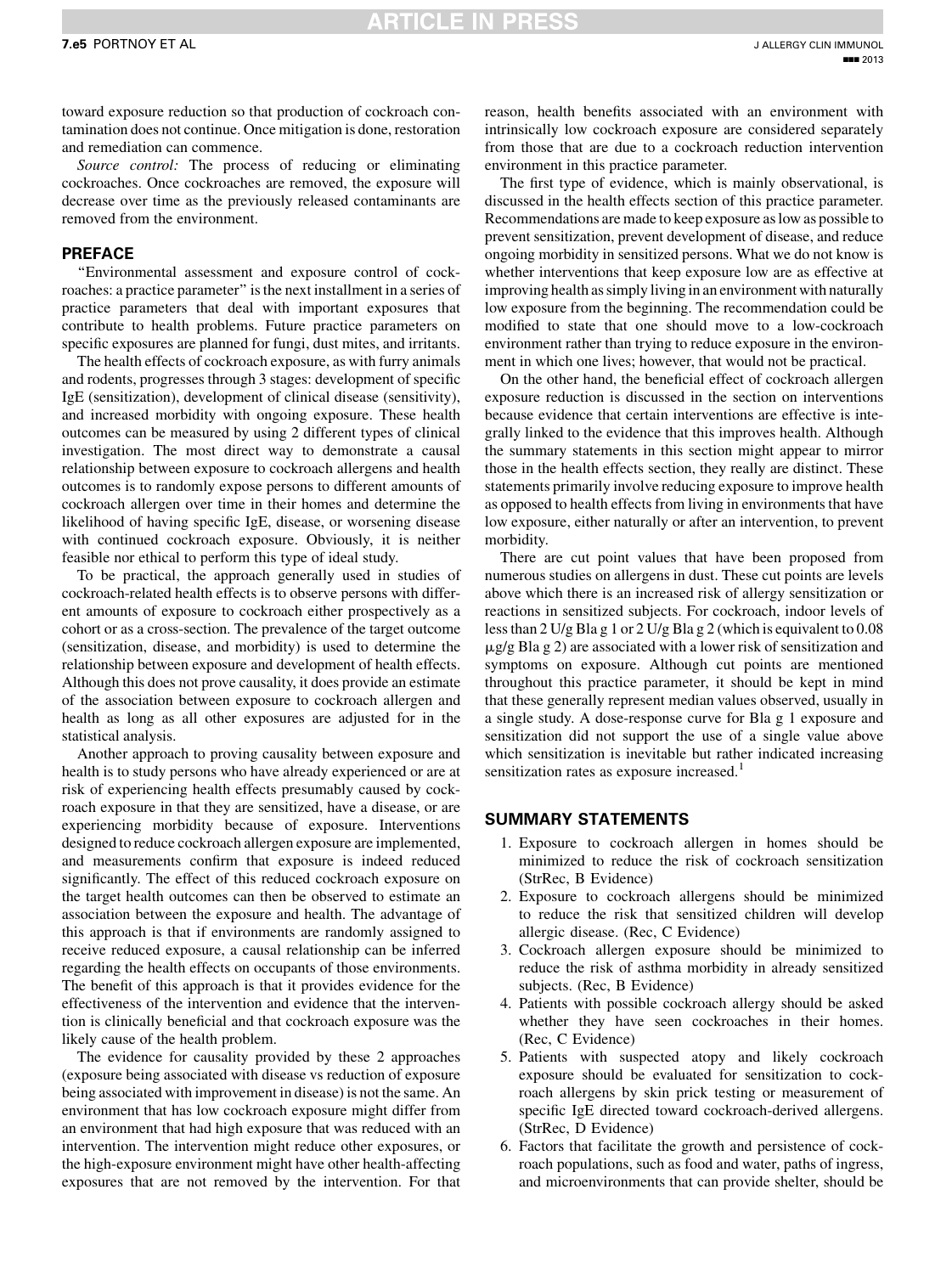mitigated to reduce the cockroach carrying capacity of the environment. (StrRec, D Evidence)

- 7. The extent and duration of a cockroach infestation should be monitored by using strategically placed sticky traps. (StrRec, D Evidence)
- 8. Pesticides should be used judiciously and ideally should be applied by a professional exterminator as part of an integrated pest management program. (Rec, C Evidence)
- 9. Boric acid is an effective pesticide; however, surviving cockroaches can produce more allergen after exposure. (Rec, C Evidence)
- 10. Measurement of cockroach allergen in dust can be considered for building occupants at increased risk of cockroach sensitization or sensitivity though routine clinical use of this information has not been sufficiently studied. (Opt, D Evidence)
- 11. Reservoirs of cockroach contaminants should be cleaned or removed to prevent additional exposure to occupants. (StrRec, A Evidence)
- 12. Integrated pest management with a combination of interventions appears to be the most effective method for preventing and eliminating cockroach infestations. (StrRec, B Evidence)
- 13. Integrated pest management should be used to decrease cockroach exposure to reduce asthma morbidity. (StrRec, A Evidence)
- 14. Immunotherapy with cockroach extracts can be considered; however, it has only been evaluated in a limited number of studies, an effective dose is not known, and it is not clear how effective the treatment is for asthma or rhinitis. (Opt, C Evidence)

## EXECUTIVE SUMMARY

Of the 4500 species of cockroach, approximately 30 are associated with human habitation, and 4 are known to be pests, including the oriental cockroach (Blatta orientalis), German cockroach (Blattella germanica), American cockroach (Periplaneta americana), and brown-banded cockroach (Supella longipalpa). Cockroaches can be found in any building that has a means of ingress, a source of water, food, adequate temperature, and shelter for their survival. Because cockroaches prefer small tight environments, they can be present without the occupant's awareness until the infestation becomes extensive.

At least 10 allergens have been isolated from the German cockroach B germanica, many of which exhibit extensive crossreactivity with other cockroach genera, such as Periplaneta, Blatta, and Supella species. A major allergen, Bla g 1, exhibits cross-reactivity with allergens from other insects, including fruit flies and mosquitoes. Produced in the midgut, Bla g 1 is found in cockroach frass (fecal material) and has allergenic activities, as well as the ability to upregulate expression of proteaseactivated receptors (PARs) and enhance  $T_H2$  cytokine production. Because the molecule is a polymer with various numbers of repetitions, its molecular weight is highly variable, and hence concentrations of Bla g 1 are expressed as units per gram of dust rather than micrograms per gram of dust. Another important allergen, Bla g 2, also cross-reacts with mosquito and fungal allergens. With a molecular weight of 36 kDa, Bla g 2 levels in environmental samples can be expressed in micrograms per gram of dust. The other cockroach allergens also have important properties that are described in this practice parameter. Bla g 7 (and Per a 7), which is tropomyosin, is considered to be a panallergen because it cross-reacts with numerous inhalant allergens from arthropods, such as dust mites, and foods, such as crustaceans and mollusks. In addition to allergens, cockroaches also are a source of chitin, which has proinflammatory activities and can induce cells to produce  $T_H2$  cytokines.

The health effects of cockroach allergen exposure include sensitization (production of specific IgE), sensitivity (symptoms when sensitized people are exposed), and morbidity in that respiratory diseases get worse with ongoing exposure. Prevention of these health effects requires that exposure be reduced to the lowest levels achievable. A cutoff of  $0.04 \mu g/g$  dust for Bla g 2 has been proposed as a threshold below which sensitization is prevented, although levels greater than  $0.08 \mu g/g$  are associated with development of disease and symptoms; however, the evidence for this is based on observational studies of patients exposed to levels greater than and less than these cutoffs. The problem with these types of studies is that the length of exposure causing an increase in risk is unknown, and they do not demonstrate that reduction of cockroach exposure reduces that risk. In addition, use of a specific cutoff does not provide the shape of the dose-response curve.

Patients should be asked whether they have seen cockroaches in their homes. Because it is possible for cockroaches and their allergens to be present without the occupant's awareness, it also might help to ask patients at increased risk of cockroach exposure to place sticky traps to monitor for occult infestations and to measure Bla g 1 or Bla g 2 levels in a sample of dust obtained by patients from their vacuum cleaners. Levels of greater than  $0.04 \mu$ g/g Bla g 2 indicate that cockroaches are present or at least that they have been present in the recent past. Such a finding should be used to trigger additional investigation into the cockroach status of the patient's home.

In addition, those with atopy and likely exposure should be evaluated for possible sensitization by using either percutaneous allergy tests or measurement of cockroach-specific IgE antibodies. It is not known whether use of intracutaneous tests improves the diagnostic performance of skin tests for cockroach sensitization. However, if cockroaches are present, evidence suggests that abatement measures should be undertaken regardless of whether a subject is sensitized.

Exposure assessment and reduction involve identification and removal of facilitative factors, such as means of ingress, food, water, and shelter, as well as extermination of the cockroaches themselves. Cockroach numbers can be monitored by using strategically placed sticky traps. This provides information about the number of cockroaches present, as well as the duration of the infestation, which can be determined by the number of different stages of development found in the captured cockroaches. Pesticides should be used judiciously and ideally should be applied by a professional exterminator. The effectiveness of the extermination can be monitored with sticky traps.

Once the cockroaches and facilitative factors are removed, it is necessary to remove reservoirs of cockroach allergen, or exposure of occupants will continue. Reservoir concentrations of cockroach allergen can be measured by using dust samples collected both before and after the intervention. Bla g 1 levels ideally should be reduced to less than 2 U/g and Bla g 2 levels to less than  $0.08 \mu g/g$  dust to reduce the risk of occupants for symptoms and morbidity from exposure.

Abatement, or reduction of exposure that comes from reservoirs, includes several steps. These include cleaning of carpets with a high-efficiency particulate (HEPA) air vacuum cleaner or complete removal of carpets if contamination cannot be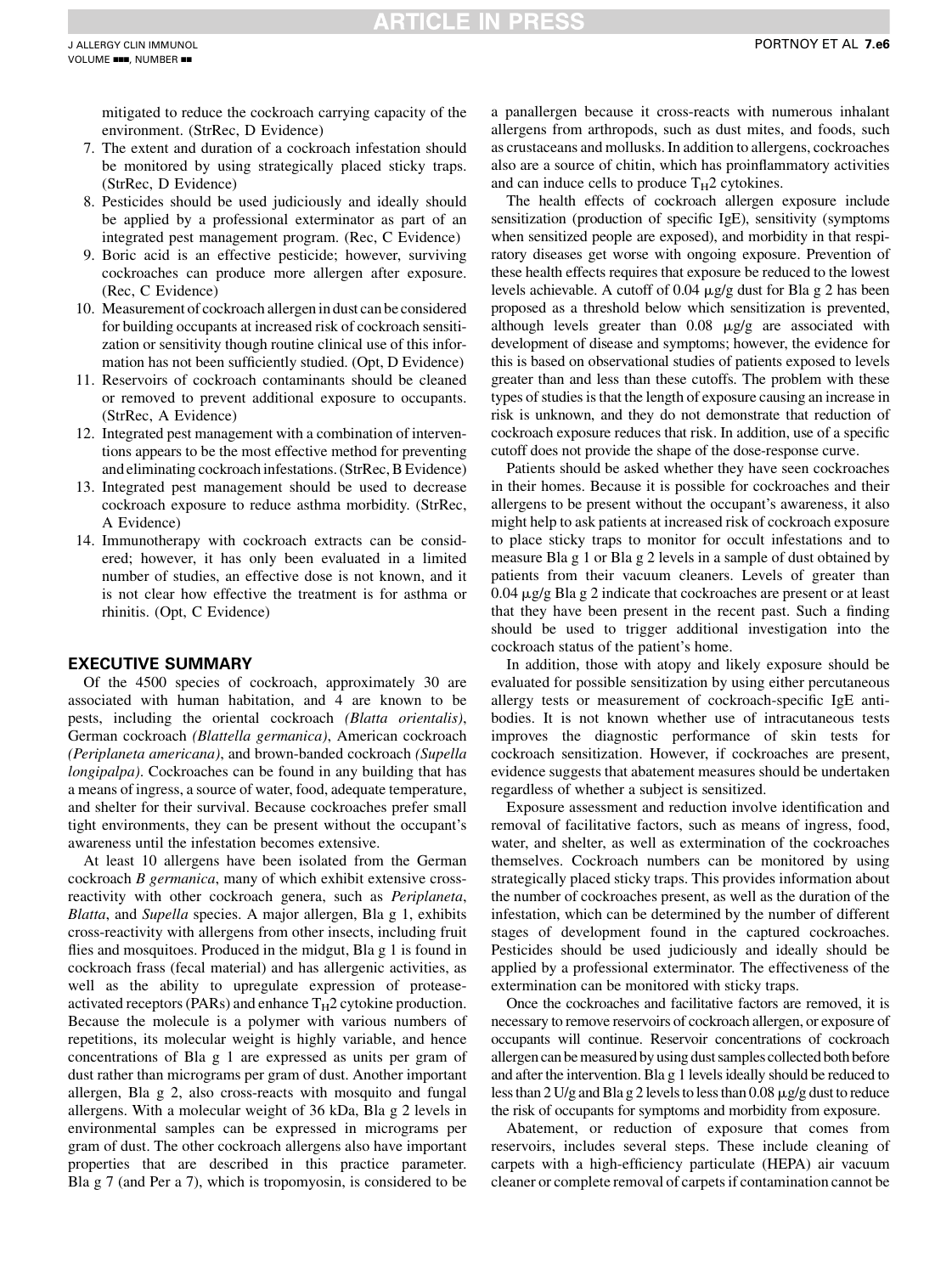removed by vacuuming, use of mattress covers, or ideally removal of cockroach-infested mattresses and ongoing monitoring for a recurrence of the cockroach infestation.

Integrated pest management is the combination of each of these interventions into a comprehensive program. Integrated pest management has been shown to significantly reduce cockroach exposure and to improve health in occupants for at least 1 year after the interventions had ceased, provided that ongoing monitoring is used to detect a recurrence. Integrated pest management has been used in schools in which cockroach exposure was significantly reduced as well.

There have been a few studies of cockroach immunotherapy; however, their design was not adequate to determine whether it is clinically effective and, even if it were, what the optimal dose would be. For that reason, cockroach immunotherapy is optional.

## ANNOTATIONS FOR ALGORITHM 1 ([FIG E1\)](#page-28-0): SCREEN FOR THE PRESENCE OF COCKROACHES Annotation 1. Patient with possible cockroach-related illness

Patients generally present for evaluation if they have an illness, such as rhinitis or asthma. Rhinitis and asthma are both respiratory illnesses that can be exacerbated by cockroach allergen exposure given sensitization and sensitivity. Because exposure to cockroach emanations can also trigger symptoms in nonsensitized subjects, $^2$  sensitization *per se* is not the only criterion for possible morbidity caused by exposure. A patient's risk for morbidity caused by cockroach exposure should therefore be evaluated by using this algorithm, regardless of sensitization status. The purpose of this first part is to determine which patients would most likely benefit from a more complete evaluation of their home environment for possible cockroach exposure. As such, this section should be considered to be a screening procedure. The 2 factors that determine whether further cockroach assessment is indicated include environment-specific factors and whether there are indications of cockroach exposure using screening criteria. The next 2 questions address each of these issues in turn.

## Annotation 2. Is there increased risk for cockroach exposure?

This question attempts to determine whether a patient is at increased risk of exposure to increased levels of cockroach allergens. Risk for cockroach exposure depends on the location of the building in which the patient lives and whether there is a history of cockroach presence in the building.

Location: Cockroaches tend to be found in southern latitudes because they require both warmth and moisture. They can survive in cold dry climates by occupying human residences that are artificially heated, although they are less able to travel between buildings during cold weather. Also, cockroaches are more common in multioccupant buildings. Single-family homes in colder climates have a lower risk for cockroach infestation. The risk also increases if a cockroach has been seen.

History: There are some basic questions that can be asked to determine the likelihood that cockroaches are present in a patient's home environment. These include the following:

- Do you know what cockroaches look like?
- Have you ever seen cockroaches in the home in which you are currently living?
- Have you observed any cockroaches in your home in the last 12 months?
- Have you observed any indications for the presence of cockroaches in your home during the last 12 months, such as dead cockroaches, frass in cupboards or around cracks, and/or gaps in the kitchen or bath cabinets?
- Have you received reports of cockroach problems in the last 12 months in the building in which you live?
- Did you bring your mattress and soft furniture from a location that had cockroach problems?

Patients who are not yet sensitized to cockroach but who are at increased risk to become sensitized should ideally be identified before the sensitization takes place and therefore deserve a greater degree of evaluation for cockroach exposure. If a patient has increased total IgE levels; if he or she is sensitized to other allergens (increased specific IgE levels or positive skin test results); if he or she has asthma, eczema, or allergic rhinitis; or if there is a strong family history of atopy, there is an increased risk of sensitization and disease development from cockroach exposure. The latter criteria are particularly important in very young children because they might not yet have evidence of atopy.

## Annotation 3. Done

If the patient does not have a significant risk for cockroach exposure, it is not necessary to perform additional procedures. However, exposure and associated risk factors can vary over time. Periodic re-evaluation of the risk for cockroach allergen exposure should occur.

#### Annotation 4. Screen for exposure to cockroaches

If the patient lives where cockroaches are present or answers yes to any of the screening questions, he or she should be offered the option of surveying the home with either a simple or advanced screening method. The simple screening method for current infestations is the deployment of sticky traps in key locations in the home in areas where cockroaches are likely to nest, particularly near food and water sources in the kitchen and bathrooms. Instructions for trap placement should be offered when providing traps for monitoring for the presence of roaches. Instructions are often included on the traps themselves. If the sticky traps reveal evidence of a cockroach infestation, then the screen result is positive. In this case a more complete home assessment, followed by professional extermination, is indicated.

It is possible for the sticky trap monitor result to be negative, even when cockroaches are present. When an infestation is suspected but the sticky trap result is negative, measurement of cockroach allergen levels in dust might help to identify a covert infestation. Dust analysis is a possible screening method for current and past infestations. Cockroach allergen measurement can be done with dust from a used vacuum bag; however, dust collection by a trained technician is ideal and can help to pinpoint the main sources of exposure within a home. If a used vacuum bag from the resident's home is used, one should realize that it is the accumulation of many different locations within the home and represents a period of time that might not reflect a current infestation in that home. The 2 cockroach allergens for which standardized measurements are available are Bla g 1 and Bla g 2. Increased levels of these allergens are considered a positive screen result.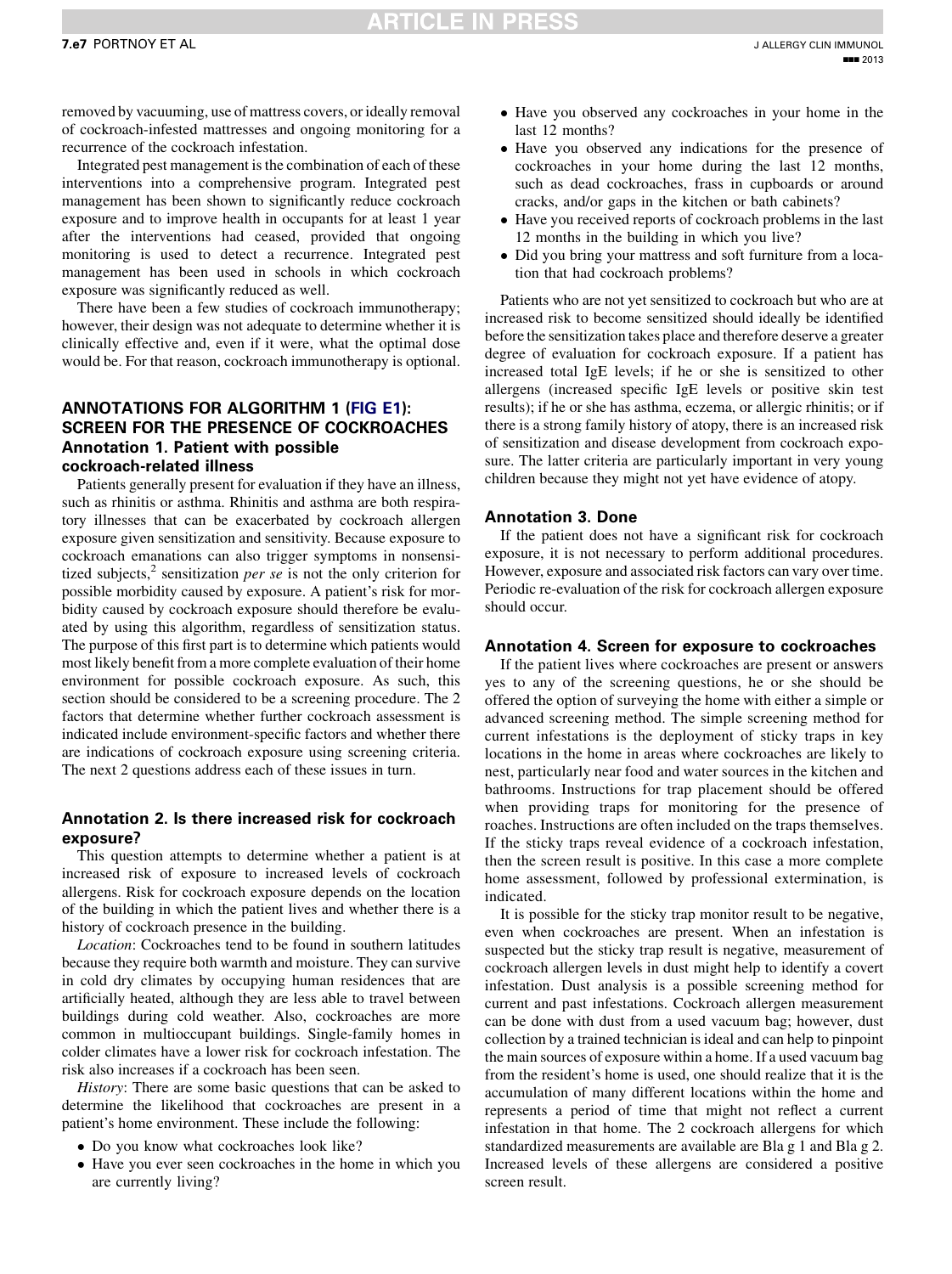#### Annotation 5. Positive cockroach screen result?

Because morbidity can occur from increased cockroach exposure regardless of sensitization, a positive response to the screening questionnaire should be followed by a more complete assessment for cockroaches. Prolonged exposure to levels of Bla g 1 of greater than 1 U/g or Bla g 2 of greater than  $0.04 \mu g/g$  is associated with an increased risk of sensitization, although it is not clear how prolonged the exposure needs to be for this to happen. This is because most studies include a 1-time measurement, which is then assumed to represent prolonged exposure, when there could be substantial variability over time. If levels are greater than these cut points or if the answer to any of the brief screening questions is yes, the patient should be advised to have a home assessment to identify facilitating factors for cockroaches, determine whether cockroaches are present, and more accurately measure allergen concentrations in dust samples. The presence of cockroaches on sticky traps is a definite indicator of cockroach exposure and should be followed up with a home assessment.

## Annotation 6. Home assessment for analysis and to design integrated pest management

A home in which cockroaches have been seen or with increased cockroach allergen levels in settled dust has an increased likelihood of having a cockroach infestation. A more complete assessment by a professional service is indicated (see Annotations for algorithm 2: Environmental assessment), and the physician should recommend such an assessment be done. Suggestions for selecting such a service are provided in Appendix A.

## ANNOTATIONS FOR ALGORITHM 2 ([FIG E2\)](#page-29-0): ENVIRONMENTAL ASSESSMENT

## Annotation 1. Home with suspected cockroaches

Home occupant responses to the screening questions might be sufficient to indicate the presence of cockroaches. If the occupant reports deploying sticky traps and catching cockroaches, this is confirmatory evidence for the presence of cockroaches but by itself does not indicate the severity of an infestation. The number of cockroaches caught on the trap can indicate the severity of the infestation and provide some evidence of the location of the nest; however, this does not indicate the concentration of allergen in the home. If the sticky trap test results are negative, then dust measurement might provide an estimate of exposure. Specifically, Bla g 1 levels of greater than 1 U/g dust or Bla g 2 levels of greater than  $0.04 \mu g/g$  indicate an increased likelihood that there are sources of cockroach allergen production. This can result from the presence of live cockroaches either currently or recently that have left a reservoir of allergen. Determination of whether cockroaches are currently living in the house ideally should be performed by a professional home assessor. Selection of a professional to perform the assessment is discussed in Appendix A.

#### Annotation 2. Visual evidence of cockroaches?

Cockroaches that are visible in a home are evidence of an active infestation of live cockroaches. The presence of dead cockroaches, egg cases, exoskeletons, and/or cockroach feces, known as frass, is visual evidence of an active cockroach infestation. This increases the levels of exposure to cockroach allergen and increases the likelihood that exposure will be ongoing despite interventions that reduce reservoirs. If possible, it is helpful to identify the species of cockroach present. For example, German and brown-banded cockroaches prefer conditions more often found in kitchens, whereas American and Oriental cockroaches prefer conditions more often found in basements.

#### Annotation 3. Deploy sticky traps to monitor for cockroaches

If there is no visual evidence for cockroaches, it is still possible that they are present, particularly if cockroach allergen levels are increased in settled dust. Sticky traps, which are a form of glue board, can be used to determine whether live cockroaches are present. Sticky traps should be situated in locations where cockroaches are likely to travel, such as kitchens. By trapping cockroaches over a period of time, it is possible to estimate the extent and duration of the infestation. If all cockroaches are in the same stage of development, the infestation is fairly new. If various stages are represented, the infestation is likely to have been present for a longer time, indicating that elimination might take more time. Sticky traps can also be used to monitor the success of extermination efforts and to determine whether a new infestation has started before it can become embedded in the building.

## Annotation 4. Implement integrated pest management program

If there is visual evidence of cockroaches, then it is necessary to get rid of them. Elimination of cockroaches is most effectively accomplished through a process called integrated pest management.<sup>3</sup> The goal of integrated pest management (per the US Environmental Protection  $\text{Agency}$ <sup>4</sup> is to manage pest damage by the most economic means and with the least possible hazard to persons, property, and the environment. Integrated pest management focuses on reducing facilitative factors and reservoirs. Integrated pest management uses targeted application of pesticides with bait stations and gels to maximize the effectiveness of the pesticide and minimize the potential for exposure. Pesticide bait stations and gels should be used according to the manufacturer's instructions and ideally should be applied by a professional exterminator. There are instances when personal -protective equipment should be used by the applicator to avoid adverse health effects from pesticide exposure. Once the components of an integrated pest management program have been implemented, sticky traps should be used to confirm its success and to monitor for a recurrence that could occur, particularly if facilitating factors remain.

#### Annotation 5. Cockroaches present?

If cockroaches are confirmed to be present, it is necessary to get rid of them. If they are not present, it is then desirable to identify reservoirs from which the increased cockroach allergen measurement was made.

## Annotation 6. Cockroach allergen reservoirs present?

Cockroach reservoirs can be found inside cabinets; on countertops or floors; in carpeting, upholstered furniture, mattresses, and narrow cracks between cabinets and appliances; inside drawers; inside furniture; or in other materials that become contaminated by cockroach emanations. Measurement of cockroach allergens in dust collected from reservoirs is a way to confirm the present of contaminants. If reservoirs of cockroach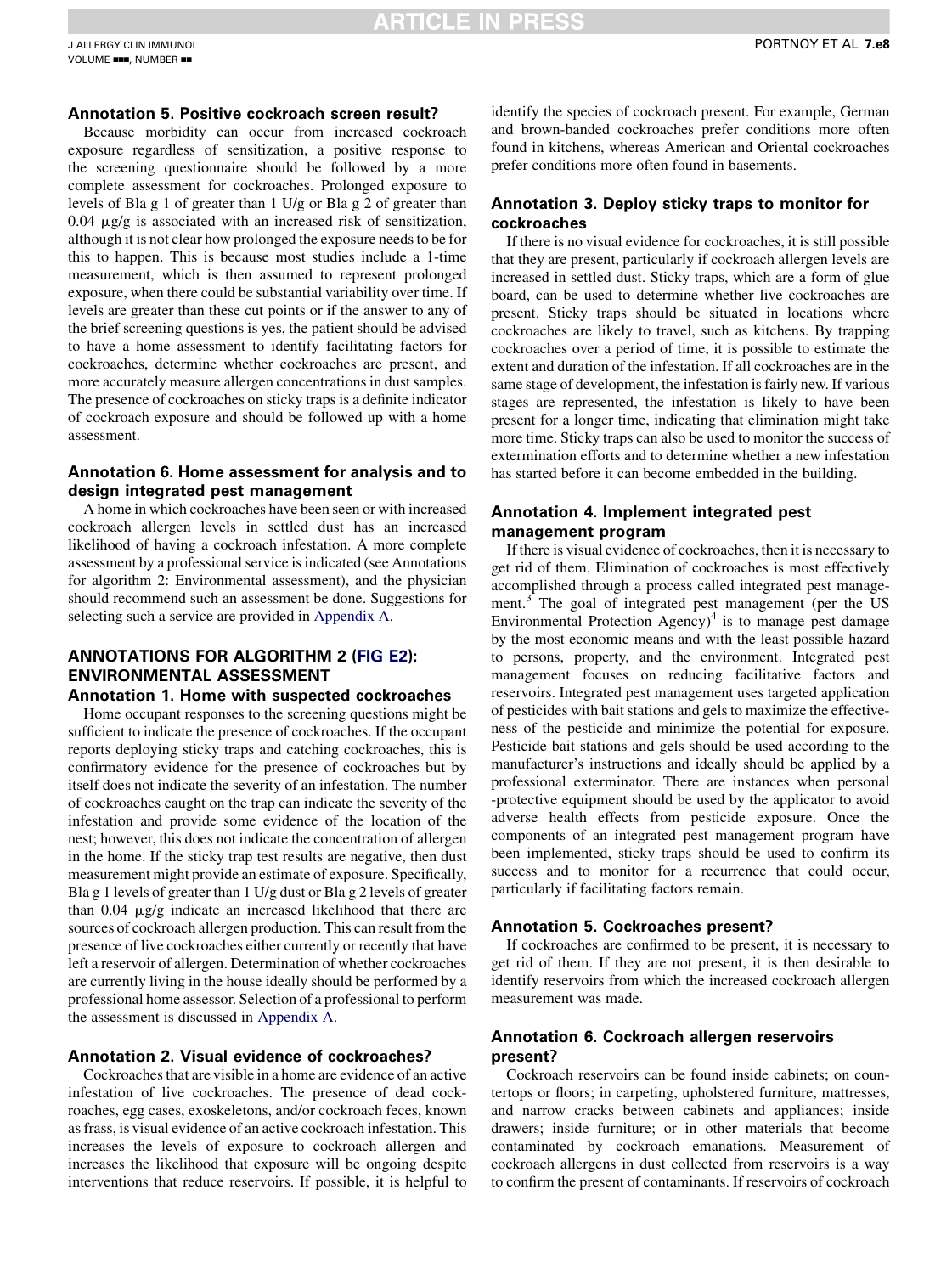allergens are present, then exposure to those cockroach allergens can persist long after the cockroaches have been eliminated. If there are no reservoirs of cockroach allergens, then additional mitigation might not be necessary because exposure should cease with the elimination of the cockroaches. It is also possible for cockroach allergen reservoirs to be present transiently, as could occur after a single episode of spilled food, with cockroaches introduced from containers that fail to become established in the new environment, or with a temporary seasonal ingress of cockroaches.

#### Annotation 7. Facilitating factors present?

Facilitating factors for cockroaches include food, water, shelter, warmth, and a means of ingress. If these are present, it is necessary to remove them to reduce the carrying capacity of cockroaches and to prevent a reinfestation of cockroaches once they have been eliminated. The removal of facilitative factors is fundamental to implementing an integrated pest management program. It should eliminate cockroach infestations in ways that are more effective than their removal alone while being a more economic and sustainable long-term solution. If there are no facilitative factors, then mitigation is not necessary.

## Annotation 8. Sticky traps to monitor for cockroaches

See Annotation 3 in this environmental assessment algorithm section.

## Annotation 9. Integrated pest management mitigation: Get rid of facilitative factors

Mitigation is the process of removing facilitative factors. If these factors are removed, the environment can no longer support whatever population of cockroaches had been sustained before their removal. Cockroaches either will migrate to another location or starve as a result. This process can take a long time because cockroaches can survive for prolonged periods without food and water. If facilitative factors are not removed, the cockroaches can return after they have been eliminated from an environment. Continued monitoring for their return is still recommended.

## Annotation 10. Integrated pest management abatement: Remove or clean reservoirs

If cockroach reservoirs are identified, they should be cleaned to prevent ongoing release of allergens into the occupant's breathing space. Assuming that the cockroaches have been removed, once the reservoirs are cleaned, the occupants should experience low to undetectable levels of cockroach allergen. This reduces the risk of sensitization, disease, and morbidity.

#### Annotation 11. Intervention is done

Once facilitative factors are removed, the cockroaches are exterminated, and reservoirs are cleaned, the intervention is complete. It is desirable to periodically monitor for a possible reinfestation with sticky traps, but otherwise, the occupant is no longer at increased risk of morbidity from cockroach exposure.

#### INTRODUCTION

There are approximately 4500 species of cockroach, 30 of which are associated with human habitations; approximately 4

species are well known as pests.<sup>[5,6](#page-23-0)</sup> Two species of cockroach, the German cockroach (B germanica) and the American cockroach (P americana) predominate in indoor environments. The American cockroach is about 30 mm long, whereas the German cockroach is half that size (15 mm long). Other cockroaches that are associated with human habitations include the Asian cockroach (Blattella asahinai) and the Oriental cockroach  $(B$  orientalis). Cockroaches are among the hardiest insects on the planet, with some species being capable of survival for long periods without food. [Fig E3](#page-30-0) shows an abbreviated taxonomy of cockroaches.

Cockroaches emerge from egg cases (ootheca) as immature forms that are similar in appearance to adults. Depending on species, cockroaches typically have a 1- to 2-year lifespan, the first half of which is spent undergoing a series of instars or molts in which they shed the exoskeleton and produce a new larger one until reaching adulthood.

Cockroaches are usually not found in northern latitudes unless they can inhabit environments that are artificially warmed by human subjects. They prefer habitats that are warm and moist with adequate carbohydrate-based food sources and protection from predators. They also prefer to feel close contact with their surrounding environment and therefore are most comfortable when located in small cracks and crevices, a condition known as thigmotactic. Cockroaches are omnivorous scavengers with a taste for starch and fat. They often consume household items, such as soap and glue, as well as garbage. The nymphal stages can survive on the excretions and cast off exoskeletons of adults. Cockroaches quickly become cannibalistic when food is scarce.<sup>7</sup>

## MAJOR COCKROACH ALLERGENS AND CONTAMINANTS

Both the American and German cockroaches produce several potent allergens and proinflammatory contaminants. Important cockroach allergens include Bla g 1 (midgut protein), Bla g 2 (inactive aspartic proteinase), Bla g 3 (hemocyanin), Bla g 4 (calycin), Bla g 5 (glutathione-S-transferase [GST]), Bla g 6 (troponin C), Bla g 7 (tropomyosin), Bla g 8 (myosin light chain), Per a 9 (arginine kinase), and Per a 10 (trypsin protease).<sup>8</sup> These allergens are described in the World Health Organization/International Union of Immunological Societies Allergen Nomenclature [\(www.allergen.org\)](http://www.allergen.org). Structural homology between tropomyosins present among cockroaches, dust mites, and crustaceans can lead to the development of cross-reacting IgE antibodies.<sup>9</sup> It is important to remember that this cross-reactivity is based on IgE specificity and that there are limited data on the relationship between this type of sensitization and human disease.

#### Bla g 1 and Per a 1 (midgut protein)

Bla g 1 and Per a 1 are major cross-reactive allergens from German and American cockroaches, respectively. Bla g 1, which is referred to as midgut protein, consists of several 100-aminoacid repeats. Found in cockroach frass, it is quite stable, and homologous proteins are also found in fruit flies, butterflies, and mosquitoes. Its molecular weight is variable (listed as 25-90 kDa), and in one study up to 77% of cockroach-sensitized patients produced specific IgE to this protein.<sup>8</sup> Although linear IgE-binding epitopes of Bla g 1 have been identified throughout its length, they are predominantly located in amino acids 1 to 111, amino acids 289 to 403, and amino acids 394 to  $491<sup>10</sup>$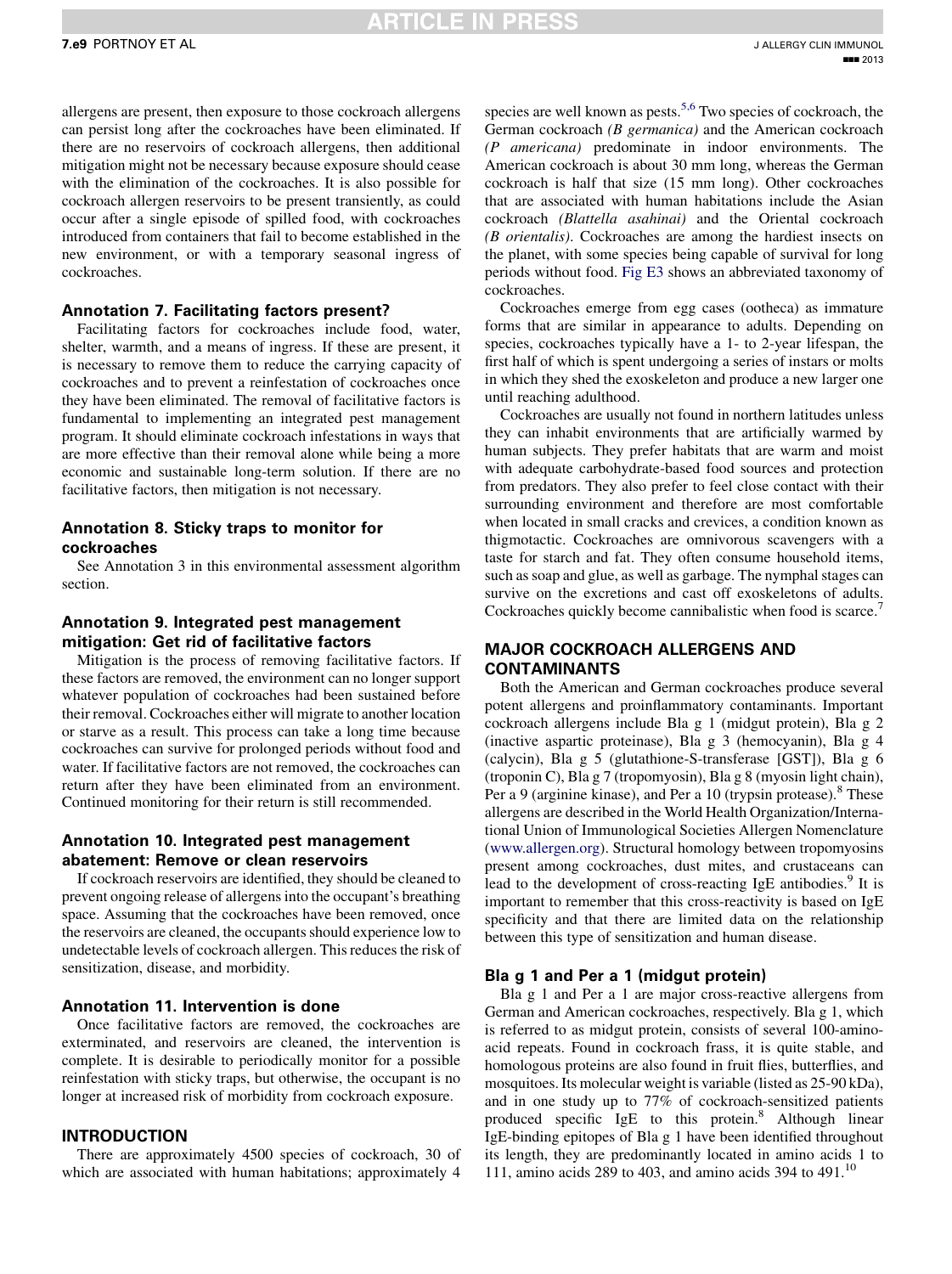Bla g 1 is produced in the midgut and excreted as feces, otherwise known as frass. Bla g 1 production is related to food intake in adult males and females. The female's production of Bla g 1 is cyclic in relation to the gonadotrophic cycle, decreases before oviposition in relation to diminishing food intake, and remains at low levels while the female carries an egg case for 20 days. Once the embryos hatch, normal feeding resumes, with increased production of Bla g 1 in the feces. Bla g 1 protein levels are low in experimentally starved females and increase when starved females are allowed to feed. There are no apparent cycles for male production of Bla g  $1<sup>11</sup>$  Bla g 1 has been shown to be quite stable at normal room temperature and low humidity.<sup>12</sup>

Cloned and expressed Per a 1 (and, by analogy, Bla g 1) has no enzymatic activity but does upregulate the expression of PARs and enhances  $T_H2$  cytokine (IL-4 and IL-13) production in the P815 mast cell line.<sup>13</sup>

#### Bla g 2 (aspartic protease)

Bla g 2 has the overall structure of aspartic proteases, such as pepsin, cathepsin, renin, and chymosin. However, amino acid substitutions at the level of the active site revealed that this allergen is inactive, which was proved with functional assays. $14,15$ There is 30.8% identity with mosquito lysosomal aspartic protease and several fungal allergens, as well as the  $\gamma$ -conglutin seed storage proteins. It is a homodimer in structure with a molecular weight of 36 kDa. One study reported that 58% of cockroach-sensitized patients had specific IgE to this protein.<sup>8</sup>

Conformational epitopes for 2 specific mAbs that bind to opposite sites of Bla g 2 and also interfere with IgE antibody binding have been identified by using x-ray crystallography. Mutations involving these epitopes, including prevention of glycosylation, reduced IgE binding to a variable amount in different samples, indicating that there is heterogeneity in epitope recognition among patients with cockroach allergy.<sup>16</sup>

#### Bla g 3 and Per a 3 (hemocyanin)

Hemocyanin is a copper-containing respiratory pigment found in the hemolymph of mollusks, some gastropods, cephalopods, and arthropods. In studies with Per a 3, hemocyanin forms very stable hexamers (molecular weight, 465 kDa), with reported IgE epitopes being exposed on the surface.<sup>17</sup> It is considered a minor allergen of cockroaches. Its molecular weight is variable (46-79 kDa), presumably because of multiple subunits.

#### Bla g 4 (calycin)

Bla g 4 is a calycin with a lipocalin structure  $(\beta$ -barrel) that binds fatty acids. The calycins are distantly related to the lipocalins and  $\beta$ -lactoglobulins, with a molecular weight of 21 kDa. In one study up to 60% of cockroach-sensitized subjects had specific IgE to this protein. It cross-reacts with dust mite group 13 fatty acid–binding proteins.<sup>8</sup>

rBla g 4 has been used to identify linear IgE-binding epitopes. Some IgE binding occurs at amino acid sequences 34 to 73 and 78 to 113, although the major IgE epitope of Bla g 4 is located at amino acid sequences 118 to 152 near the C-terminal.<sup>18</sup> Bla g 4 genetic polymorphisms have been identified among individual cockroaches, particularly in residues 38 to 45, 61 to 82, and 144 to 163. This sequence diversity might influence its allergenicity in those individual insects.<sup>19</sup>

#### Bla g 5 (GST)

GSTs participate in detoxification of reactive electrophilic compounds. They are common in nature, being found in most organisms, including dust mites (Der f 8), cockroaches, and fungi. In one study 68% of patients sensitized to cockroach had specific IgE to GST. Its reported molecular weight is 23 kDa. GSTs are involved in biodegradative metabolism, with an N-terminal thioredoxin fold and a C-terminal  $\alpha$ -helical domain. Again, there is evidence of high cross- reactivity among insect species (eg, with Der p 8). When IgE-binding epitopes of Bla g 5 were evaluated, recombinant proteins lacking amino acid residues 176 to 200 did not react to sera from cockroach-sensitized subjects, suggesting that this region contains the IgE-binding epitope. In addition, Bla g 5 appears to have a conformational epitope in the C-terminal region.<sup>2</sup>

#### Bla g 6 and Per a 6 (troponin C)

Troponin C is a calcium-binding protein belonging to the EF-hand family of proteins. $^{21}$  It is involved in calcium regulation and calcium-induced muscle contraction. The EF-hand calcium-binding proteins are common allergens from plants, fish, and invertebrates and compose 63 different International Union of Immunological Societies–identified allergens. Its molecular weight is 21 kDa. Bla g 6 shows homology to the muscle protein troponin C. Approximately 14% of cockroachsensitized subjects possessed specific IgE to troponin C. It contains 4 calcium-binding domains at amino acid residues 20 to 30, 56 to 67, 96 to 107, and 132 to 143, and its IgE reactivity is dependent on the calcium ion level. $^{21}$  The amino acid residues between 96 and 151, including the calciumbinding domains III and IV, appear to be important for IgE binding.<sup>22</sup>

#### Bla g 7 and Per a 7 (tropomyosin)

Tropomyosins are  $\alpha$ -helical proteins that form a coiled-coil structure containing 2 sets of 7 alternating actin-binding sites. They have been identified as inhalant allergens from arthropods, such as mites (Der f 10) and cockroaches; as food allergens, such as in crustaceans and mollusks; and in parasites. Tropomyosins are highly conserved and very stable, with a molecular weight of 31 kDa. The tropomyosins are considered panallergens. In one study specific IgE levels to nBla g 7 in 57% and to rBla g 7 in 43% of cockroach-sensitized patients were positive, as determined by using ELISA. $^{23}$ 

In a study of 504 serum samples from the National Cooperative Inner-City Asthma Study (NCICAS), high exposure to B germanica, but not to dust mite, in the bedroom and television room corresponded with higher specific IgE levels to shrimp and cockroach. Because challenges were not performed, it was not clear whether these patients were actually allergic to the shrimp.<sup>24</sup>

#### Bla g 8 (myosin light chain)

Myosin is a multisubunit complex made up of 2 heavy chains and 4 light chains. It is fundamentally a contractile protein found in all eukaryote cell types. This family consists of the C-terminal coiled-coil myosin heavy chain tail region. The coiled-coil is composed of the tails from 2 molecules of myosin. With a molecular weight of 21 kDa, invertebrate myosins are highly cross-reactive major allergens (Der f 11).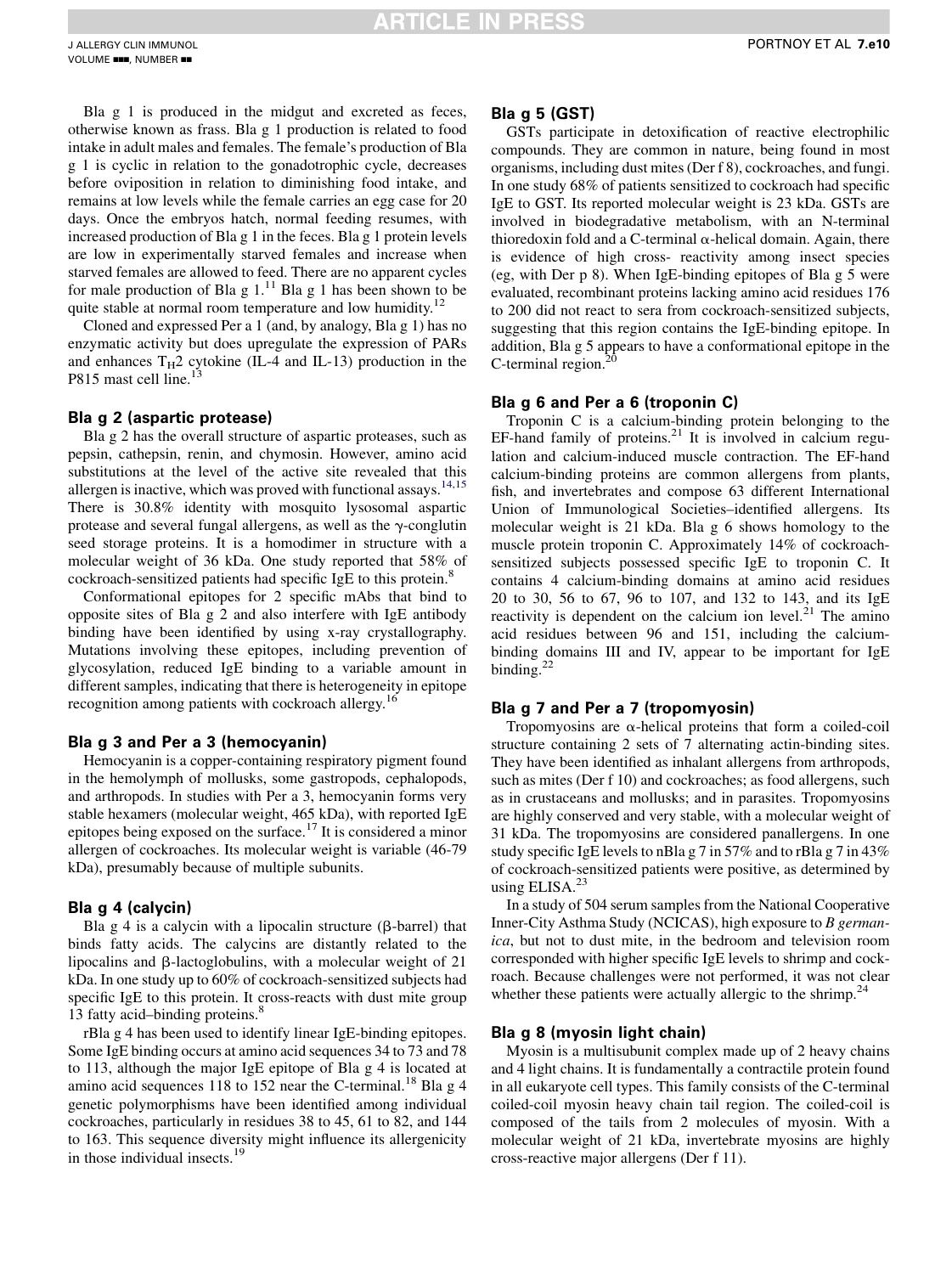#### Bla g 9 and Per a 9 (arginine kinase)

The arginine kinases represent a class of cross-reactive invertebrate panallergens involved in energy production. Identified as cross-reactive allergens from moths (Plo i 1), mites (Der p 20), cockroach, prawns (Lit v 2), lobster (Hom g 2), crab (Chi o 2), and mussels, arginine kinase has a molecular weight of 40 kDa. In a cross-sectional survey of P americana allergens, the concentrations of Per a 9 were found to be highest during the winter months and lowest in summer. In addition, exposure to this allergen correlated with disease exacerbation. Concentrations of Bla g 9 were also higher in wood-based houses than in concrete houses.<sup>25</sup>

#### Per a 10 (serine protease)

Serine proteases (trypsin) are considered important allergens from a number of different sources, including cockroaches and mites (Der f 3, 6, and 9).<sup>26</sup> These proteases can activate dendritic cells and inflammatory cells, such as eosinophils, by their ability to activate PAR2. Eighty-one percent of cockroach-sensitized subjects had positive intradermal skin test results to Per a 10. With a molecular weight of 28 kDa, the serine proteases not only participate in inflammatory reactions but also are common targets of specific IgE.

#### Cockroach chitin

Chitin makes up the exoskeletons of insects, crustaceans, parasites, and many fungi. It has complex and size-dependent effects on both innate and adaptive immune responses, including the accumulation in tissues of innate immune cells associated with allergy.<sup>[27,28](#page-24-0)</sup> This includes macrophages, eosinophils, and basophils, resulting in the production of the TH2 cytokines IL-4 and IL-13. IL-13 induces epithelial cells to produce acidic mammalian chitinase (AMCase), which digests chitin. Increasing evidence has been accumulating that AMCase and other chitinases play a key role in mediating the  $T_H2$  cell–driven inflammatory responses commonly associated with asthma. Although a complete discussion of chitin and chitinases is beyond the scope of this practice parameter, it is mentioned here as a likely factor as to why the clinical symptoms of cockroach allergy and perhaps other chitin-containing organisms are usually more severe and prolonged than those caused by other indoor allergens. AMCase variants, along with other factors, have been implicated in the genetics of asthma.<sup>29</sup>

#### Frass

Cockroach frass is a generic term that refers either to cockroach feces or to a combination of feces, secretions, and body parts, depending on which group defines it (entomologists or environmental health specialists). Frass is found in areas where cockroaches hide and contains proinflammatory material that can drive the development of airway inflammation, at least in cockroach-sensitized mice.<sup>30</sup> One mechanism for this appears to involve the activity of serine proteases and PAR2 in modulating the innate immune response. On the other hand, frass that is protease depleted induces a decreased inflammatory response. This appears to operate through PAR2 activation.<sup>31</sup>

Among inner-city children, proteases from cockroaches also have been shown to activate inflammatory cells in the airways and to exacerbate asthma.<sup>32</sup> This inflammation can be blocked by serine protease inhibitors that interfere with activation of PAR2

and PAR3, suggesting that they might play a role in cockroachinduced inflammation.<sup>33</sup>

#### Measurement of cockroach allergens

Assessment of cockroach allergens began with assays designed to measure Bla g 1 levels. These assays generally consisted of polyclonal antibody-based technologies by using purified allergen as a standard. Because Bla g 1 is a mixture of different molecular forms consisting of a different number of 100-aminoacid repeats with a molecular weight that varies,  $3<sup>4</sup>$  it was not feasible to standardize the allergen in terms of mass units per gram of dust, and therefore the biologic activity of Bla g 1 was expressed in units. Many of the early studies of cockroach exposure were based on measurements of Bla g 1, and as a result, clinical thresholds of exposure were expressed as units per gram of dust. Subsequently, Bla g 2 was determined also to be an important cockroach allergen. Bla g 2 is a more homogeneous molecule than Bla g 1, and therefore its potency could be expressed both in units per gram and in micrograms per gram of dust. For that reason, the 2 allergens have been reported by using different units, although micrograms per gram is now more commonly used.

Standards that can be used in assays of allergens from settled dust samples have been developed by the US Food and Drug Administration and the World Health Organization.<sup>35</sup> These consist of a preparation for dust allergen measurement that contains 8 purified allergens formulated into a single multiallergen standard based on amino acid analysis.<sup>36</sup> The goal is to provide improved standardization of allergy diagnostics so that measurements from one investigation can be compared with measurements from others.

#### HEALTH EFFECTS OF COCKROACH EXPOSURE

B germanica has been shown to act as a vector, transporting both pathogens and allergens. Migration of populations among and between apartment complexes is a potential mechanism for such transport. Population migration can be measured by using analysis of highly polymorphic DNA markers. In one study dispersal was more common within complexes than among them, as shown by greater genetic similarity between apartments in a single building than between separate buildings of an apartment complex. Human-mediated dispersal between buildings appears to occur infrequently. When attempts at extermination led to incomplete cockroach eradication within an apartment, recolonization occurred from genetically similar insects.<sup>37</sup>

A number of mechanisms have been evaluated to explain why cockroach allergen induces adverse health effects and whether there is a genetic tendency for cockroach morbidity in some subjects. For example, plasmacytoid dendritic cells cultured with  $CD4<sup>+</sup>$  T cells and exposed to crude cockroach antigen produce increased amounts of IL-13, IL-10, and TNF- $\alpha$  after 48 hours. The cells uniquely expressed the gene for CD14, particularly among subjects with the CC high-risk genotype of CD14-260C/ T.<sup>38</sup> The underlying immune mechanism and genetic cause of cockroach allergy exposure were recently reviewed. It appears that cockroach proteases disturb airway epithelial integrity, leading to penetration of cockroach allergen. This leads to activation of dendritic cells through Toll-like receptors. In addition, mannose receptors have been shown to mediate Bla g 2 uptake by dendritic cells, leading to a  $T_H2$  response. Several genes have been associated with cockroach sensitization and related phenotypes (*HLA-D*, *TSLP*, *IL12A*, and *MBL2*).<sup>39</sup>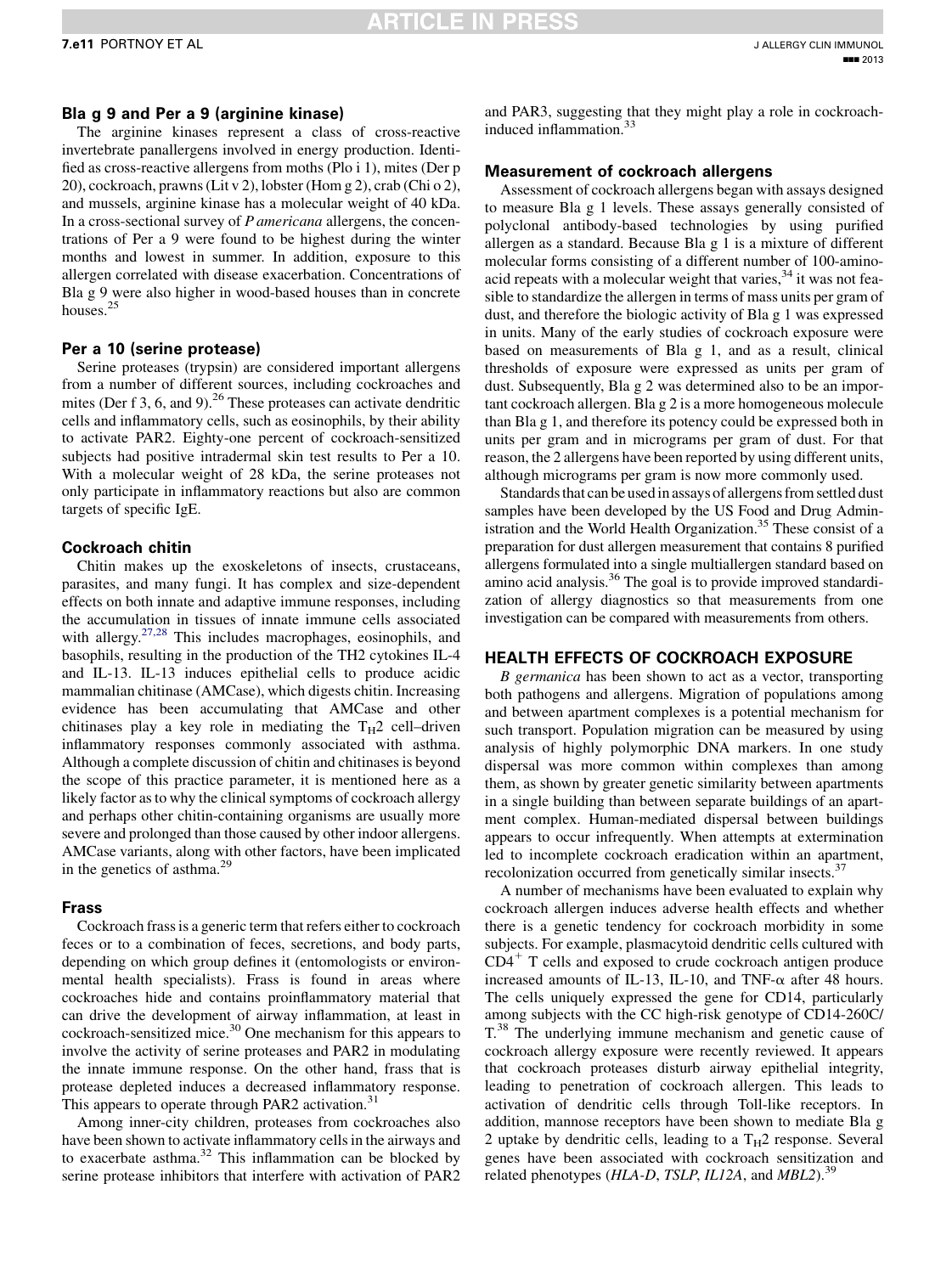## Sensitization to cockroach

## Summary Statement 1: Exposure to cockroach allergen in homes should be minimized to reduce the risk of cockroach sensitization. (StrRec, B Evidence)

Cockroach sensitization is defined as the development of specific IgE antibodies to cockroach allergens. The best way to avoid morbidity from cockroach allergy would be to prevent sensitization. For example, cockroach allergy is less common in regions of the world that are not hospitable to cockroaches.<sup>40</sup> Subjects are at increased risk of becoming sensitized if they are exposed to cockroach allergen where they live, not only in their home environment but also in their community in general. For that reason, avoidance of sensitization should be possible if exposure can be reduced to less than a sensitizing level.

Persons who live in areas of urban poverty as a group have an increased prevalence of sensitization. It is estimated that 30% to 40% of children with asthma are sensitized to cockroach in the inner city, with as many as 70% to 80% sensitized in some inner cities.<sup>41</sup> In contrast, in one suburban population the sensitization rate was 21%. This might be due to increased exposure to cockroach allergen, as demonstrated in the multicity NCICAS conducted in the 1990s, in which bedroom concentrations of Bla g 1 were directly correlated with cockroach sensitization, as determined by using skin testing.<sup>42</sup> In particular, sensitization was seen in 15% of children with bedrooms that had Bla g 1 concentrations of less than the level of detection, 32% with Bla g 1 levels of 1 to 2 U/g, and 40% to 44% with levels of 4 U/g or greater.<sup>1</sup> A different multicenter trial conducted a few years later confirmed these previous findings, when it was found that subjects from homes with cockroach allergen exposure were twice as likely to have a positive skin test response to cockroach allergen.<sup>43</sup> It is important to remember that sensitization could also reflect exposure to cross-reacting antigens (see Bla g 7) and that this association does not necessarily mean that the exposure caused the sensitization.

An association between exposure and sensitization has been documented in suburban settings, as well as in inner-city areas. In a study of children with asthma 6 to 17 years of age, Bla g 1 levels of greater than 1 U/g were found in 30% of suburban or rural kitchens, and 21% were sensitized to cockroach. This study demonstrated that cockroach allergen exposure is common both in suburban and city homes and that low-level cockroach exposure is a risk factor for cockroach sensitization.<sup>44</sup> This same study also suggested that a threshold of 1 U/g Bla g 1 was associated with an increased likelihood of cockroach sensitization.

More recently, Bla g 2 concentrations of greater than 1 U/g (equivalent to  $0.04 \mu g/g$ <sup>45</sup> in settled dust also were associated<br>with an increased risk of having cockroach-specific IgE in a with an increased risk of having cockroach-specific IgE in a cohort of 4-year-old inner-city children. A direct relationship between exposure and sensitization also was identified, with sensitization rates of 10% for children exposed to less than 0.04  $\mu$ g/g, 20% for those exposed to 0.04 to 0.16  $\mu$ g/g, and almost 30% for those exposed to greater than  $0.16 \mu g/g$  Bla g 2. This evidence supports a dose-response relationship and not a threshold relationship between exposure and sensitization. This evidence implies that even a reduction in Bla g 2 levels from greater than 0.16  $\mu$ g/g to between 0.04 and 0.16  $\mu$ g/g should result in a reduction in risk of sensitization; therefore although ideally one would want to reduce the allergen level to less than  $0.04 \mu g/g$ , some benefit would be expected with a smaller reduction.<sup>4</sup>

It does not come as a surprise that there can be disparities in cockroach allergen exposure and sensitization within the same city. Among children with the same insurance plan (a proxy for socioeconomic status), there were differences in sensitization by neighborhood. This suggests that there are building-specific factors that might be driving cockroach sensitization. What is not known is whether these children always lived in these neighborhoods or moved there.<sup>47</sup>

#### Development of disease

Summary Statement 2: Exposure to cockroach allergens should be minimized to reduce the risk that sensitized children will have allergic disease. (Rec, C Evidence)

Once a person is sensitized, further cockroach allergen exposure is significantly associated with the development of recurrent asthmatic wheezing and probably with allergic rhinitis and atopic dermatitis. In a longitudinal family and birth cohort study, children living in homes with Bla g 1 or 2 levels between 0.05 and 2 U/g were 8.3 times more likely to have asthma and those with levels of greater than 2 U/g were 35.9 times more likely to have asthma than those with undetectable exposure. This suggests that exposure to cockroach allergen early in life contributes to the development of asthma in sensitized children in a dose-dependent manner.<sup>48</sup>

Household exposure to cockroaches also has been shown to be associated with higher rates of asthma in inner-city areas both within the United States and in other countries. In an inner-city study cockroaches were found in 77% of the apartments, 37% of the apartments had at least 1 resident with asthma, and apartments with Bla g 2 levels of greater than 8 U/g had 1.7 times greater odds of having a resident with asthma. Conversely, apartments with 1 or more asthmatic patients were more likely to have beds with high cockroach allergen levels and to have cockroaches in the kitchen.<sup>49</sup> It should be noted that in this study no skin testing data or specific IgE measurements were obtained, and therefore there might have been other factors involved in the result.

Exposure to cockroaches also was found to be associated with asthma among children living in 172 houses in the metropolitan area of Recife, Brazil. In this study 31.6% of children living in residences with high cockroach exposure had asthma as opposed to 11.8% in a nonexposed group.<sup>50</sup> This observation was further supported in another study of 61 low-income Chicago homes in which children exposed to increased concentrations of cockroach allergen in the bedroom had more asthma symptoms (scored by counting 7 distinct symptoms). $51$ 

Asthma is not the only disease associated with cockroach exposure. In a cohort of children followed from birth through age 3 years, a dose response was found between higher cockroach exposure and the prevalence of wheeze, rhinitis, or atopic dermatitis. In particular, the frequency of wheeze increased from less than 25% if cockroach exposure was less than 1 U/g Bla g 1 to greater than 60% if exposure was greater than 2 U/g Bla g 1. A similar correlation was found for atopic dermatitis.<sup>52</sup>

Exposure to cockroach allergen has also been shown to be associated with persistent childhood wheezing $53$  and asthma severity.<sup>54</sup> On the other hand, another prospective study of adults with asthma in New York City did not find an association between sensitization to indoor allergens, including cockroach and mouse, and asthma morbidity.<sup>55</sup>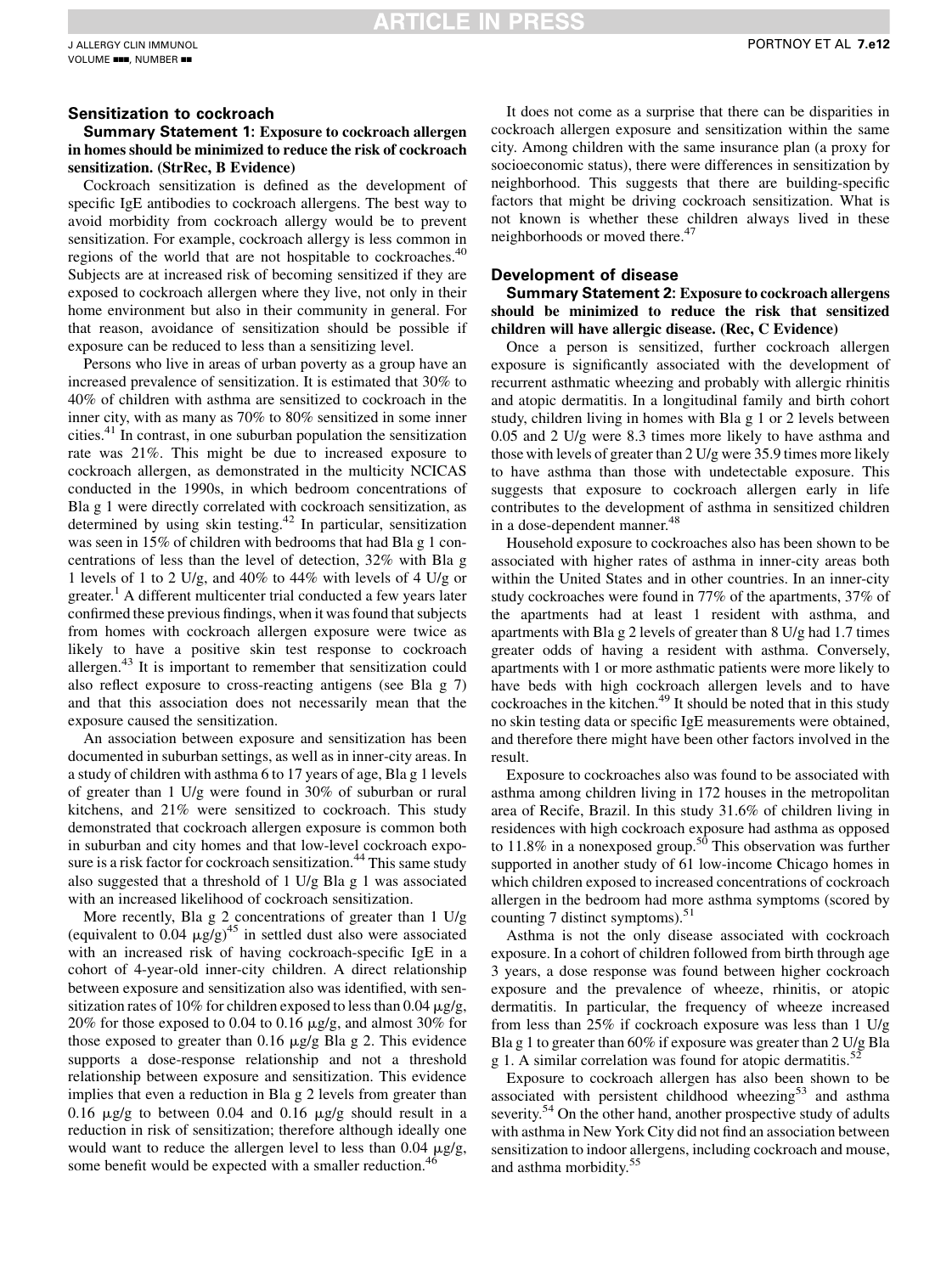## Morbidity from exposure

Summary Statement 3: Cockroach allergen exposure should be minimized to reduce the risk of asthma morbidity in sensitized subjects. (Rec, C Evidence)

Cockroach allergens have been associated with morbidity caused by asthma, particularly in urban environments.<sup>56,57</sup> In particular, it has been directly linked to poorer asthma outcomes in inner-city children with asthma, including asthma-related health care use. This was also seen with cockroach exposure in the NCICAS. In that study of children from 8 inner-city areas in the United States, 36.8% were sensitized to cockroach allergen, and 50.2% were exposed to bedroom levels of cockroach allergen in dust that exceeded 8 U/g. Children who were both sensitized to cockroach allergen and exposed to high levels had more hospitalizations and unscheduled medical visits for asthma per year than those who were either not sensitized to cockroach or exposed to lower levels of cockroach allergen. They also had more days of wheezing, missed school days, nights with lost sleep, and change of daytime plans.<sup>58</sup> Findings from the NCICAS agreed with these results in that the combination of cockroach exposure and sensitization was associated with asthma morbidity.<sup>41</sup>

Cockroach exposure has been associated with an increased risk of wheeze in children of atopic adults in longitudinal studies.<sup>59</sup> Although there are conflicting studies, $60$  this effect has been seen in both sensitized and nonsensitized children.<sup>53</sup> T cell–mediated allergic response to cockroach allergen correlates with exposure to increased levels at 3 months of life.<sup>61</sup>

In another study of asthmatic children living in New Orleans, 44% were exposed to Bla g 1 levels greater than 2 U/g, and 24% reported at least 1 hospitalization in the previous 4 months. The median Bla g 1 exposure was 6.4 U/g greater in the homes of children who were hospitalized during this time compared with those with no hospital admissions. In addition, the odds of hospitalization was 4.2 times higher in children exposed to Bla g 1 levels greater than 2 U/g independent of their sensitization status, as measured based on ImmunoCAP-specific IgE levels.<sup>2</sup>

In the Normative Aging Study investigators compared the relationship between home allergen cockroach exposure and decrease in  $FEV<sub>1</sub>$  in asthmatic patients and nonasthmatic control subjects. Bla g 1 and Bla g 2 levels were significantly associated with a decrease in  $FEV<sub>1</sub>$  after adjustment for age, smoking, and baseline  $FEV<sub>1</sub>$ , suggesting that cockroach allergen exposure itself is a risk factor for accelerated decrease in  $FEV<sub>1</sub>$  independent of airway responsiveness.<sup>62</sup> One caveat is that the investigators did not adjust for housing factors that might have led to residual confounding effects.

Additional evidence for the relationship between exposure to cockroach and asthma morbidity was measured in a study of women living in Boston. Women who were sensitized and exposed to Bla g 1 or Bla g 2 levels of greater than 2 U/g over 4 years were at least 3 times more likely to have used a steroid and to have been to a hospital emergency department for asthma during this time period than those who had low cockroach exposure or who were not sensitized to cockroach.<sup>63</sup>

## CLINICAL EVALUATION Risk of sensitization

Summary Statement 4: Patients with possible cockroach allergy should be asked whether they have seen cockroaches in their home. (Rec, C Evidence)

Patient reports of the absence of cockroaches are relatively weak predictors of the absence of allergen because exposure can occur even when no signs of cockroaches have been reported. In a study of 499 homes in the Boston area, cockroach allergen (Bla g 1 or Bla g 2) was detected in 48% of homes with no reported signs of cockroaches in the previous 12 months. The conclusion was that home characteristics reporting is a relatively weak predictor of the absence of allergen exposures because exposure can occur even when a resident does not report signs of cockroaches.<sup>64</sup> On the other hand, a report of the frequency of cockroach sightings seems to be related to increasing cockroach allergen levels.<sup>65</sup> Therefore to assess current exposure to cockroach allergens, a good question to ask would be the following: ''Have you seen cockroaches daily, weekly, monthly, or never in the recent past?'' An affirmative response increases the likelihood that cockroach allergen exposure is present, whereas a negative response does not rule out such exposure.

#### Evaluation for sensitization

Summary Statement 5: Patients with suspected atopy and likely cockroach exposure should be evaluated for sensitization to cockroach allergens by means of skin prick testing or measurement of specific IgE levels directed toward cockroach-derived allergens. (StrRec, D Evidence)

Allergen sensitization to cockroach can be detected by using in vivo tests, such as skin prick tests, and in vitro techniques that measure specific IgE levels in serum. In vitro tests for measurement of cockroach-specific IgE levels are available for American cockroach (P americana), German cockroach (B germanica), 66 and Oriental cockroach  $(B \text{ orientalis})$ . Currently, there are no licensed in vitro tests for individual cockroach components; however, tests for specific IgE for Bla g 1, Bla g 2, Bla g 4, Bla g 5, and Bla g 7 have been developed and submitted for US Food and Drug Administration approval. Glycerinated extracts for skin prick testing and aqueous extracts for intracutaneous testing are available for the same cockroaches. These aqueous extracts also are available for provision of specific immunotherapy to cockroach, although the evidence for the efficacy of that procedure is currently under investigation (see the ''Immunotherapy for cockroach allergy'' section).

There is a need for standardization of cockroach extracts for allergy diagnosis. In a case-control study involving children in Brazil, skin prick tests were performed with 3 different extracts of B germanica and P americana, and specific serum IgE levels were measured for these same species. The prevalence for reactions to *B germanica* was 54.1% and that to *P americana* was 59.5%.<sup>67</sup> The agreement between the skin prick test and specific IgE results was reasonable for  $B$  germanica and weak for  $P$  americana, suggesting the presence of substantial differences in the potencies or constituents of the extracts.<sup>68</sup>

In another study of patients with rhinitis and asthma living in an urban area in Europe, 11.6% were sensitized to P americana and 11.1% to B germanica. In addition, 10.5% had detectable specific IgE levels to  $P$  americana and 3.5% to  $B$  germanica. Visual evidence of cockroach infestation was found in the homes of 46.7% of these patients.<sup>69</sup> In a study of 6304 patients from 25 allergy centers across China, 25.7% had positive skin prick test responses to the American cockroach, and 18.7% had positive responses to the German cockroach. Of the patients who had positive skin test results to cockroach, 88% had positive results to dust mite as well.<sup>70</sup> In northern Iran sensitization rates based on skin prick test responses have been reported to be 17.4% for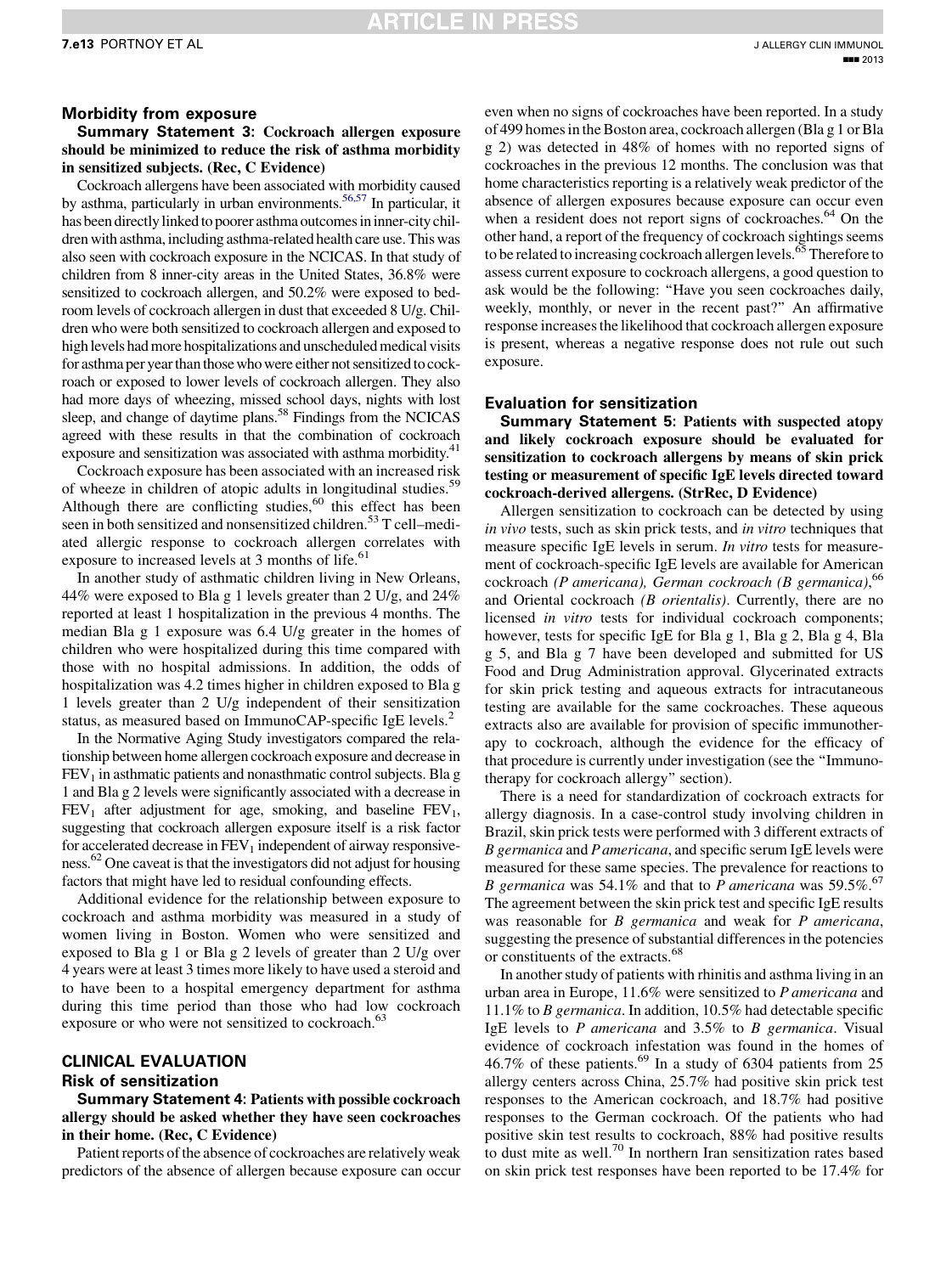patients with allergic rhinitis and  $12.7\%$  for those with asthma.<sup>71</sup> In South Africa 38% of patients with allergic rhinitis were sensitized to *B germanica* based on ImmunoCAP results.<sup>72</sup>

Obviously, the diagnosis and treatment of cockroach allergy would be facilitated if there were standardized cockroach extracts of reliable potency and contents. Standardization has been attempted by using measurement of biologic potency with the ID(50)EAL method, inhibition of rabbit IgG and pooled human IgE binding to cockroach with extracts and purified allergens, and 2-site mAb assays to Bla g 1, Bla g 2 and Bla g  $5^{73-76}$  $5^{73-76}$  $5^{73-76}$  The conclusions from these studies were that currently available commercial extracts tend to be of low and variable potency; that no single allergen is immunodominant, such that it could be used to standardize extracts; and that it is possible to improve the potency of extracts to therapeutic levels by using current technology.76

In addition to skin or in vitro tests for specific IgE, cockroach allergens can induce patch test reactions in patients with atopic dermatitis. In a study of 23 patients with atopic dermatitis and 9 control subjects, a positive atopy patch test result to cockroach was found in 10 (43%) of 23 patients with atopic dermatitis and in none of the nonatopic control subjects. In addition, the results of the cockroach patch test showed no correlation with skin prick test or specific IgE results for cockroach.<sup>77</sup>

## EXPOSURE ASSESSMENT AND REDUCTION

Cockroach contaminants appear to be particularly difficult to eliminate and require strict adherence to strategies designed to reduce their presence. These interventions include initial removal of facilitating factors, elimination of the cockroaches, and removal of reservoirs of cockroach-derived contaminants. In general, individual interventions are not successful at eliminating exposure to cockroach contaminants, and therefore it is necessary to use a combination of interventions depending on the specifics of the infestation. Various combinations of interventions often are referred to as integrated pest management. A list of allergen reduction techniques is provided in Table  $E1<sup>78</sup>$ 

#### Facilitating factors

Assessment: Facilitating factors are conditions in the environment that facilitate or promote the production of contaminants by a source. For cockroaches, such factors include a means of ingress, as well as sources of water, food, and shelter. If any of these factors are absent, the carrying capacity of the environment will discourage immigration of cockroaches from outside and cause cockroaches already present either to die or to seek another environment. Although this is desirable for the environment being treated, it can be a problem in a multiunit building. If integrated pest management is used by 1 occupant in isolation, reinfestation by cockroaches from adjacent units could still become a problem. Ideally, integrated pest management in a multiunit building should be performed in all of the units simultaneously.

Summary Statement 6: Factors that facilitate the growth and persistence of cockroach populations, such as food and water, paths of ingress, and microenvironments that can provide shelter, should be mitigated to reduce the cockroach carrying capacity of the environment. (StrRec, D Evidence)

Mitigation: The American cockroach prefers dark moist areas and is associated with sewers, drains, boiler rooms, and

basements. This species also is found outdoors in association with decaying vegetation and clutter. The German cockroach is more frequently found indoors, especially preferring food preparation and garbage areas. Problems with cockroaches often can be reduced or even eliminated by pest proofing the building and modifying its preferred habitat.

There are many ways to remove or mitigate environmental factors that support an infestation of cockroaches. These include the following:

1. Block means of ingress

- Caulk and seal cracks and holes on the building's exterior
- Install door sweeps and weatherproofing seals on exterior doors and garage doors
- Screen and weatherproof windows and attic vents
- Remove excess vegetation and prune branches that touch the building
- 2. Withhold sources of food and water
	- Properly store food in sealed containers
	- Maintain regular cleaning schedules
	- Regularly dispose of garbage
	- Promptly repair water leaks
	- Place stoppers in all drains and promptly wipe up spills
- 3. Eliminate shelter
	- Move firewood, lumber, and trash cans away from the building
	- Keep basements and crawl spaces free of clutter
	- Keep gutters clean and well maintained

## Contaminant sources

Cockroaches are the source of cockroach contaminants in the environment. For that reason, cockroach populations should be reduced and ideally eliminated. Because removal of facilitating factors might not be sufficient to eliminate an infestation, it could be necessary to remove the cockroaches as well. This can be done by judicious use of chemical insecticides or bait traps to kill live roaches and extensive cleaning to remove the dead roaches and frass. Cockroach predators are not relevant to this discussion. Significant reductions in cockroach allergen concentrations in urban homes as a result of reducing cockroach infestations through insecticide baits placed by entomologists have been reported.79

#### **Assessment**

Summary Statement 7: The extent and duration of a cockroach infestation should be monitored by using strategically placed sticky traps. (StrRec, D Evidence)

Before implementing interventions targeted at eliminating cockroaches, it helps to determine the extent and location of an infestation. This can be performed by using sticky traps placed in strategic locations, such as in kitchens, under sinks, near pet food, and in food cabinets. Although sticky traps can remove cockroaches, they are more useful as an indicator of the extent and duration of the infestation. If cockroaches captured on a sticky trap are at approximately the same stage of development, it is likely that the infestation is recent and that a single generation has hatched. On the other hand, captured cockroaches from a variety of stages is an indication that the infestation has been present for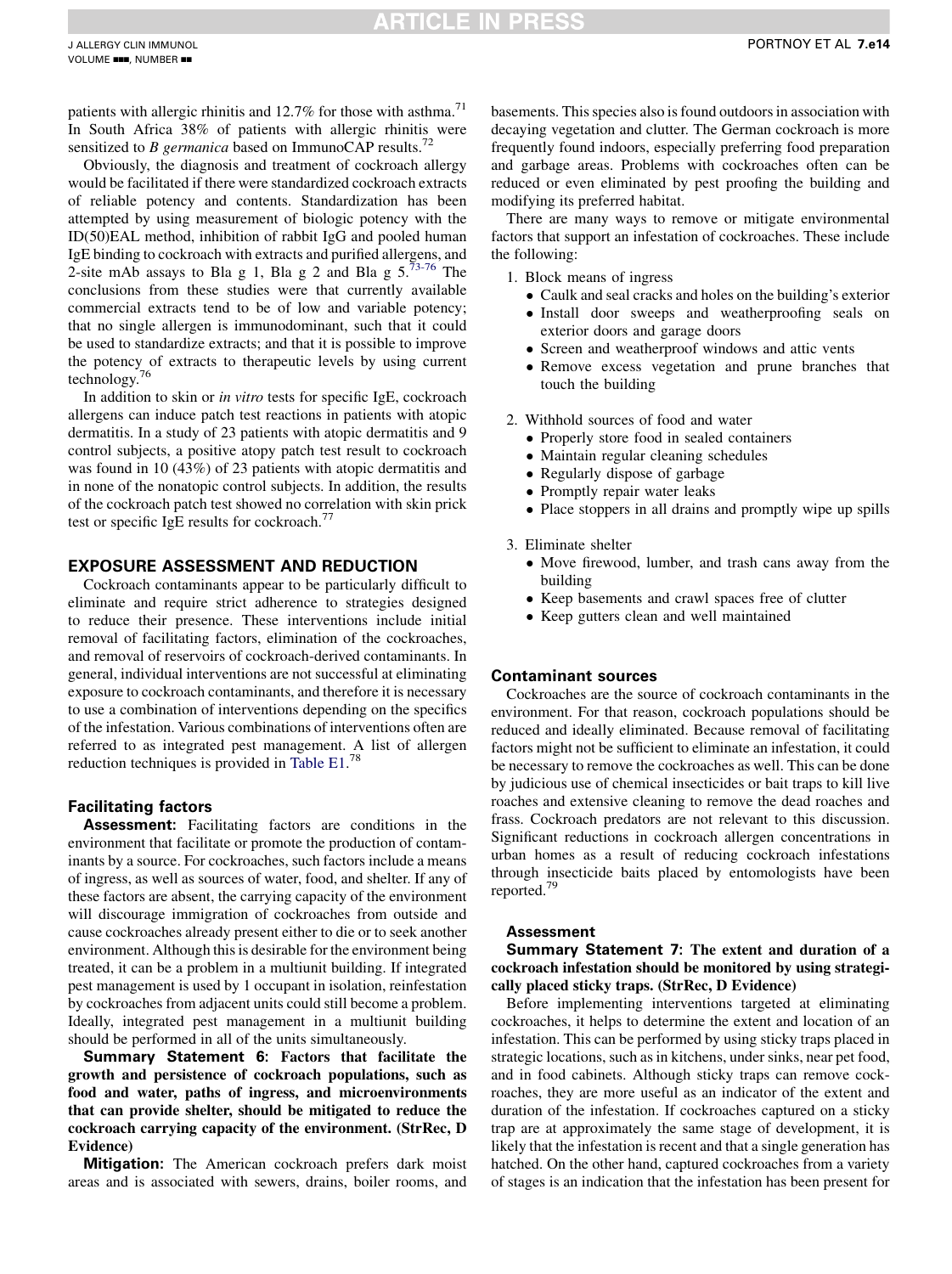many generations and that it might be more difficult to eradicate. Sticky traps should be placed periodically during the extermination process to monitor its effectiveness. Once the cockroaches are eliminated, sticky traps can be used to monitor for a possible recurrence.

#### Source control

Summary Statement 8: Pesticides should be used judiciously and ideally should be applied by a professional exterminator as part of an integrated pest management program. (Rec, C Evidence)

Summary Statement 9: Boric acid is an effective pesticide; however, surviving cockroaches can produce more allergen after exposure. (Rec, C Evidence)

The cautious use of low-toxicity insecticides can be a component of integrated pest management. However, the concept of "low toxicity" is dynamic. In the 1970s, organochlorines were used widely but then banned by the US Environmental Protection Agency because of risks to human health. Different classes of pesticides have replaced the organochlorines through the years (eg, organophosphates and carbamates), and even some organophosphates were phased out or deregistered for indoor residential use by the US Environmental Protection Agency.<sup>80</sup> Currently used pesticides include pyrethroid sprays and gels. The popular insecticide Raid, for example, contains permethrin, tetramethrin, cypermethrin, and imiprothrin. Recent studies have shown that cockroaches can build resistance to many of these insecticides. The NCICAS used abamectin and hydramethylnon.<sup>81</sup> An excellent review of insecticides can be found in a review by Eggleston and Arruda. $82$  In summary, low-toxicity pesticides applied in gels (or powders that are sealed in cracks or crevices) and kept out of contact with pets and children are recommended, followed by cleaning of surfaces containing any remaining cockroach bodies or frass (detritus of cockroaches).

McConnell et al<sup>83</sup> demonstrated that cockroach allergen levels were most effectively reduced by the combination of professional cleaning and sticky traps with insecticide. Reductions in Bla g 1 levels in cockroach-infested homes can be achieved by reducing infestations; however, the magnitude of the reduction depends on the quality of the cockroach eradication effort. When cockroach control with sticky traps performed either by professional entomologists or commercial companies was compared, homes in the entomologist group had significantly greater reductions in trap counts compared with a control and the commercial group at 12 months.<sup>79</sup> Although professional cleaning has been shown to be successful, one study demonstrated a difference between pest control delivered by a professional entomologist compared with commercial companies. Prolonged (12 months after intervention) reductions in cockroach allergen in homes were achieved by academic entomologists, but a lack of prolonged reduction was found in homes treated by commercial companies. In addition, reductions in Bla g 1 levels were obtained in cockroach-infested homes simply by reducing infestations and without addressing facilitating factors; however, the magnitude of allergen reduction was dependent on the thoroughness of the cockroach eradication.<sup>79</sup> Although this might imply that one should seek the services of an entomologist, it really points out the importance of hiring trained professionals with a detailed knowledge of cockroaches to perform cockroach extermination.

Alkyl and aryl neoalkanamides are highly effective repellents of male German cockroaches. Because of their broad spectrum of activity, longevity, and safety, these compounds, along with several other members of this family, have important applications as repellents of nuisance pests and arthropods of public health importance.<sup>84</sup>

The use of chemical agents, along with an intensive regimen of vacuum cleaning, is an important tool for removing material contaminated with allergenic proteins from cockroaches.<sup>85</sup> Professional cleaning, along with use of baited traps but without insecticide, appears to be effective in reducing cockroach allergen levels in kitchens of homes with high levels of cockroach allergen. The use of professional cleaning along with insecticides to reduce cockroach allergen levels also has been shown to be effective.<sup>[86-88](#page-25-0)</sup> Addition of 0.5% sodium hypochlorite to denature residual allergens did not seem to improve allergen reduction.<sup>89</sup> Also, there was no difference in either Bla g 1 or Bla g 2 concentrations between cockroaches that ingested hydramethylnon gel and those in control colonies. The application of boric acid, which is a common pesticide, although killing many cockroaches appears paradoxically to increase the production of Bla g 2 by any surviving cockroaches.<sup>90</sup>

Successful allergen reduction was also demonstrated in cockroach-infested indoor environments by using routine extermination and vacuuming.<sup>91</sup> A reduction in the number of cockroaches and in total allergen levels in bedding dust can be achieved by caretakers of asthmatic children after a single home educational intervention by peer educators.  $92$ 

Another study of integrated pest management compared hydramethylnon gel baits with conventional spraying for controlling German cockroaches in 2 residential buildings in Yasuj, Iran. The integrated pest management included educational programs using pamphlets, posters, and lectures; vacuuming; and application of hydramethylnon gel baits or cypermethrin on baseboard and cracks and crevices. Cockroach population densities were monitored with sticky traps. This integrated pest management approach reduced the rate of insecticide application and completely eliminated the cockroaches by week 4 from all of the treated units as opposed to the control approach that did not eliminate the cockroaches. Although it was highly effective, this integrated pest management approach was significantly more expensive than the conventional method.<sup>93</sup>

#### Reservoirs

#### Assessment

Summary Statement 10: Measurement of cockroach allergen in dust might be considered for building occupants who are at increased risk of cockroach sensitization or sensitivity, although routine clinical use of this information has not been sufficiently studied. (Opt, D Evidence)

Once the ongoing production of cockroach contaminants has been stopped by eliminating the cockroaches, reservoirs are important targets for intervention because they can release allergens into the environment long after the sources are gone. Reservoirs of cockroach allergens include carpeting, upholstered furniture, mattresses, cockroach fecal droppings known as frass, and dead cockroach bodies.<sup>[94,95](#page-25-0)</sup> It might help to measure cockroach allergen concentrations in settled dust to determine whether reservoirs contain clinically significant amounts of cockroach allergens. The process for collecting dust and for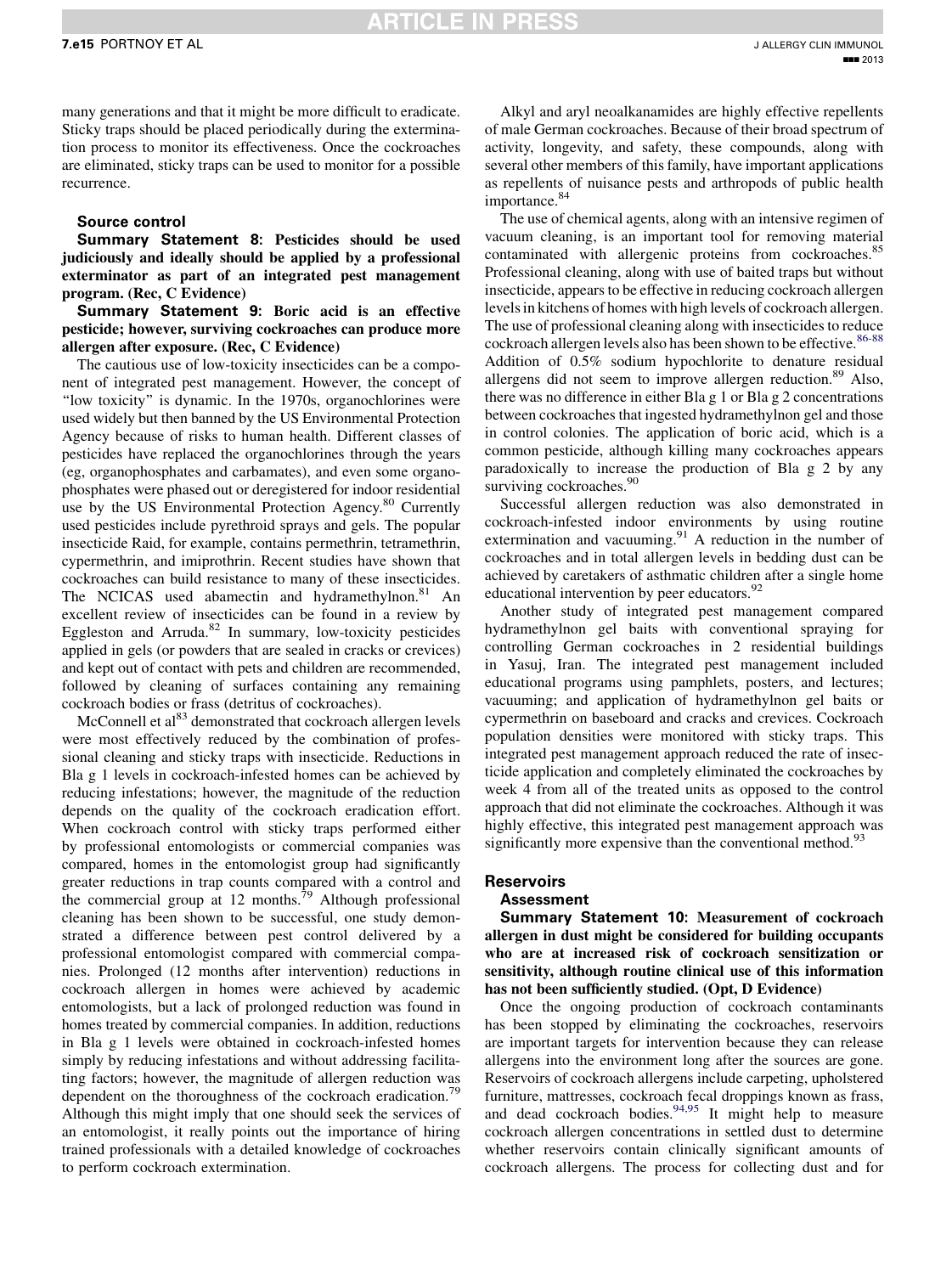identifying laboratories to do the analysis was described in the rodent practice parameter.<sup>96</sup>

Currently, assays are available for measurement of Bla g 1 and Bla g 2 levels in dust, and there is evidence defining clinically relevant effects of exposure. The question is whether allergen measurement in dust would be helpful in the clinical setting for patients with suspected cockroach exposure. There is no consensus on this issue nor is there precedence for recommending dust analysis for cockroach exposure. Given the lack of prospective studies using dust analysis to guide clinical practice, we believe that routine use of cockroach allergen measurements is premature, although there are situations in which it might be helpful, such as identifying preintervention and postintervention levels to determine whether an intervention has been effective.

Air sampling of dust particles for cockroach allergen requires a higher level of training and at this time is not recommended in clinical practice. Although several researchers have shown that cockroach allergen can be found in airborne dust, the method of collection has varied with regard to sampling conditions (quiescent vs artificial disturbance), sampling duration (short vs long term), and type of sampling (intranasal impactors vs volumetric sampling pump). $97-100$  Most of the mass of airborne cockroach allergen appears to be associated with larger airborne particles  $(>10 \mu m)$ , but a substantial fraction of particulates can penetrate the thoracic regions and deeper  $\left($ <10  $\mu$ m).<sup>[65,99](#page-25-0)</sup> Therefore airborne cockroach allergen can migrate throughout a home not only through tracking in reservoirs (eg, frass) from one room to another but also through air currents.

#### Abatement

## Summary Statement 11: Reservoirs of cockroach contaminants should be cleaned or removed to prevent additional exposure to occupants. (StrRec, A Evidence)

The process of removing reservoirs is referred to as abatement. Early attempts at extermination alone to control cockroach allergen exposure were ineffective for improving asthma and allergy symptoms. A study of cockroach extermination in inner-city homes found that the cockroaches could be eliminated but the allergen persisted in the face of routine cleaning practices.<sup>81</sup> Recent results from comprehensive cleaning environmental control coupled with mold remediation, home fix-up, and education has been shown to be successful in several reports.<sup>86</sup>

Reservoirs of cockroach allergen can be anywhere that cockroaches are seen. Appearance of cockroaches has been significantly associated with higher cockroach allergen loading and concentration. Other factors related to reservoirs can contribute to high allergen levels. For example, carpeted homes in Cincinnati had significantly higher cockroach allergen concentrations than noncarpeted homes.<sup>101</sup> On the other hand, a meta-analysis of allergen studies showed that carpet was protective against high Bla g 1 and Bla g 2 levels in bedroom dust.<sup>102</sup> The rationale given was that carpeting can reduce tracking of cockroach allergen into bedrooms from the main reservoirs, such as kitchens. Daily vacuuming of carpets has been shown to reduce exposure.<sup>95</sup>

Data from the National Survey of Lead and Allergens in Housing was used to characterize the prevalence of cockroach allergen exposure in a nationally representative sample of US homes. Cockroach allergen (Bla g 1) concentrations exceed 2.0 U/g, a level previously associated with allergic sensitization, in 11% of US living room floors and 13% of kitchen floors and exceed 8.0 U/g, a level previously associated with asthma morbidity, in 3% of living room floors and 10% of kitchen floors. $103$ 

## Integrated pest management

Summary Statement 12: Integrated pest management with a combination of interventions appears to be the most effective method for preventing and eliminating cockroach infestations. (StrRec, B Evidence)

Although mitigation (removal of facilitating factors) is clearly important, clinical trials of this intervention generally have not been done in part because such trials tend to be performed in homes that are infested already. In addition, it has been difficult to separate the relative efficacy of source control (getting rid of the cockroaches) and abatement (getting rid of the reservoirs) because most trials of cockroach control use multiple interventions simultaneously, including removal of cockroaches and cleaning of residual cockroach allergens.

One trial that compared cockroach removal alone without cleaning with no intervention showed that Bla g 1 levels decreased by up to 93% in the kitchen and by 78% in the bedroom of study homes. The value of this approach is uncertain, however, because the cockroach allergens persisted at greater than clinically relevant morbidity thresholds after treatment.<sup>104</sup>

Another 11-week study with groups that received cockroach removal and professional cleaning, cleaning alone, and no intervention at 1 and 7 weeks found that cockroach counts decreased by 90% in homes with cockroach removal but not in control homes. Homes that had cockroach control with cleaning and homes with cleaning alone had similar reductions in Bla g 2 levels, leading the authors to conclude that cleaning was as effective as the combined intervention.<sup>83</sup> This result was reiterated in another study that found significant cockroach and allergen reductions in a 6-month intervention that combined integrated cockroach control, resident education, and professional cleaning in homes located in Raleigh, North Carolina.<sup>86</sup>

The investigators found that pest control alone was able to reduce environmental allergens to less than the proposed exposure thresholds with or without professional cleaning.<sup>87</sup> This result appears to be paradoxical and might be explained by the fact that specific strategies could reveal high efficacy in controlled investigations but lower effectiveness in ''real-world'' populations. Apparently, the specific tactics used to eliminate cockroaches significantly influence the effectiveness of the control and the amount of environmental allergen reduction.

Several studies have demonstrated the greater effectiveness of integrated pest management compared with routine chemical interventions in apartment buildings and the benefit of cockroach allergen reduction using integrated pest management.<sup>105</sup> Integrated pest management typically includes education of staff and residents, monthly monitoring, imposition of physical barriers to cockroach entry, and nonchemical (laying sticky traps) and chemical treatment based on monitoring results. Several reports of reductions on the order of 99% in dust-borne Bla g 1 have been reported.

When coupled with tailored environmental intervention, overall exposure reduction, including cockroach reduction, resulted in reduced asthma-associated morbidity.<sup>106</sup>

Arbes et  $al^{87}$  investigated multiple interventions, including occupant education, insecticide bait, and professional cleaning for 6 months, for the abatement of cockroach allergen in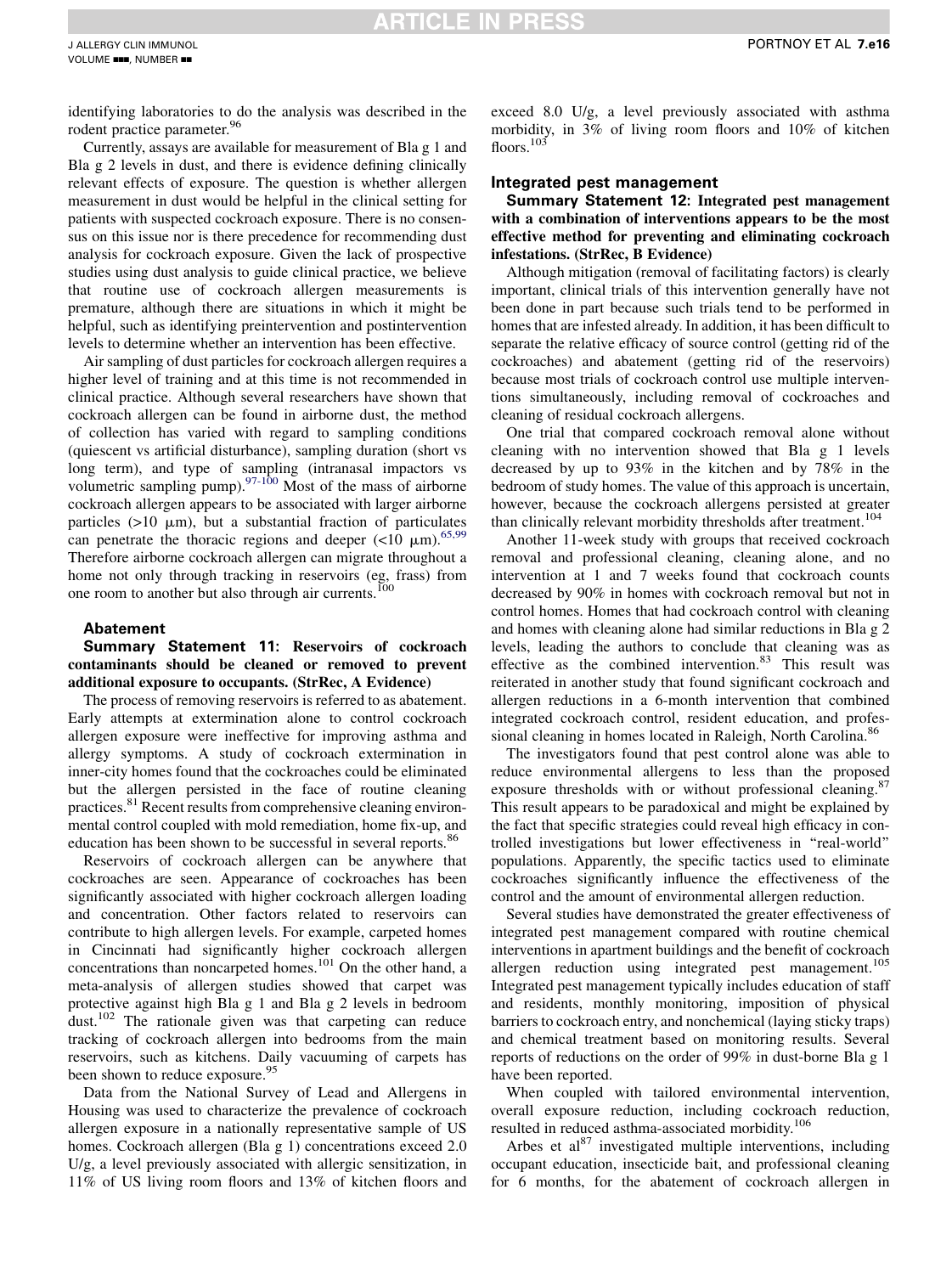<span id="page-23-0"></span>low-income urban homes. Vacuumed dust and multiple swab samples were collected at 0, 1, 2, 4, and 6 months in intervention homes and at 0 and 6 months in control homes. Room maps containing cockroach and allergen data were used to guide and monitor the interventions. Substantial reductions in cockroach allergen levels were achieved. Allergen levels were reduced to less than 2 U/g (sensitization threshold) in beds and to less than 8 U/g (asthma morbidity threshold) in other parts of the home.

Recently, physiologic regulation and developmental expression of cockroach-produced allergens have been investigated. In turn, this information has been used to guide current cockroach control strategies. Although successful removal of cockroach allergens from the infested environment has been difficult to accomplish with remedial sanitation, large-scale reductions in cockroach allergen levels to less than clinically relevant thresholds have recently been realized through suppression of cockroach populations.<sup>107</sup>

The use of HEPA filters was used in addition to extermination to reduce airborne particles; however, there was little evidence that cockroach allergens themselves were removed by these filters. Instead, the filters were used to eliminate other allergens and pollutants that could have served as confounding variables in the studies. As a result, this combination of home-based education, cockroach extermination, and HEPA filters reduced cockroach allergen levels by 51%.<sup>108</sup> A different study demonstrated that this combination was successful at reducing cockroach allergen for up to 1 year after the monitored intervention trial.<sup>106</sup>

Compared with control subjects, apartments receiving a single integrated pest management visit had fewer cockroaches at both 3 and 6 months. In addition, integrated pest management was associated with lower cockroach allergen concentrations in kitchens and beds. A single integrated pest management visit was more effective than the regular application of pesticides alone in managing pests and their consequences.<sup>109</sup>

## Summary Statement 13: Integrated pest management should be used to decrease cockroach exposure to reduce asthma morbidity. (StrRec, A Evidence)

The ultimate importance of allergen reduction is to improve health outcomes. In recent years, there have been more studies examining the efficacy of insect and rodent pest removal to not only decrease allergen levels but also improve asthma symptoms. This provides the beneficial link between environmental intervention and improved health outcomes. Researchers from the NCICAS were the first to demonstrate that environmental interventions reduced asthma symptoms. They demonstrated that 1 year of controlled intervention tactics (professional cleaning, bait traps, insecticides, and HEPA filters) was able to reduce cockroach allergen levels and that these improvements were significantly correlated with decreased wheeze, decreased nighttime asthma symptoms, and fewer missed school days. These clinical improvements persisted for 1 year after the monitored environmental intervention had ceased.<sup>106</sup> In a similar study, Eggleston et  $al^{108}$  used environmental interventions to reduce cockroach allergen levels and, subsequently, reduce daytime asthma symptoms.

There are relatively few studies focusing on the long-term outcomes or side effects of pest allergen reduction. There is concern about the long-term efficacy of integrated interventions. Morgan et al<sup>106</sup> demonstrated reduced allergen exposure and improved asthma symptoms for 1 year after interventions. In contrast to this, an earlier study from the NCICAS showed that the decrease in cockroach allergen levels was evident 6 months after interventions but that levels had returned to baseline 12 months after interventions.<sup>88</sup> As noted previously, Sever et al<sup>79</sup> found a significant reduction in cockroach allergen levels 12 months after interventions performed by professional entomologists but no reduction at 12 months after intervention by a commercial pest removal company. This demonstrates that continuous efforts (professionally or family directed) to eliminate these allergens might be necessary for sustained cockroach allergen reduction. Similar long-term studies are needed on the reduction of rodent allergen levels.

Integrated pest management in schools has been evaluated as well. In one study 2 school districts used conventional pest control and 1 district used integrated pest management to control pests. Cockroach counts and Bla g 1 concentrations were significantly lower in integrated pest management–treated schools. Not surprisingly, the number of cockroaches and levels of Bla g 1 were higher in food service areas than in classrooms and offices.<sup>110</sup>

## IMMUNOTHERAPY FOR COCKROACH ALLERGY

Summary statement 14: Immunotherapy with cockroach extracts can be considered; however, it has only been evaluated in a limited number of studies, an effective dose is not known, and it is not clear how effective the treatment is for asthma or rhinitis. (Opt, C Evidence)

Immunotherapy with cockroach extracts has been evaluated in a limited number of studies. In one controlled study, 28 subjects with asthma and cockroach sensitivity treated for up to 5 years, the active treatment group, experienced a significant improvement in symptom scores and reduced medication use relative to the control group.<sup>111</sup>

In another double-blind, placebo-controlled study immunotherapy with P americana extract was administered for 1 year in 50 patients with asthma, rhinitis, or both. The active treatment group had a significant improvement in clinical parameters compared with baseline values and with the placebo group. In addition, specific IgE levels decreased and  $IgG<sub>4</sub>$  levels increased after 1 year, confirming that the clinical improvement after cockroach immunotherapy is associated with corresponding immunologic changes. Unfortunately, the amount of cockroach allergen in the extract used in this study could not be determined.<sup>112</sup>

#### REFERENCES

- 1. [Eggleston PA, Rosenstreich D, Lynn H, Gergen P, Baker D, Kattan M, et al.](http://refhub.elsevier.com/S0091-6749(13)00974-3/sref1) [Relationship of indoor allergen exposure to skin test sensitivity in inner-city](http://refhub.elsevier.com/S0091-6749(13)00974-3/sref1) [children with asthma. J Allergy Clin Immunol 1998;102:563-70, \(IIb\)](http://refhub.elsevier.com/S0091-6749(13)00974-3/sref1).
- 2. [Rabito FA, Carlson J, Holt EW, Iqbal S, James MA. Cockroach exposure inde](http://refhub.elsevier.com/S0091-6749(13)00974-3/sref2)[pendent of sensitization status and association with hospitalizations for asthma](http://refhub.elsevier.com/S0091-6749(13)00974-3/sref2) [in inner-city children. Ann Allergy Asthma Immunol 2011;106:103-9, \(III\)](http://refhub.elsevier.com/S0091-6749(13)00974-3/sref2).
- 3. HUD's guidance on integrated pest management. Available at: [http://www.nchh.](http://www.nchh.org/Portals/0/HUD%20Guidance%20on%20IPM.pdf) [org/Portals/0/HUD%20Guidance%20on%20IPM.pdf.](http://www.nchh.org/Portals/0/HUD%20Guidance%20on%20IPM.pdf) Accessed July 20, 2013, (IV).
- 4. Integrated pest management (IPM) principles. US Environmental Protection Agency. Available at: <http://www.epa.gov/opp00001/factsheets/ipm.htm>. Accessed July 20, 2013.
- 5. [Schal C, Hamilton RL. Integrated suppression of synanthropic cockroaches.](http://refhub.elsevier.com/S0091-6749(13)00974-3/sref4) [Annu Rev Entomol 1990;35:521-51, \(III\).](http://refhub.elsevier.com/S0091-6749(13)00974-3/sref4)
- 6. [Valles SM, Koehler PG, Brenner RJ. Comparative insecticide susceptibility and](http://refhub.elsevier.com/S0091-6749(13)00974-3/sref5) [detoxification enzyme activities among pestiferous blattodea. Comp Biochem](http://refhub.elsevier.com/S0091-6749(13)00974-3/sref5) [Physiol C Pharmacol Toxicol Endocrinol 1999;124:227-32, \(III\)](http://refhub.elsevier.com/S0091-6749(13)00974-3/sref5).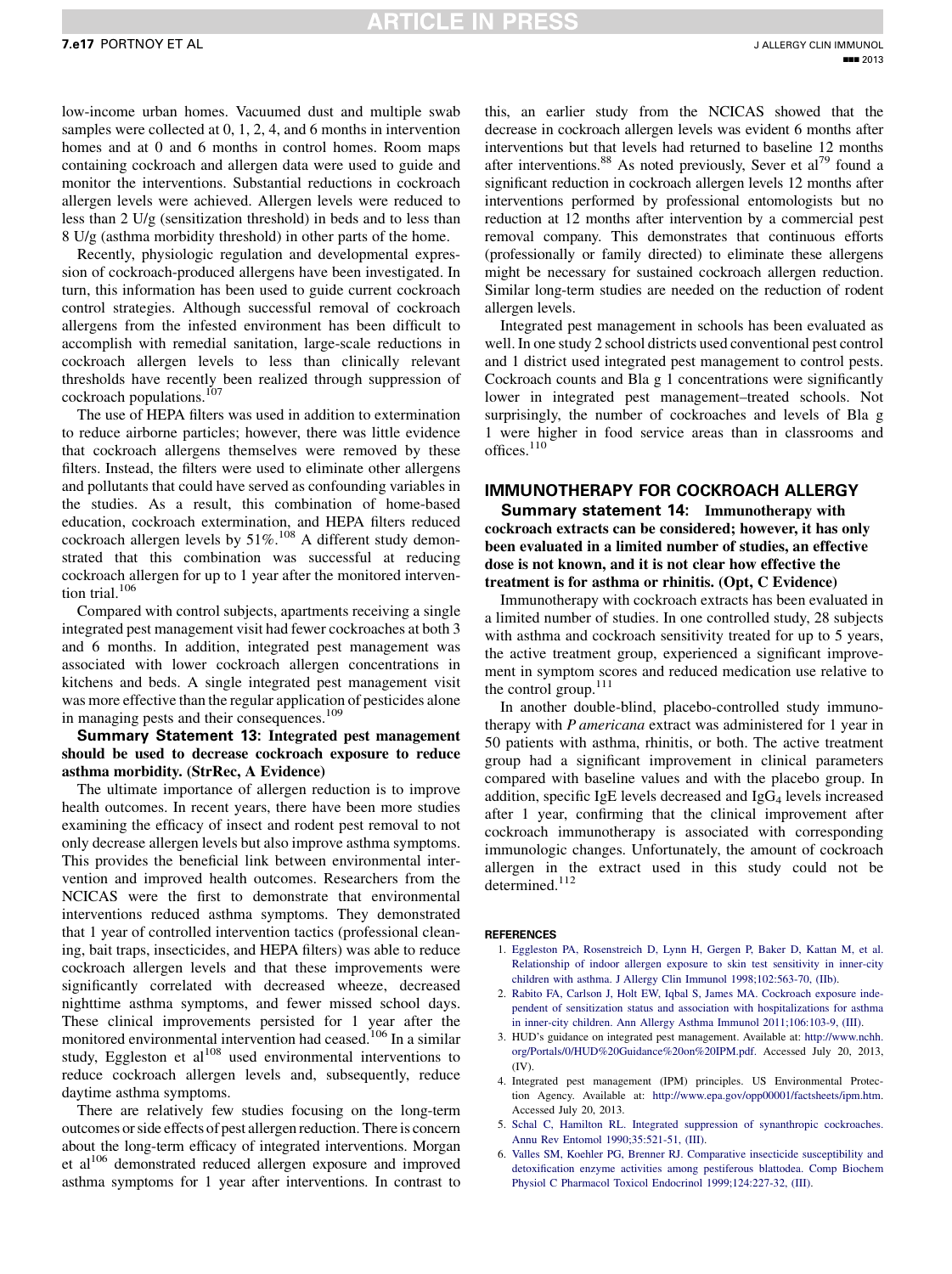- <span id="page-24-0"></span>7. Jones S. American cockroach Available at: [http://ohioline.osu.edu/hyg-fact/2000/](http://ohioline.osu.edu/hyg-fact/2000/pdf/2096.pdf) [pdf/2096.pdf.](http://ohioline.osu.edu/hyg-fact/2000/pdf/2096.pdf) Accessed July 20, 2013.
- 8. [Arruda LK, Vailes LD, Ferriani VP, Santos AB, Pomes A, Chapman MD. Cock](http://refhub.elsevier.com/S0091-6749(13)00974-3/sref6)[roach allergens and asthma. J Allergy Clin Immunol 2001;107:419-28, \(NR\)](http://refhub.elsevier.com/S0091-6749(13)00974-3/sref6).
- 9. [Santos AB, Chapman MD, Aalberse RC, Vailes LD, Ferriani VP, Oliver C, et al.](http://refhub.elsevier.com/S0091-6749(13)00974-3/sref7) [Cockroach allergens and asthma in Brazil: identification of tropomyosin as a](http://refhub.elsevier.com/S0091-6749(13)00974-3/sref7) [major allergen with potential cross-reactivity with mite and shrimp allergens.](http://refhub.elsevier.com/S0091-6749(13)00974-3/sref7) [J Allergy Clin Immunol 1999;104:329-37, \(III\).](http://refhub.elsevier.com/S0091-6749(13)00974-3/sref7)
- 10. [Yi MH, Jeong KY, Kim CR, Yong TS. IgE-binding reactivity of peptide](http://refhub.elsevier.com/S0091-6749(13)00974-3/sref8) [fragments of Bla g 1.02, a major German cockroach allergen. Asian Pac J Allergy](http://refhub.elsevier.com/S0091-6749(13)00974-3/sref8) [Immunol 2009;27:121-9, \(LB\).](http://refhub.elsevier.com/S0091-6749(13)00974-3/sref8)
- 11. [Gore JC, Schal C. Expression, production and excretion of Bla g 1, a major](http://refhub.elsevier.com/S0091-6749(13)00974-3/sref9) [human allergen, in relation to food intake in the German cockroach,](http://refhub.elsevier.com/S0091-6749(13)00974-3/sref9) *Blattella* germanica[. Med Vet Entomol 2005;19:127-34, \(LB\).](http://refhub.elsevier.com/S0091-6749(13)00974-3/sref9)
- 12. [Erban T, Stejskal V, Aulicky R, Krizkova-Kudlikova I, Nesvorna M, Hubert J.](http://refhub.elsevier.com/S0091-6749(13)00974-3/sref10) [The influence of environmental temperature and humidity on temporal decompo](http://refhub.elsevier.com/S0091-6749(13)00974-3/sref10)[sition of cockroach allergens Bla g 1 and Bla g 2 in feces. J Med Entomol 2010;](http://refhub.elsevier.com/S0091-6749(13)00974-3/sref10) [47:1062-70, \(LB\).](http://refhub.elsevier.com/S0091-6749(13)00974-3/sref10)
- 13. [He S, Zhang Z, Zhang H, Wei J, Yang L, Yang H, et al. Analysis of properties and](http://refhub.elsevier.com/S0091-6749(13)00974-3/sref11) [proinflammatory functions of cockroach allergens Per a 1.01s. Scand J Immunol](http://refhub.elsevier.com/S0091-6749(13)00974-3/sref11) [2011;74:288-95, \(LB\)](http://refhub.elsevier.com/S0091-6749(13)00974-3/sref11).
- 14. [Gustchina A, Li M, Wunschmann S, Chapman MD, Pomes A, Wlodawer A.](http://refhub.elsevier.com/S0091-6749(13)00974-3/sref12) [Crystal structure of cockroach allergen Bla g 2, an unusual zinc binding](http://refhub.elsevier.com/S0091-6749(13)00974-3/sref12) [aspartic protease with a novel mode of self-inhibition. J Mol Biol 2005;348:](http://refhub.elsevier.com/S0091-6749(13)00974-3/sref12) [433-44, \(LB\)](http://refhub.elsevier.com/S0091-6749(13)00974-3/sref12).
- 15. [Wunschmann S, Gustchina A, Chapman MD, Pomes A. Cockroach allergen](http://refhub.elsevier.com/S0091-6749(13)00974-3/sref13) [Bla g 2: an unusual aspartic proteinase. J Allergy Clin Immunol 2005;116:](http://refhub.elsevier.com/S0091-6749(13)00974-3/sref13) [140-5, \(LB\).](http://refhub.elsevier.com/S0091-6749(13)00974-3/sref13)
- 16. [Glesner J, Wunschmann S, Li M, Gustchina A, Wlodawer A, Himly M, et al.](http://refhub.elsevier.com/S0091-6749(13)00974-3/sref14) [Mechanisms of allergen-antibody interaction of cockroach allergen Bla g 2](http://refhub.elsevier.com/S0091-6749(13)00974-3/sref14) [with monoclonal antibodies that inhibit IgE antibody binding. PLoS One 2011;](http://refhub.elsevier.com/S0091-6749(13)00974-3/sref14) [6:e22223, \(LB\).](http://refhub.elsevier.com/S0091-6749(13)00974-3/sref14)
- 17. [Mindykowski B, Jaenicke E, Tenzer S, Cirak S, Schweikardt T, Schild H, et al.](http://refhub.elsevier.com/S0091-6749(13)00974-3/sref15) [Cockroach allergens Per a 3 are oligomers. Dev Comp Immunol 2010;34:](http://refhub.elsevier.com/S0091-6749(13)00974-3/sref15) [722-33, \(LB\)](http://refhub.elsevier.com/S0091-6749(13)00974-3/sref15).
- 18. [Shin KH, Jeong KY, Hong CS, Yong TS. IgE binding reactivity of peptide](http://refhub.elsevier.com/S0091-6749(13)00974-3/sref16) [fragments of Bla g 4, a major German cockroach allergen. Korean J Parasitol](http://refhub.elsevier.com/S0091-6749(13)00974-3/sref16) [2009;47:31-6, \(LB\)](http://refhub.elsevier.com/S0091-6749(13)00974-3/sref16).
- 19. [Jeong KY, Yi MH, Jeong KJ, Lee H, Hong CS, Yong TS. Sequence diversity of](http://refhub.elsevier.com/S0091-6749(13)00974-3/sref17) [the Bla g 4 cockroach allergen, homologous to lipocalins, from](http://refhub.elsevier.com/S0091-6749(13)00974-3/sref17) Blattella germanica[. Int Arch Allergy Immunol 2009;148:339-45, \(LB\).](http://refhub.elsevier.com/S0091-6749(13)00974-3/sref17)
- 20. [Jeong KJ, Jeong KY, Kim CR, Yong TS. IgE-binding epitope analysis of Bla g 5,](http://refhub.elsevier.com/S0091-6749(13)00974-3/sref18) [the German cockroach allergen. Protein Pept Lett 2010;17:573-7, \(LB\)](http://refhub.elsevier.com/S0091-6749(13)00974-3/sref18).
- 21. [Hindley J, Wunschmann S, Satinover SM, Woodfolk JA, Chew FT, Chapman](http://refhub.elsevier.com/S0091-6749(13)00974-3/sref19) [MD, et al. Bla g 6: a troponin C allergen from](http://refhub.elsevier.com/S0091-6749(13)00974-3/sref19) Blattella germanica with IgE [binding calcium dependence. J Allergy Clin Immunol 2006;117:1389-95, \(LB\)](http://refhub.elsevier.com/S0091-6749(13)00974-3/sref19).
- 22. [Un S, Jeong KY, Yi MH, Kim CR, Yong TS. IgE binding epitopes of Bla g 6 from](http://refhub.elsevier.com/S0091-6749(13)00974-3/sref20) [German cockroach. Protein Pept Lett 2010;17:1170-6, \(III\).](http://refhub.elsevier.com/S0091-6749(13)00974-3/sref20)
- 23. [Sookrung N, Indrawattana N, Tungtrongchitr A, Bunnag C, Tantilipikorn P,](http://refhub.elsevier.com/S0091-6749(13)00974-3/sref21) [Kwangsri S, et al. Allergenicity of native/recombinant tropomyosin, per a 7, of](http://refhub.elsevier.com/S0091-6749(13)00974-3/sref21) American cockroach (CR), Periplaneta americana[, among CR allergic Thais.](http://refhub.elsevier.com/S0091-6749(13)00974-3/sref21) [Asian Pac J Allergy Immunol 2009;27:9-17, \(III\).](http://refhub.elsevier.com/S0091-6749(13)00974-3/sref21)
- 24. [Wang J, Calatroni A, Visness CM, Sampson HA. Correlation of specific IgE](http://refhub.elsevier.com/S0091-6749(13)00974-3/sref22) [to shrimp with cockroach and dust mite exposure and sensitization in an inner](http://refhub.elsevier.com/S0091-6749(13)00974-3/sref22)[city population. J Allergy Clin Immunol 2011;128:834-7, \(III\).](http://refhub.elsevier.com/S0091-6749(13)00974-3/sref22)
- 25. [Tungtrongchitr A, Sookrung N, Indrawattana N, Sae-Lim J, Puduang S, Phonrat](http://refhub.elsevier.com/S0091-6749(13)00974-3/sref23) [B, et al. Seasonal levels of the major American cockroach allergen per a 9](http://refhub.elsevier.com/S0091-6749(13)00974-3/sref23) [\(arginine kinase\) in Bangkok and their relevance for disease severity. Asian](http://refhub.elsevier.com/S0091-6749(13)00974-3/sref23) [Pac J Allergy Immunol 2009;27:1-7, \(III\)](http://refhub.elsevier.com/S0091-6749(13)00974-3/sref23).
- 26. [Sudha VT, Arora N, Gaur SN, Pasha S, Singh BP. Identification of a serine](http://refhub.elsevier.com/S0091-6749(13)00974-3/sref24) [protease as a major allergen \(Per a 10\) of](http://refhub.elsevier.com/S0091-6749(13)00974-3/sref24) Periplaneta americana. Allergy [2008;63:768-76, \(LB\)](http://refhub.elsevier.com/S0091-6749(13)00974-3/sref24).
- 27. [Elias JA, Homer RJ, Hamid Q, Lee CG. Chitinases and chitinase-like proteins in](http://refhub.elsevier.com/S0091-6749(13)00974-3/sref25) [T\(H\)2 inflammation and asthma. J Allergy Clin Immunol 2005;116:497-500,](http://refhub.elsevier.com/S0091-6749(13)00974-3/sref25) [\(IIb\).](http://refhub.elsevier.com/S0091-6749(13)00974-3/sref25)
- 28. Reese TA, [Liang HE, Tager AM, Luster AD, Van Rooijen N, Voehringer D, et al.](http://refhub.elsevier.com/S0091-6749(13)00974-3/sref26) [Chitin induces accumulation in tissue of innate immune cells associated with](http://refhub.elsevier.com/S0091-6749(13)00974-3/sref26) [allergy. Nature 2007;447:92-6, \(LB\)](http://refhub.elsevier.com/S0091-6749(13)00974-3/sref26).
- 29. [Lee CG, Da Silva CA, Lee JY, Hartl D, Elias JA. Chitin regulation of immune](http://refhub.elsevier.com/S0091-6749(13)00974-3/sref27) [responses: an old molecule with new roles. Curr Opin Immunol 2008;20:684-9,](http://refhub.elsevier.com/S0091-6749(13)00974-3/sref27) [\(LB\).](http://refhub.elsevier.com/S0091-6749(13)00974-3/sref27)
- 30. [Page K, Zhou P, Ledford JR, Day SB, Lutfi R, Dienger K, et al. Early immuno](http://refhub.elsevier.com/S0091-6749(13)00974-3/sref28)[logical response to German cockroach frass exposure induces a Th2/Th17](http://refhub.elsevier.com/S0091-6749(13)00974-3/sref28) [environment. J Innate Immun 2011;3:167-79, \(III\)](http://refhub.elsevier.com/S0091-6749(13)00974-3/sref28).
- 31. [Day SB, Zhou P, Ledford JR, Page K. German cockroach frass proteases](http://refhub.elsevier.com/S0091-6749(13)00974-3/sref29) [modulate the innate immune response via activation of protease-activated](http://refhub.elsevier.com/S0091-6749(13)00974-3/sref29) [receptor-2. J Innate Immun 2010;2:495-504, \(III\).](http://refhub.elsevier.com/S0091-6749(13)00974-3/sref29)
- 32. [Wada K, Matsuwaki Y, Moriyama H, Kita H. Cockroach induces inflammatory](http://refhub.elsevier.com/S0091-6749(13)00974-3/sref30) [responses through protease-dependent pathways. Int Arch Allergy Immunol](http://refhub.elsevier.com/S0091-6749(13)00974-3/sref30) [2011;155\(Suppl. 1\):135-41, \(III\)](http://refhub.elsevier.com/S0091-6749(13)00974-3/sref30).
- 33. [Lee MF, Wang NM, Liu SW, Lin SJ, Chen YH. Induction of interleukin 8 by](http://refhub.elsevier.com/S0091-6749(13)00974-3/sref31) [American cockroach allergens from human airway epithelial cells via](http://refhub.elsevier.com/S0091-6749(13)00974-3/sref31) [extracellular signal regulatory kinase and jun N-terminal kinase but not p38](http://refhub.elsevier.com/S0091-6749(13)00974-3/sref31) [mitogen-activated protein kinase. Ann Allergy Asthma Immunol 2010;105:](http://refhub.elsevier.com/S0091-6749(13)00974-3/sref31) [234-40, \(LB\)](http://refhub.elsevier.com/S0091-6749(13)00974-3/sref31).
- 34. [Pomes A, Melen E, Vailes LD, Retief JD, Arruda LK, Chapman MD. Novel](http://refhub.elsevier.com/S0091-6749(13)00974-3/sref32) [allergen structures with tandem amino acid repeats derived from German and](http://refhub.elsevier.com/S0091-6749(13)00974-3/sref32) [American cockroach. J Biol Chem 1998;273:30801-7, \(LB\).](http://refhub.elsevier.com/S0091-6749(13)00974-3/sref32)
- 35. [Filep S, Tsay A, Vailes LD, Gadermaier G, Ferreira F, Matsui E, et al. Specific](http://refhub.elsevier.com/S0091-6749(13)00974-3/sref33) [allergen concentration of WHO and FDA reference preparations measured using](http://refhub.elsevier.com/S0091-6749(13)00974-3/sref33) [a multiple allergen standard. J Allergy Clin Immunol 2012;129:1408-10, \(LB\).](http://refhub.elsevier.com/S0091-6749(13)00974-3/sref33)
- 36. [Filep S, Tsay A, Vailes L, Gadermaier G, Ferreira F, Matsui E, et al. A](http://refhub.elsevier.com/S0091-6749(13)00974-3/sref34) [multi-allergen standard for the calibration of immunoassays: CREATE principles](http://refhub.elsevier.com/S0091-6749(13)00974-3/sref34) [applied to eight purified allergens. Allergy 2012;67:235-41, \(LB\)](http://refhub.elsevier.com/S0091-6749(13)00974-3/sref34).
- 37. [Crissman JR, Booth W, Santangelo RG, Mukha DV, Vargo EL, Schal C.](http://refhub.elsevier.com/S0091-6749(13)00974-3/sref35) [Population genetic structure of the German cockroach \(Blattodea: Blattellidae\)](http://refhub.elsevier.com/S0091-6749(13)00974-3/sref35) [in apartment buildings. J Med Entomol 2010;47:553-64, \(III\)](http://refhub.elsevier.com/S0091-6749(13)00974-3/sref35).
- 38. [Gao P, Grigoryev DN, Rafaels NM, Mu D, Wright JM, Cheadle C, et al. CD14, a](http://refhub.elsevier.com/S0091-6749(13)00974-3/sref36) [key candidate gene associated with a specific immune response to cockroach.](http://refhub.elsevier.com/S0091-6749(13)00974-3/sref36) [Clin Exp Allergy 2010;40:1353-64, \(III\)](http://refhub.elsevier.com/S0091-6749(13)00974-3/sref36).
- 39. [Gao P. Sensitization to cockroach allergen: immune regulation and genetic](http://refhub.elsevier.com/S0091-6749(13)00974-3/sref37) [determinants. Clin Dev Immunol 2012;2012:563760, \(LB\).](http://refhub.elsevier.com/S0091-6749(13)00974-3/sref37)
- 40. [Lodrup Carlsen KC, Carlsen KH, Buchmann MS, Wikstrom J, Mehl R. Cock](http://refhub.elsevier.com/S0091-6749(13)00974-3/sref38)[roach sensitivity in Norway: a previously unidentified problem? Allergy 2002;](http://refhub.elsevier.com/S0091-6749(13)00974-3/sref38) [57:529-33, \(III\)](http://refhub.elsevier.com/S0091-6749(13)00974-3/sref38).
- 41. [Gruchalla RS, Pongracic J, Plaut M, Evans R 3rd, Visness CM, Walter M, et al.](http://refhub.elsevier.com/S0091-6749(13)00974-3/sref39) [Inner City Asthma Study: relationships among sensitivity, allergen exposure, and](http://refhub.elsevier.com/S0091-6749(13)00974-3/sref39) [asthma morbidity. J Allergy Clin Immunol 2005;115:478-85, \(III\).](http://refhub.elsevier.com/S0091-6749(13)00974-3/sref39)
- 42. [Bush RK, Wood RA, Eggleston PA. Laboratory animal allergy. J Allergy Clin Im](http://refhub.elsevier.com/S0091-6749(13)00974-3/sref40)[munol 1998;102:99-112, \(IV\)](http://refhub.elsevier.com/S0091-6749(13)00974-3/sref40).
- 43. [Huss K, Adkinson NF Jr, Eggleston PA, Dawson C, Van Natta ML, Hamilton RG.](http://refhub.elsevier.com/S0091-6749(13)00974-3/sref41) [House dust mite and cockroach exposure are strong risk factors for positive](http://refhub.elsevier.com/S0091-6749(13)00974-3/sref41) [allergy skin test responses in the Childhood Asthma Management Program.](http://refhub.elsevier.com/S0091-6749(13)00974-3/sref41) [J Allergy Clin Immunol 2001;107:48-54, \(IIb\)](http://refhub.elsevier.com/S0091-6749(13)00974-3/sref41).
- 44. [Matsui EC, Wood RA, Rand C, Kanchanaraksa S, Swartz L, Curtin-Brosnan J,](http://refhub.elsevier.com/S0091-6749(13)00974-3/sref42) [et al. Cockroach allergen exposure and sensitization in suburban middle-class](http://refhub.elsevier.com/S0091-6749(13)00974-3/sref42) [children with asthma. J Allergy Clin Immunol 2003;112:87-92, \(III\).](http://refhub.elsevier.com/S0091-6749(13)00974-3/sref42)
- 45. [Arruda LK, Vailes LD, Mann BJ, Shannon J, Fox JW, Vedvick TS, et al.](http://refhub.elsevier.com/S0091-6749(13)00974-3/sref43) [Molecular cloning of a major cockroach](http://refhub.elsevier.com/S0091-6749(13)00974-3/sref43) (Blattella germanica) allergen, [Bla g 2. Sequence homology to the aspartic proteases. J Biol Chem 1995;270:](http://refhub.elsevier.com/S0091-6749(13)00974-3/sref43) [19563-8, \(LB\)](http://refhub.elsevier.com/S0091-6749(13)00974-3/sref43).
- 46. [Chew GL, Perzanowski MS, Canfield SM, Goldstein IF, Mellins RB, Hoepner](http://refhub.elsevier.com/S0091-6749(13)00974-3/sref44) [LA, et al. Cockroach allergen levels and associations with cockroach-specific](http://refhub.elsevier.com/S0091-6749(13)00974-3/sref44) [IgE. J Allergy Clin Immunol 2008;121:240-5, \(IIb\)](http://refhub.elsevier.com/S0091-6749(13)00974-3/sref44).
- 47. [Olmedo O, Goldstein IF, Acosta L, Divjan A, Rundle AG, Chew GL, et al. Neigh](http://refhub.elsevier.com/S0091-6749(13)00974-3/sref45)[borhood differences in exposure and sensitization to cockroach, mouse, dust mite,](http://refhub.elsevier.com/S0091-6749(13)00974-3/sref45) [cat, and dog allergens in New York City. J Allergy Clin Immunol 2011;128:](http://refhub.elsevier.com/S0091-6749(13)00974-3/sref45) [284-92.e7, \(III\).](http://refhub.elsevier.com/S0091-6749(13)00974-3/sref45)
- 48. [Litonjua AA, Carey VJ, Burge HA, Weiss ST, Gold DR. Exposure to cockroach](http://refhub.elsevier.com/S0091-6749(13)00974-3/sref46) [allergen in the home is associated with incident doctor-diagnosed asthma and re](http://refhub.elsevier.com/S0091-6749(13)00974-3/sref46)[current wheezing. J Allergy Clin Immunol 2001;107:41-7, \(III\).](http://refhub.elsevier.com/S0091-6749(13)00974-3/sref46)
- 49. [Chew GL, Carlton EJ, Kass D, Hernandez M, Clarke B, Tiven J, et al. Determi](http://refhub.elsevier.com/S0091-6749(13)00974-3/sref47)[nants of cockroach and mouse exposure and associations with asthma in families](http://refhub.elsevier.com/S0091-6749(13)00974-3/sref47) [and elderly individuals living in New York City public housing. Ann Allergy](http://refhub.elsevier.com/S0091-6749(13)00974-3/sref47) Asthma Immunol [2006;97:502-13, \(III\)](http://refhub.elsevier.com/S0091-6749(13)00974-3/sref47).
- 50. [Sarinho E, Schor D, Veloso MA, Rizzo JA. There are more asthmatics in homes](http://refhub.elsevier.com/S0091-6749(13)00974-3/sref48) [with high cockroach infestation. Braz J Med Biol Res 2004;37:503-10, \(III\)](http://refhub.elsevier.com/S0091-6749(13)00974-3/sref48).
- 51. [Turyk M, Curtis L, Scheff P, Contraras A, Coover L, Hernandez E, et al. Environ](http://refhub.elsevier.com/S0091-6749(13)00974-3/sref49)[mental allergens and asthma morbidity in low-income children. J Asthma 2006;](http://refhub.elsevier.com/S0091-6749(13)00974-3/sref49)  $43.453 - 7$  (III).
- 52. [Donohue KM, Al-alem U, Perzanowski MS, Chew GL, Johnson A, Divjan A,](http://refhub.elsevier.com/S0091-6749(13)00974-3/sref50) [et al. Anti-cockroach and anti-mouse IgE are associated with early wheeze and](http://refhub.elsevier.com/S0091-6749(13)00974-3/sref50) [atopy in an inner-city birth cohort. J Allergy Clin Immunol 2008;122:914-20,](http://refhub.elsevier.com/S0091-6749(13)00974-3/sref50) [\(IIb\).](http://refhub.elsevier.com/S0091-6749(13)00974-3/sref50)
- 53. [Silva JM, Camara AA, Tobias KR, Macedo IS, Cardoso MR, Arruda E, et al. A](http://refhub.elsevier.com/S0091-6749(13)00974-3/sref51) [prospective study of wheezing in young children: the independent effects of](http://refhub.elsevier.com/S0091-6749(13)00974-3/sref51) [cockroach exposure, breast-feeding and allergic sensitization. Pediatr Allergy](http://refhub.elsevier.com/S0091-6749(13)00974-3/sref51) [Immunol 2005;16:393-401, \(III\).](http://refhub.elsevier.com/S0091-6749(13)00974-3/sref51)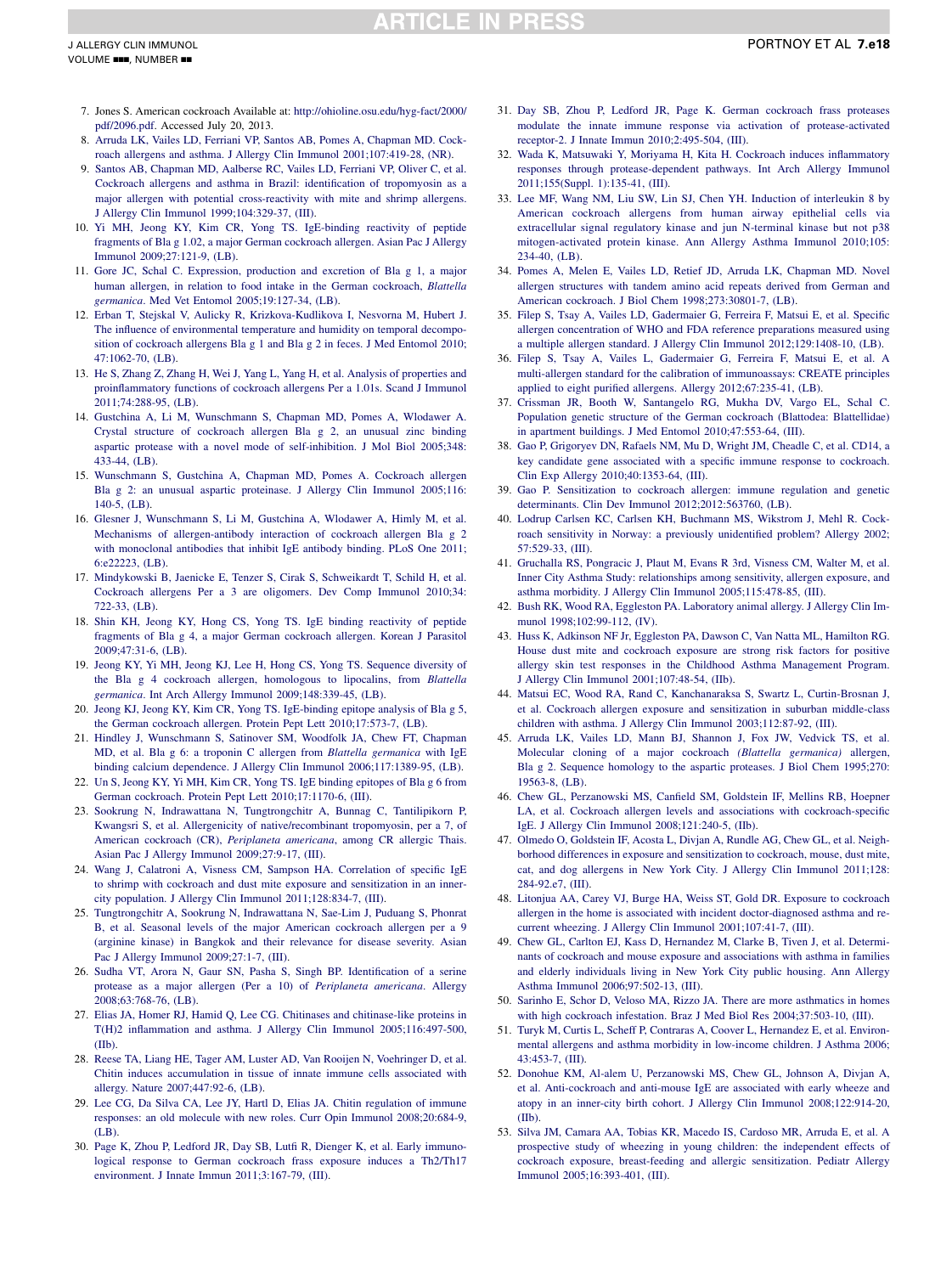- <span id="page-25-0"></span>54. [Ramsey CD, Celedon JC, Sredl DL, Weiss ST, Cloutier MM. Predictors of](http://refhub.elsevier.com/S0091-6749(13)00974-3/sref52) [disease severity in children with asthma in Hartford, Connecticut. Pediatr](http://refhub.elsevier.com/S0091-6749(13)00974-3/sref52) [Pulmonol 2005;39:268-75, \(III\)](http://refhub.elsevier.com/S0091-6749(13)00974-3/sref52).
- 55. [Wisnivesky JP, Sampson H, Berns S, Kattan M, Halm EA. Lack of association](http://refhub.elsevier.com/S0091-6749(13)00974-3/sref53) [between indoor allergen sensitization and asthma morbidity in inner-city adults.](http://refhub.elsevier.com/S0091-6749(13)00974-3/sref53) [J Allergy Clin Immunol 2007;120:113-20, \(IIb\).](http://refhub.elsevier.com/S0091-6749(13)00974-3/sref53)
- 56. [Amr S, Bollinger ME, Myers M, Hamilton RG, Weiss SR, Rossman M, et al.](http://refhub.elsevier.com/S0091-6749(13)00974-3/sref54) [Environmental allergens and asthma in urban elementary schools. Ann Allergy](http://refhub.elsevier.com/S0091-6749(13)00974-3/sref54) [Asthma Immunol 2003;90:34-40, \(III\)](http://refhub.elsevier.com/S0091-6749(13)00974-3/sref54).
- 57. [Crain EF, Walter M, O'Connor GT, Mitchell H, Gruchalla RS, Kattan M, et al.](http://refhub.elsevier.com/S0091-6749(13)00974-3/sref55) [Home and allergic characteristics of children with asthma in seven U.S. urban](http://refhub.elsevier.com/S0091-6749(13)00974-3/sref55) [communities and design of an environmental intervention: the Inner-City Asthma](http://refhub.elsevier.com/S0091-6749(13)00974-3/sref55) [Study. Environ Health Perspect 2002;110:939-45, \(IIb\).](http://refhub.elsevier.com/S0091-6749(13)00974-3/sref55)
- 58. Rosenstreich DL, Eggleston P, Kattan M, Baker D, Slavin RG, Gergen P, et al. The role [of cockroach allergy and exposure to cockroach allergen in causing morbidity among](http://refhub.elsevier.com/S0091-6749(13)00974-3/sref56) [inner-city children with asthma. N Engl J Med 1997;336:1356-63, \(Ib\)](http://refhub.elsevier.com/S0091-6749(13)00974-3/sref56).
- 59. [Litonjua AA, Milton DK, Celedon JC, Ryan L, Weiss ST, Gold DR. A longitudi](http://refhub.elsevier.com/S0091-6749(13)00974-3/sref57)[nal analysis of wheezing in young children: the independent effects of early life](http://refhub.elsevier.com/S0091-6749(13)00974-3/sref57) [exposure to house dust endotoxin, allergens, and pets. J Allergy Clin Immunol](http://refhub.elsevier.com/S0091-6749(13)00974-3/sref57) [2002;110:736-42, \(IIa\).](http://refhub.elsevier.com/S0091-6749(13)00974-3/sref57)
- 60. [Tepas EC, Litonjua AA, Celedon JC, Sredl D, Gold DR. Sensitization to aeroal](http://refhub.elsevier.com/S0091-6749(13)00974-3/sref58)[lergens and airway hyperresponsiveness at 7 years of age. Chest 2006;129:](http://refhub.elsevier.com/S0091-6749(13)00974-3/sref58) [1500-8, \(III\).](http://refhub.elsevier.com/S0091-6749(13)00974-3/sref58)
- 61. [Finn PW, Boudreau JO, He H, Wang Y, Chapman MD, Vincent C, et al. Children](http://refhub.elsevier.com/S0091-6749(13)00974-3/sref59) [at risk for asthma: home allergen levels, lymphocyte proliferation, and wheeze.](http://refhub.elsevier.com/S0091-6749(13)00974-3/sref59) [J Allergy Clin Immunol 2000;105:933-42, \(III\).](http://refhub.elsevier.com/S0091-6749(13)00974-3/sref59)
- 62. [Weiss ST, O'Connor GT, DeMolles D, Platts-Mills T, Sparrow D. Indoor](http://refhub.elsevier.com/S0091-6749(13)00974-3/sref60) [allergens and longitudinal FEV1 decline in older adults: the Normative Aging](http://refhub.elsevier.com/S0091-6749(13)00974-3/sref60) [Study. J Allergy Clin Immunol 1998;101:720-5, \(III\)](http://refhub.elsevier.com/S0091-6749(13)00974-3/sref60).
- 63. [Lewis SA, Weiss ST, Platts-Mills TA, Burge H, Gold DR. The role of indoor](http://refhub.elsevier.com/S0091-6749(13)00974-3/sref61) [allergen sensitization and exposure in causing morbidity in women with asthma.](http://refhub.elsevier.com/S0091-6749(13)00974-3/sref61) [Am J Respir Crit Care Med 2002;165:961-6, \(IIb\).](http://refhub.elsevier.com/S0091-6749(13)00974-3/sref61)
- 64. [Chew GL, Burge HA, Dockery DW, Muilenberg ML, Weiss ST, Gold DR.](http://refhub.elsevier.com/S0091-6749(13)00974-3/sref62) [Limitations of a home characteristics questionnaire as a predictor of indoor](http://refhub.elsevier.com/S0091-6749(13)00974-3/sref62) [allergen levels. Am J Respir Crit Care Med 1998;157:1536-41, \(IIb\).](http://refhub.elsevier.com/S0091-6749(13)00974-3/sref62)
- 65. [Peters JL, Levy JI, Rogers CA, Burge HA, Spengler JD. Determinants of allergen](http://refhub.elsevier.com/S0091-6749(13)00974-3/sref63) [concentrations in apartments of asthmatic children living in public housing.](http://refhub.elsevier.com/S0091-6749(13)00974-3/sref63) [J Urban Health 2007;84:185-97, \(III\)](http://refhub.elsevier.com/S0091-6749(13)00974-3/sref63).
- 66. Steinman H. Cockroach, German. Thermo Scientific; 2011. Available at: [http://www.](http://www.phadia.com/en/Allergen-information/ImmunoCAP-Allergens/Insects/Allergens/Cockroach-German/) [phadia.com/en/Allergen-information/ImmunoCAP-Allergens/Insects/Allergens/](http://www.phadia.com/en/Allergen-information/ImmunoCAP-Allergens/Insects/Allergens/Cockroach-German/) [Cockroach-German/](http://www.phadia.com/en/Allergen-information/ImmunoCAP-Allergens/Insects/Allergens/Cockroach-German/). Accessed June 24, 2012.
- 67. [Londres MI, Sarinho FW, Miranda PJ, Sole D, Sarinho E. Allergy to cockroaches:](http://refhub.elsevier.com/S0091-6749(13)00974-3/sref65) [challenges in diagnosis. Clin Lab 2011;57:969-74, \(IV\).](http://refhub.elsevier.com/S0091-6749(13)00974-3/sref65)
- 68. [Lopes M, Miranda P, Sarinho E. Use of the skin prick test and specific immunoglob](http://refhub.elsevier.com/S0091-6749(13)00974-3/sref66)[ulin E for the diagnosis of cockroach allergy. J Pediatr \(Rio J\) 2006;82:204-9, \(IIb\)](http://refhub.elsevier.com/S0091-6749(13)00974-3/sref66).
- 69. [Sastre J, Ibanez MD, Lombardero M, Laso MT, Lehrer S. Allergy to cockroaches](http://refhub.elsevier.com/S0091-6749(13)00974-3/sref67) [in patients with asthma and rhinitis in an urban area \(Madrid\). Allergy 1996;51:](http://refhub.elsevier.com/S0091-6749(13)00974-3/sref67) [582-6, \(III\)](http://refhub.elsevier.com/S0091-6749(13)00974-3/sref67).
- 70. [Sun BQ, Lai XX, Gjesing B, Spangfort MD, Zhong NS. Prevalence of sensitivity](http://refhub.elsevier.com/S0091-6749(13)00974-3/sref68) [to cockroach allergens and IgE cross-reactivity between cockroach and house](http://refhub.elsevier.com/S0091-6749(13)00974-3/sref68) [dust mite allergens in Chinese patients with allergic rhinitis and asthma. Chin](http://refhub.elsevier.com/S0091-6749(13)00974-3/sref68) [Med J \(Engl\) 2010;123:3540-4, \(III\)](http://refhub.elsevier.com/S0091-6749(13)00974-3/sref68).
- 71. [Ghaffari J, Khademloo M, Saffar MJ, Rafiei A, Masiha F. Hypersensitivity to](http://refhub.elsevier.com/S0091-6749(13)00974-3/sref69) [house dust mite and cockroach is the most common allergy in north of iran.](http://refhub.elsevier.com/S0091-6749(13)00974-3/sref69) [Iran J Immunol 2010;7:234-9, \(III\)](http://refhub.elsevier.com/S0091-6749(13)00974-3/sref69).
- 72. [Seedat RY, Claassen J, Claassen AJ, Joubert G. Mite and cockroach sensitisation](http://refhub.elsevier.com/S0091-6749(13)00974-3/sref70) [in patients with allergic rhinitis in the Free State. South Afr Med J 2010;100:](http://refhub.elsevier.com/S0091-6749(13)00974-3/sref70) [160-3, \(III\)](http://refhub.elsevier.com/S0091-6749(13)00974-3/sref70).
- 73. [Turkeltaub PC. Biological standardization. Arb Paul Ehrlich Inst Bundesamt Sera](http://refhub.elsevier.com/S0091-6749(13)00974-3/sref71) [Impfstoffe Frankf A M 1997;91:145-56, \(IV\)](http://refhub.elsevier.com/S0091-6749(13)00974-3/sref71).
- 74. [James R, Mitchell H, Gergen PJ, Eggleston PA, Slater JE. Analyzing of ID50EAL](http://refhub.elsevier.com/S0091-6749(13)00974-3/sref72) [data for the standardization of German cockroach allergen extracts in the U.S.](http://refhub.elsevier.com/S0091-6749(13)00974-3/sref72) [Arb Paul Ehrlich Inst Bundesamt Sera Impfstoffe Frankf A M 2006;95:117-27,](http://refhub.elsevier.com/S0091-6749(13)00974-3/sref72) [155. \(IIb\).](http://refhub.elsevier.com/S0091-6749(13)00974-3/sref72)
- 75. [Slater JE, James R, Pongracic JA, Liu AH, Sarpong S, Sampson HA, et al.](http://refhub.elsevier.com/S0091-6749(13)00974-3/sref73) [Biological potency of German cockroach allergen extracts determined in an inner](http://refhub.elsevier.com/S0091-6749(13)00974-3/sref73) [city population. Clin Exp Allergy 2007;37:1033-9, \(IIb\)](http://refhub.elsevier.com/S0091-6749(13)00974-3/sref73).
- 76. [Nowak-Wegrzyn AH, Bencharitiwong R, Schwarz J, David G, Eggleston P,](http://refhub.elsevier.com/S0091-6749(13)00974-3/sref74) [Gergen PJ, et al. Mediator release assay for assessment of biological potency](http://refhub.elsevier.com/S0091-6749(13)00974-3/sref74) [of German cockroach allergen extracts. J Allergy Clin Immunol 2009;123:](http://refhub.elsevier.com/S0091-6749(13)00974-3/sref74) [949-55.e1, \(LB\).](http://refhub.elsevier.com/S0091-6749(13)00974-3/sref74)
- 77. [Michel S, Yawalkar N, Schnyder B, Fischer B, Helbling A. Eczematous skin](http://refhub.elsevier.com/S0091-6749(13)00974-3/sref75) reaction to atopy [patch testing with cockroach in patients with atopic dermatitis.](http://refhub.elsevier.com/S0091-6749(13)00974-3/sref75) [J Investig Allergol Clin Immunol 2009;19:173-9, \(IIb\).](http://refhub.elsevier.com/S0091-6749(13)00974-3/sref75)
- 78. [Sheehan WJ, Rangsithienchai PA, Wood RA, Rivard D, Chinratanapisit S, Perza](http://refhub.elsevier.com/S0091-6749(13)00974-3/sref76)[nowski MS, et al. Pest and allergen exposure and abatement in inner-city asthma:](http://refhub.elsevier.com/S0091-6749(13)00974-3/sref76) [a work group report of the American Academy of Allergy, Asthma & Immunol](http://refhub.elsevier.com/S0091-6749(13)00974-3/sref76)[ogy Indoor Allergy/Air Pollution Committee. J Allergy Clin Immunol 2010;125:](http://refhub.elsevier.com/S0091-6749(13)00974-3/sref76) [575-81, \(Ia\)](http://refhub.elsevier.com/S0091-6749(13)00974-3/sref76).
- 79. [Sever ML, Arbes SJ Jr, Gore JC, Santangelo RG, Vaughn B, Mitchell H, et al.](http://refhub.elsevier.com/S0091-6749(13)00974-3/sref77) [Cockroach allergen reduction by cockroach control alone in low-income urban](http://refhub.elsevier.com/S0091-6749(13)00974-3/sref77) [homes: a randomized control trial. J Allergy Clin Immunol 2007;120:849-55, \(Ib\)](http://refhub.elsevier.com/S0091-6749(13)00974-3/sref77).
- 80. Pesticide Reregistration Status. US Environmental Protection Agency; 2012. Available at: [http://www.epa.gov/oppsrrd1/reregistration/status.htm.](http://www.epa.gov/oppsrrd1/reregistration/status.htm) Accessed June 24, 2012.
- 81. [Eggleston PA, Wood RA, Rand C, Nixon WJ, Chen PH, Lukk P. Removal of](http://refhub.elsevier.com/S0091-6749(13)00974-3/sref79) [cockroach allergen from inner-city homes. J Allergy Clin Immunol 1999;104:](http://refhub.elsevier.com/S0091-6749(13)00974-3/sref79) [842-6, \(Ib\)](http://refhub.elsevier.com/S0091-6749(13)00974-3/sref79).
- 82. [Eggleston PA, Arruda LK. Ecology and elimination of cockroaches and allergens](http://refhub.elsevier.com/S0091-6749(13)00974-3/sref80) [in the home. J Allergy Clin Immunol 2001;107\(suppl\):S422-9](http://refhub.elsevier.com/S0091-6749(13)00974-3/sref80).
- 83. [McConnell R, Jones C, Milam J, Gonzalez P, Berhane K, Clement L, et al.](http://refhub.elsevier.com/S0091-6749(13)00974-3/sref81) [Cockroach counts and house dust allergen concentrations after professional cock](http://refhub.elsevier.com/S0091-6749(13)00974-3/sref81)[roach control and cleaning. Ann Allergy Asthma Immunol 2003;91:546-52, \(Ib\)](http://refhub.elsevier.com/S0091-6749(13)00974-3/sref81).
- 84. [Steltenkamp RJ, Hamilton RL, Cooper RA, Schal C. Alkyl and aryl neoalkana](http://refhub.elsevier.com/S0091-6749(13)00974-3/sref82)[mides: highly effective insect repellents. J Med Entomol 1992;29:141-9, \(IIb\).](http://refhub.elsevier.com/S0091-6749(13)00974-3/sref82)
- 85. [Liccardi G, Cazzola M, D'Amato M, D'Amato G. Pets and cockroaches: two in](http://refhub.elsevier.com/S0091-6749(13)00974-3/sref83)[creasing causes of respiratory allergy in indoor environments. Characteristics of air](http://refhub.elsevier.com/S0091-6749(13)00974-3/sref83)[ways sensitization and prevention strategies. Respir Med 2000;94:1109-18, \(IIb\).](http://refhub.elsevier.com/S0091-6749(13)00974-3/sref83)
- 86. [Arbes SJ Jr, Sever M, Archer J, Long EH, Gore JC, Schal C, et al. Abatement of](http://refhub.elsevier.com/S0091-6749(13)00974-3/sref84) [cockroach allergen \(Bla g 1\) in low-income, urban housing: a randomized](http://refhub.elsevier.com/S0091-6749(13)00974-3/sref84) [controlled trial. J Allergy Clin Immunol 2003;112:339-45, \(Ib\).](http://refhub.elsevier.com/S0091-6749(13)00974-3/sref84)
- 87. [Arbes SJ Jr, Sever M, Mehta J, Gore JC, Schal C, Vaughn B, et al. Abatement of](http://refhub.elsevier.com/S0091-6749(13)00974-3/sref85) [cockroach allergens \(Bla g 1 and Bla g 2\) in low-income, urban housing: month](http://refhub.elsevier.com/S0091-6749(13)00974-3/sref85) [12 continuation results. J Allergy Clin Immunol 2004;113:109-14, \(III\).](http://refhub.elsevier.com/S0091-6749(13)00974-3/sref85)
- 88. [Gergen PJ, Mortimer KM, Eggleston PA, Rosenstreich D, Mitchell H, Ownby D,](http://refhub.elsevier.com/S0091-6749(13)00974-3/sref86) [et al. Results of the National Cooperative Inner-City Asthma Study \(NCICAS\)](http://refhub.elsevier.com/S0091-6749(13)00974-3/sref86) [environmental intervention to reduce cockroach allergen exposure in inner-city](http://refhub.elsevier.com/S0091-6749(13)00974-3/sref86) [homes. J Allergy Clin Immunol 1999;103:501-6, \(III\)](http://refhub.elsevier.com/S0091-6749(13)00974-3/sref86).
- 89. [Wood RA, Eggleston PA, Rand C, Nixon WJ, Kanchanaraksa S. Cockroach aller](http://refhub.elsevier.com/S0091-6749(13)00974-3/sref87)[gen abatement with extermination and sodium hypochlorite cleaning in inner-city](http://refhub.elsevier.com/S0091-6749(13)00974-3/sref87) [homes. Ann Allergy Asthma Immunol 2001;87:60-4, \(IIa\).](http://refhub.elsevier.com/S0091-6749(13)00974-3/sref87)
- 90. [Zhang YC, Perzanowski MS, Chew GL. Sub-lethal exposure of cockroaches to](http://refhub.elsevier.com/S0091-6749(13)00974-3/sref88) [boric acid pesticide contributes to increased Bla g 2 excretion. Allergy 2005;](http://refhub.elsevier.com/S0091-6749(13)00974-3/sref88) [60:965-8, \(IIb\)](http://refhub.elsevier.com/S0091-6749(13)00974-3/sref88).
- 91. [Sarpong SB, Wood RA, Eggleston PA. Short-term effects of extermination and](http://refhub.elsevier.com/S0091-6749(13)00974-3/sref89) [cleaning on cockroach allergen Bla g 2 in settled dust. Ann Allergy Asthma](http://refhub.elsevier.com/S0091-6749(13)00974-3/sref89) [Immunol 1996;76:257-60, \(IIb\).](http://refhub.elsevier.com/S0091-6749(13)00974-3/sref89)
- 92. [McConnell R, Milam J, Richardson J, Galvan J, Jones C, Thorne PS, et al.](http://refhub.elsevier.com/S0091-6749(13)00974-3/sref90) [Educational intervention to control cockroach allergen exposure in the homes](http://refhub.elsevier.com/S0091-6749(13)00974-3/sref90) [of hispanic children in Los Angeles: results of the La Casa study. Clin Exp](http://refhub.elsevier.com/S0091-6749(13)00974-3/sref90) [Allergy 2005;35:426-33, \(Ib\)](http://refhub.elsevier.com/S0091-6749(13)00974-3/sref90).
- 93. [Shahraki GH, Hafidzi MN, Khadri MS, Rafinejad J, Ibrahim YB. Cost-effectiveness](http://refhub.elsevier.com/S0091-6749(13)00974-3/sref91) [of integrated pest management compared with insecticidal spraying against the Ger](http://refhub.elsevier.com/S0091-6749(13)00974-3/sref91)[man cockroach in apartment buildings. Neotropical Entomol 2011;40:607-12, \(IIb\)](http://refhub.elsevier.com/S0091-6749(13)00974-3/sref91).
- 94. [Leung TF, Wong YS, Chan IH, Yung E, Sy HY, Lam CW, et al. Domestic](http://refhub.elsevier.com/S0091-6749(13)00974-3/sref92) [exposure to aeroallergens in Hong Kong families with asthmatic children. Pediatr](http://refhub.elsevier.com/S0091-6749(13)00974-3/sref92) [Pulmonol 2011;46:632-9, \(III\).](http://refhub.elsevier.com/S0091-6749(13)00974-3/sref92)
- 95. [Wu FF, Wu MW, Pierse N, Crane J, Siebers R. Daily vacuuming of mattresses](http://refhub.elsevier.com/S0091-6749(13)00974-3/sref93) [significantly reduces house dust mite allergens, bacterial endotoxin, and fungal](http://refhub.elsevier.com/S0091-6749(13)00974-3/sref93) [beta-glucan. J Asthma 2012;49:139-43, \(III\)](http://refhub.elsevier.com/S0091-6749(13)00974-3/sref93).
- 96. [Phipatanakul W, Matsui E, Portnoy J, Williams PB, Barnes C, Kennedy K, et al.](http://refhub.elsevier.com/S0091-6749(13)00974-3/sref94) [Environmental assessment and exposure reduction of rodents: a practice param](http://refhub.elsevier.com/S0091-6749(13)00974-3/sref94)[eter. Ann Allergy Asthma Immunol 2012;109:375-87, \(Ia\).](http://refhub.elsevier.com/S0091-6749(13)00974-3/sref94)
- 97. [Goldstein IF, Reed CE, Swanson MC, Jacobson JS. Aeroallergens in New York](http://refhub.elsevier.com/S0091-6749(13)00974-3/sref95) [inner-city apartments of asthmatics. Experientia Suppl 1987;51:133-8, \(III\).](http://refhub.elsevier.com/S0091-6749(13)00974-3/sref95)
- 98. [De Lucca SD, Taylor DJ, O'Meara TJ, Jones AS, Tovey ER. Measurement and](http://refhub.elsevier.com/S0091-6749(13)00974-3/sref96) [characterization of cockroach allergens detected during normal domestic activity.](http://refhub.elsevier.com/S0091-6749(13)00974-3/sref96) [J Allergy Clin Immunol 1999;104:672-80, \(IIb\).](http://refhub.elsevier.com/S0091-6749(13)00974-3/sref96)
- 99. [de Blay F, Sanchez J, Hedelin G, Perez-Infante A, Verot A, Chapman M, et al.](http://refhub.elsevier.com/S0091-6749(13)00974-3/sref97) [Dust and airborne exposure to allergens derived from cockroach](http://refhub.elsevier.com/S0091-6749(13)00974-3/sref97) (Blattella germanica) [in low-cost public housing in Strasbourg \(France\). J Allergy Clin](http://refhub.elsevier.com/S0091-6749(13)00974-3/sref97) [Immunol 1997;99:107-12, \(III\).](http://refhub.elsevier.com/S0091-6749(13)00974-3/sref97)
- 100. Esposito WA, [Chew GL, Correa JC, Chillrud SN, Miller RL, Kinney PL.](http://refhub.elsevier.com/S0091-6749(13)00974-3/sref98) [Quantitative measurement of airborne cockroach allergen in New York City](http://refhub.elsevier.com/S0091-6749(13)00974-3/sref98) [apartments. Indoor Air 2011;21:512-20, \(IIb\).](http://refhub.elsevier.com/S0091-6749(13)00974-3/sref98)
- 101. [Cho SH, Reponen T, Bernstein DI, Olds R, Levin L, Liu X, et al. The effect of](http://refhub.elsevier.com/S0091-6749(13)00974-3/sref99) [home characteristics on dust antigen concentrations and loads in homes. Sci Total](http://refhub.elsevier.com/S0091-6749(13)00974-3/sref99) [Environ 2006;371:31-43, \(III\).](http://refhub.elsevier.com/S0091-6749(13)00974-3/sref99)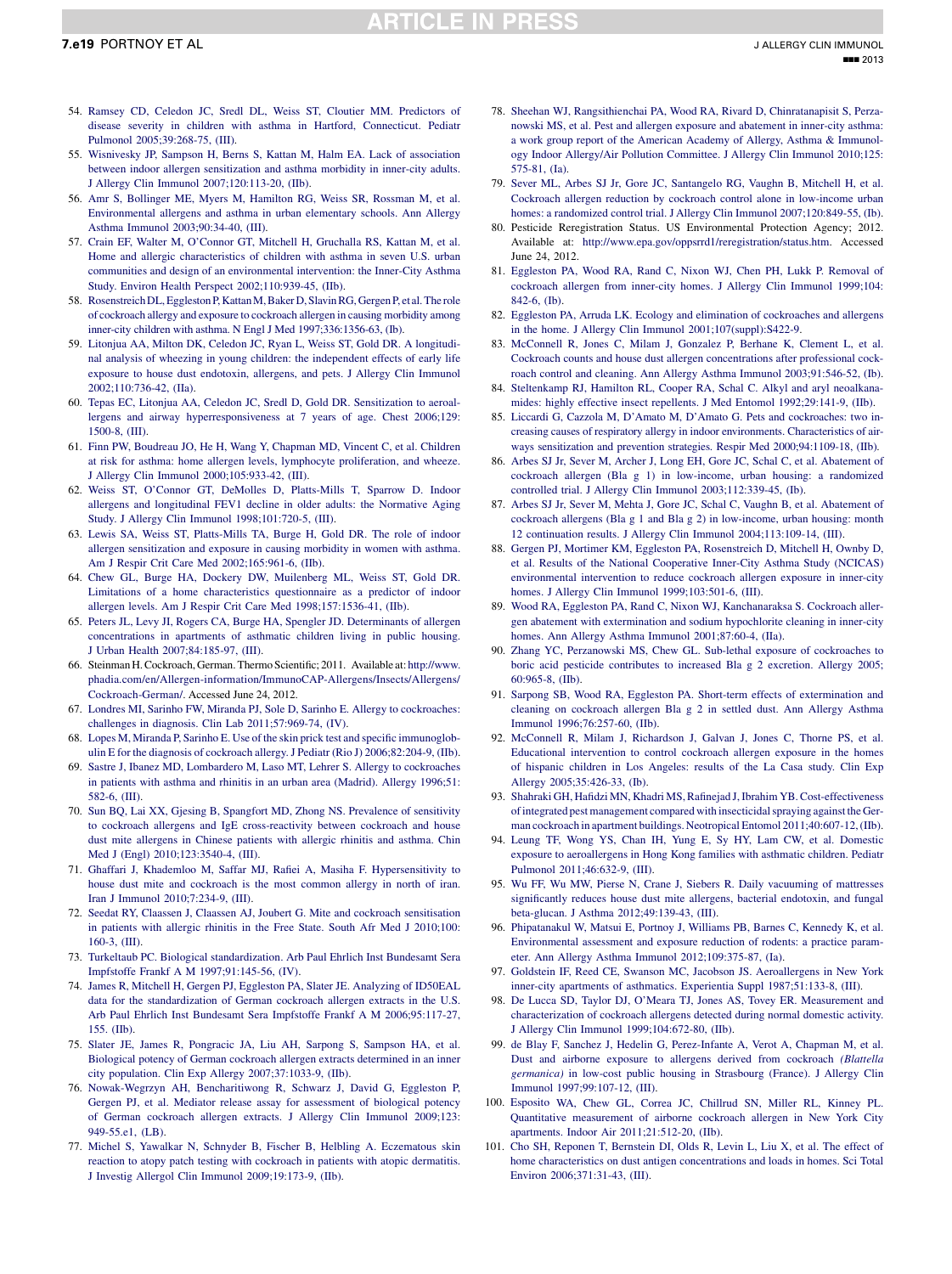- 102. [Wilson J, Dixon SL, Breysse P, Jacobs D, Adamkiewicz G, Chew GL, et al.](http://refhub.elsevier.com/S0091-6749(13)00974-3/sref100) [Housing and allergens: a pooled analysis of nine US studies. Environ Res](http://refhub.elsevier.com/S0091-6749(13)00974-3/sref100) [2010;110:189-98, \(IIa\)](http://refhub.elsevier.com/S0091-6749(13)00974-3/sref100).
- 103. [Cohn RD, Arbes SJ Jr, Jaramillo R, Reid LH, Zeldin DC. National prevalence and](http://refhub.elsevier.com/S0091-6749(13)00974-3/sref101) [exposure risk for cockroach allergen in U.S. households. Environ Health Perspect](http://refhub.elsevier.com/S0091-6749(13)00974-3/sref101) [2006;114:522-6, \(III\).](http://refhub.elsevier.com/S0091-6749(13)00974-3/sref101)
- 104. [Williams LW, Reinfried P, Brenner RJ. Cockroach extermination does not rapidly](http://refhub.elsevier.com/S0091-6749(13)00974-3/sref102) [reduce allergen in settled dust. J Allergy Clin Immunol 1999;104:702-3.](http://refhub.elsevier.com/S0091-6749(13)00974-3/sref102)
- 105. [Wang C, Bennett GW. Cost and effectiveness of community-wide integrated pest](http://refhub.elsevier.com/S0091-6749(13)00974-3/sref103) [management for German cockroach, cockroach allergen, and insecticide use](http://refhub.elsevier.com/S0091-6749(13)00974-3/sref103) [reduction in low-income housing. J Econ Entomol 2009;102:1614-23, \(IIb\).](http://refhub.elsevier.com/S0091-6749(13)00974-3/sref103)
- 106. [Morgan WJ, Crain EF, Gruchalla RS, O'Connor GT, Kattan M, Evans R 3rd, et al.](http://refhub.elsevier.com/S0091-6749(13)00974-3/sref104) [Results of a home-based environmental intervention among urban children with](http://refhub.elsevier.com/S0091-6749(13)00974-3/sref104) [asthma. N Engl J Med 2004;351:1068-80, \(IIa\).](http://refhub.elsevier.com/S0091-6749(13)00974-3/sref104)
- 107. [Gore JC, Schal C. Cockroach allergen biology and mitigation in the indoor envi](http://refhub.elsevier.com/S0091-6749(13)00974-3/sref105)[ronment. Annu Rev Entomol 2007;52:439-63, \(NR\).](http://refhub.elsevier.com/S0091-6749(13)00974-3/sref105)
- 108. [Eggleston PA, Butz A, Rand C, Curtin-Brosnan J, Kanchanaraksa S, Swartz L,](http://refhub.elsevier.com/S0091-6749(13)00974-3/sref106) [et al. Home environmental intervention in inner-city asthma: a randomized con](http://refhub.elsevier.com/S0091-6749(13)00974-3/sref106)[trolled clinical trial. Ann Allergy Asthma Immunol 2005;95:518-24, \(Ib\).](http://refhub.elsevier.com/S0091-6749(13)00974-3/sref106)
- 109. [Kass D, McKelvey W, Carlton E, Hernandez M, Chew G, Nagle S, et al.](http://refhub.elsevier.com/S0091-6749(13)00974-3/sref107) [Effectiveness of an integrated pest management intervention in controlling cock](http://refhub.elsevier.com/S0091-6749(13)00974-3/sref107)[roaches, mice, and allergens in New York City public housing. Environ Health](http://refhub.elsevier.com/S0091-6749(13)00974-3/sref107) [Perspect 2009;117:1219-25, \(IIa\).](http://refhub.elsevier.com/S0091-6749(13)00974-3/sref107)
- 110. [Nalyanya G, Gore JC, Linker HM, Schal C. German cockroach allergen levels in](http://refhub.elsevier.com/S0091-6749(13)00974-3/sref108) [North Carolina schools: comparison of integrated pest management and conven](http://refhub.elsevier.com/S0091-6749(13)00974-3/sref108)[tional cockroach control. J Med Entomol 2009;46:420-7, \(IIb\)](http://refhub.elsevier.com/S0091-6749(13)00974-3/sref108).
- 111. [Kang BC, Johnson J, Morgan C, Chang JL. The role of immunotherapy in](http://refhub.elsevier.com/S0091-6749(13)00974-3/sref109) [cockroach asthma. J Asthma 1988;25:205-18, \(IIb\).](http://refhub.elsevier.com/S0091-6749(13)00974-3/sref109)
- 112. [Srivastava D, Gaur SN, Arora N, Singh BP. Clinico-immunological changes](http://refhub.elsevier.com/S0091-6749(13)00974-3/sref110) [post-immunotherapy with Periplaneta americana. Eur J Clin Invest 2011;41:](http://refhub.elsevier.com/S0091-6749(13)00974-3/sref110) [879-88, \(III\)](http://refhub.elsevier.com/S0091-6749(13)00974-3/sref110).

## APPENDIX A: A SHORT GUIDE TO WORKING WITH INTEGRATED PEST MANAGEMENT PROFESSIONALS

## Pest control and management companies should be licensed

Most state or provincial governments issue licenses for pest control and pesticide application. A current operator's license indicates they have passed an examination and that their training is up to date. The government department or agency issuing the license can provide information about its pesticide certification and training programs and whether periodic recertification is required. Company employees should be bonded.

When qualifying an integrated pest management professional, ask for the following:

- their qualifications, including training, experience, and references, and
- a written description or scope of services.

## Determine whether the company has a good track record

- Is the company affiliated with a professional pest control association? Professional associations keep members informed of new developments in pest control methods, safety, training, research, and regulations. Members agree to honor a code of ethics.
- Ask friends and neighbors whether they have dealt with the company.
- If you are concerned, call your state or local pesticide regulatory agency and find out whether they have received complaints about the company.
- Does the company guarantee its work? You should be skeptical about a company that does not guarantee its work.

 The guarantee might become invalid if you make structural alterations to your home without updating the pest control company.

All companies should inspect your premises and outline a recommended and comprehensive program, including the pests to be controlled, the extent of the problem, and how to determine whether additional treatment is needed. Several expert committees have found that cockroach control through integrated pest management is effective in reducing asthma symptoms. The company and the application technician should be knowledgeable about integrated pest management. Information should be provided that includes the specific pesticide being applied and a description of the application techniques. Ask for a copy of the label or associated booklet to verify that any chemical used has a federal registration number and that the application is consistent with the intended use, as stated on the label. This will also provide basic information, including known adverse reactions after the application.

The integrated pest management service technician should be conversant in a variety of integrated pest management strategies and should discuss these strategies with the client. They should provide instructions to reduce pesticide exposures to residents, such as vacating the home, emptying the cupboards, and placing any bait out of reach of children and pets. They should be able to clearly discuss steps to taketo minimize pest problems inthe future. If possible, clients should be present during visits such that during the initial inspection, the technician can explain the steps he or she proposes to take and review these when the work is completed.

#### Integrated pest management service contractors

There are 3 programs that credential pest management firms on professionalism and integrated pest management services. They are GreenShield Certified, GreenPro, and EcoWise Certified (California only).

Use these 3 questions as a guide to determine whether you are receiving integrated pest management services:

- 1. Does your contractor routinely monitor for pests so that problems can be avoided?
- 2. Are baits and traps used instead of pesticide sprays and ONLY when pests are present?
- 3. Does the integrated pest management service technician provide suggestions to prevent future pest problems?

## APPENDIX B: A QUICK GUIDE TO GOOD ENVIRONMENTAL ASSESSMENT REPORTS

Assessment report: A summary of the investigation that shows the information the assessor gathered and is dependent on the quality of their assessment procedures. It also provides an indication of their thoroughness. Assessment values are often dependant on how forthcoming the client was and whether they are willing to let someone explore every part of their house.

Environmental assessment reports should include all or most of the following:

Scope of work: Indicates the purpose and objectives of the assessment. It should also describe what testing was used and why to develop any recommendations.

Report limitations: Indicates how and why the data gathered are limited in their use and that any recommendations are based on data gathered on the day of assessment.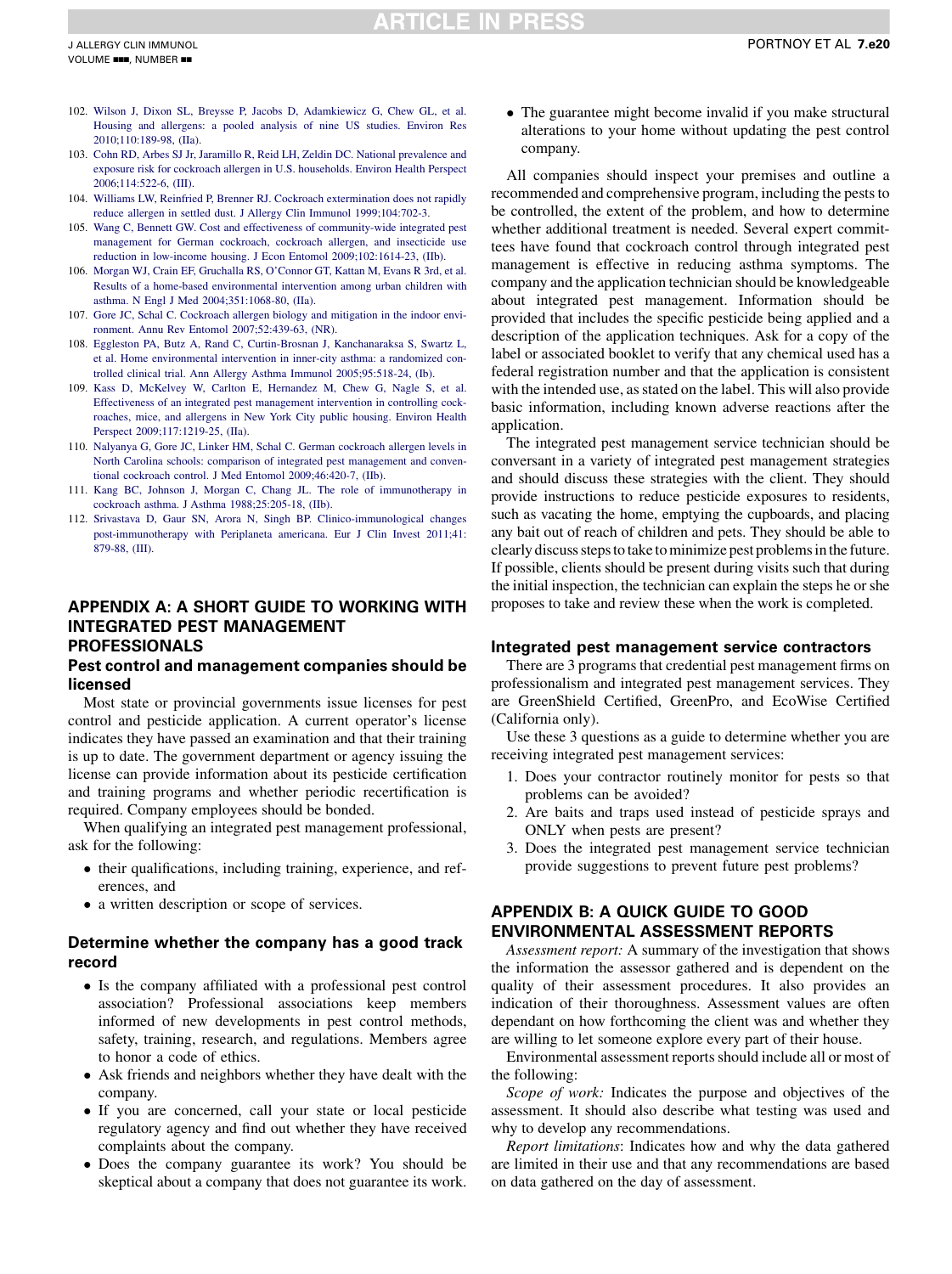Assessment summary: There should be a summary of the visual assessment: what was observed, what was evaluated, and the results of the visual assessment.

Assessment results: This should be a discussion of any quantitative measurements taken and samples collected and tested. It should include both the results and an interpretation of the results.

Recommendations for environmental management: There should be a discussion of recommendations based on the results of the visual assessment and the environmental measurement. These recommendations should include specific actions that can be taken to try to resolve any potential environmental concerns identified.

Results of testing: This can be the most confusing part of the report. How results are presented is essential to the comprehension of both you and the patient. It is important for you to have an understanding of the following: units of measurement, accuracy of instruments and methods, and how to interpret results. Common units of measurements you might find in the report include ppm, ppb, mg/g, U/g, ng/g, mg/L, and mg/kg. For particle counting, units might include  $\mu$ m, nm, cts, and  $\mu$ g/m<sup>3</sup>.<br>*I imi* 

Limit of detection: All test results should indicate the detection limit for each test performed. This is the lowest reproducible

value for a device or procedure that has a stated probability of being able to identify an analyte and report it at a value greater than zero.

Instrument detection limit (IDL): Specific to an instrument or detector

Method detection limit (MDL): Adjusted detection limit based on the method used to analyze the sample.

Does the laboratory used matter? Yes! Look for test results from accredited laboratories. Laboratory accreditation might include ISO9001, AIHA-Accredited, ELAP, CLIA, NAB, US Environmental Protection Agency, and AOAC. Ask for the Laboratory Statement of Qualifications and a reference list.

#### REFERENCES

Environmental Protection Agency. Citizen's guide to pest control and pesticide safety: using chemical pest controls. Available at: [http://www.epa.gov/oppfead1/](http://www.epa.gov/oppfead1/Publications/Cit_Guide/) [Publications/Cit\\_Guide/.](http://www.epa.gov/oppfead1/Publications/Cit_Guide/) Accessed July 20, 2013.

Cockroach control manual. University of Nebraska, Lincoln. Nebraska. Available at: <http://lancaster.unl.edu/pest/roach/Cockroach%20Manual.pdf>. Accessed July 20, 2013.

National Pest Information Center. Oregon State University, Corvallis, Oregon. Available at: <http://npic.orst.edu/pest/ipm.html>. Accessed July 20, 2013.

Stop pests in housing. Northeastern IPM Center, Cornell University, Ithaca, NY. Available at: [http://www.stoppests.org/what-is-ipm/.](http://www.stoppests.org/what-is-ipm/) Accessed July 20, 2013.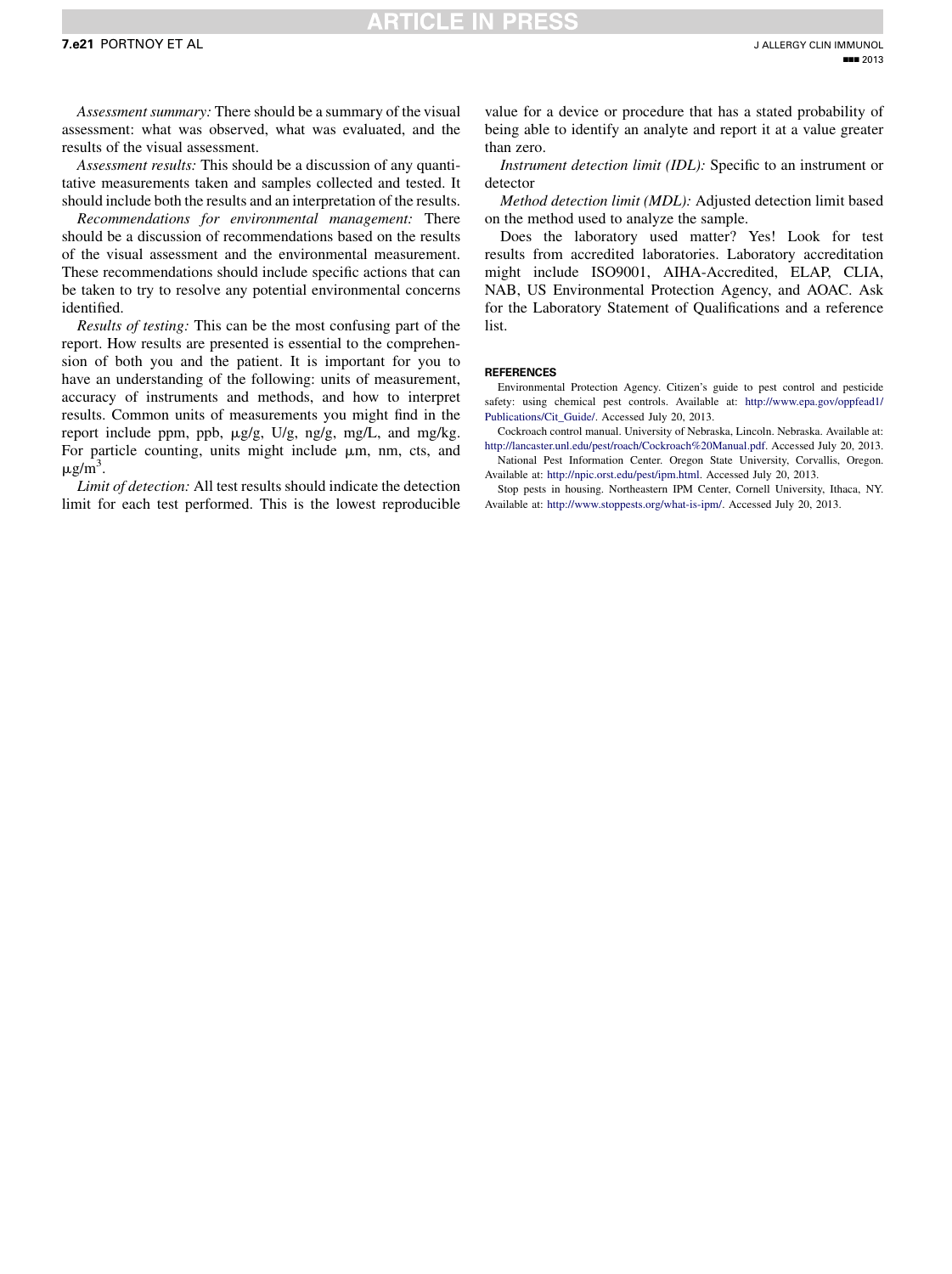PORTNOY ET AL 7.e22

<span id="page-28-0"></span>

FIG E1. Algorithm for screening for the presence of cockroaches. This is an iterative process. Exposure and associated risk factors can vary over time.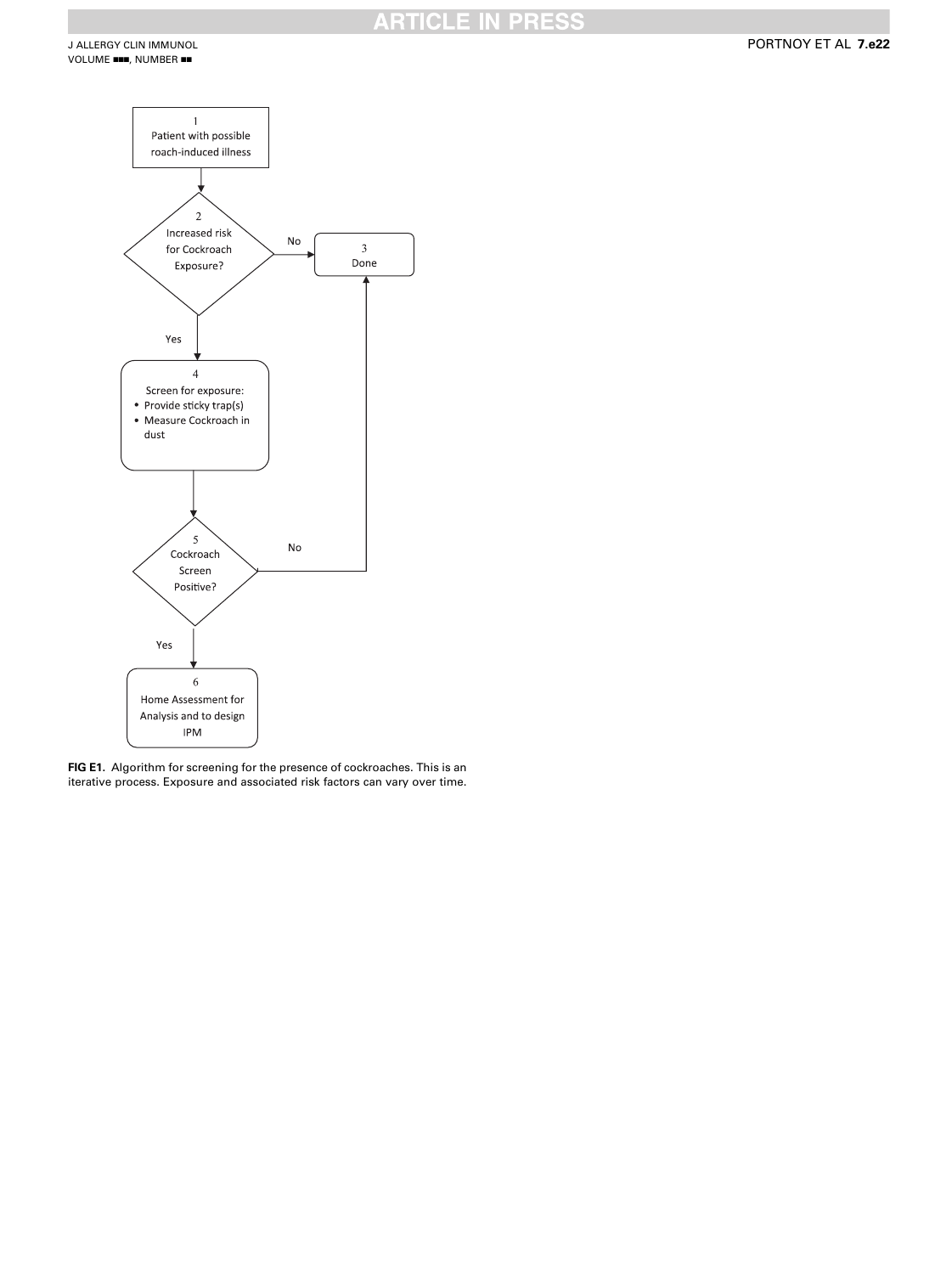<span id="page-29-0"></span>

FIG E2. Environmental assessment algorithm. This is an iterative process. Exposure and associated risk factors can vary over time.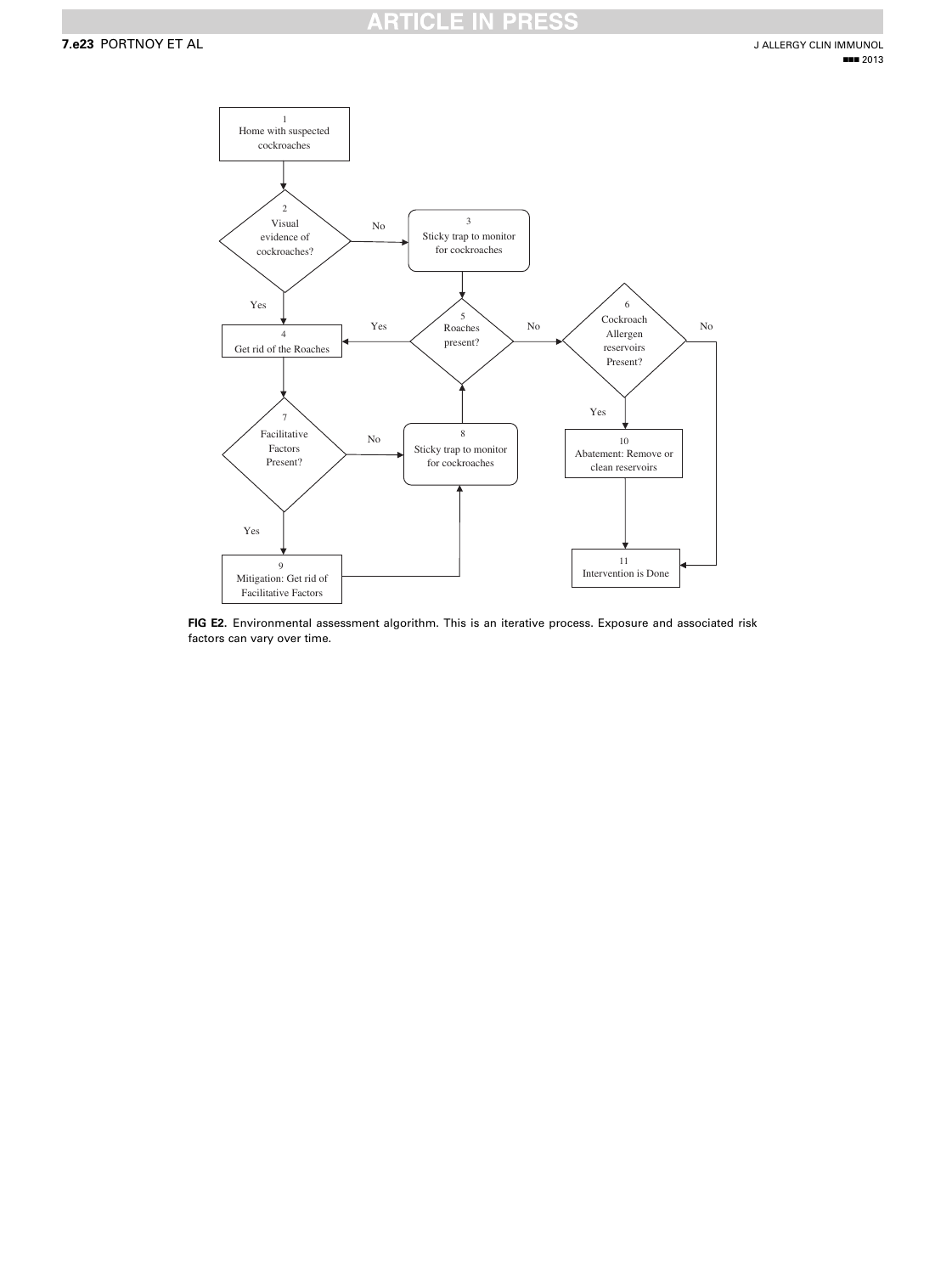<span id="page-30-0"></span>

FIG E3. Taxonomy of cockroaches. \*Significant indoor allergens.